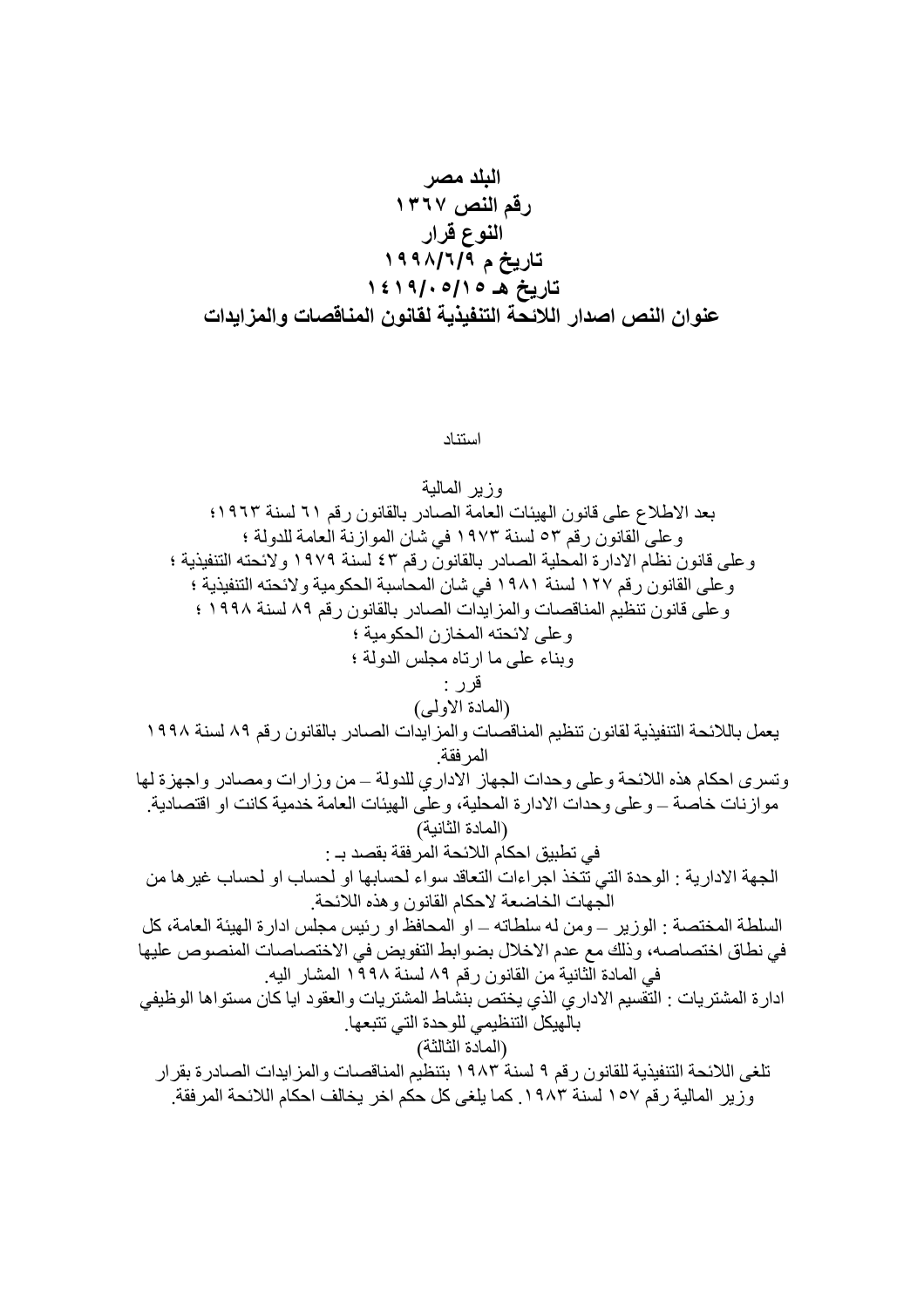الباب الأول

في شراء المنقولات والنعاقد على المقاولات

وتلقى الخدمات

القسم الأول-الاجر اءات التمهيدية

المادة ١

يكون التعاقد في حدود الاحتياجات الفعلية الضرورية لسير العمل او الانتاج على اساس دراسات واقعية وموضوعية تعدها الادارة المختصة مع مراعاة مستويات التخزين ومعدلات استهلاك ومقررات الصرف ولا يجوز التعاقد على اشياء يوجد بالمخازن انواع مماثلة لها او بديلة عنها تفي بالغرض. وبكون تقرير الاحتباجات الفعلبة باعتماد السلطة المختصبة

المادة ٢

ير اعي قبل الطرح نقسيم الاشياء الى مجموعات متجانسة بمر اعاة دليل التصنيف والتر قيم للمخزون السلعي بالجهاز الإدار ي للدولة، وتحقيقا لتكافؤ الفرص يتعين تجنب الإشار ة الى النوع او الوصف الو الرُّقم الوارد في قوائم الموردين. كما لا يجوز ذكر علامة معينة او مواصفات مماّ تنطبق على نماذج خاصة او مميزة ولا يسرى ذلك على ما تقتضيه ظروف توريد قطع الغيار او مستلزمات التشغيل المطلوبة بذاتها.

المادة ٣

يكون الطرح على اساس مو اصفات فنية دقيقة و مفصلة يتم و ضعها بمعر فة لجنة فنية ذات خبر ة بالاصناف او الاعمال المطلوبة. وتر اعي المو اصفات القياسية المصر ية و مو اصفات التور بدات الحكومية و غير ها من المو اصفات التي تصدر ها او تعتمدها الجهات الفنية المختصة. وفي الحالات التي يتم فيها الطرح على اساس عينات فيجب النص على وزنها او مقاسها او حجمها.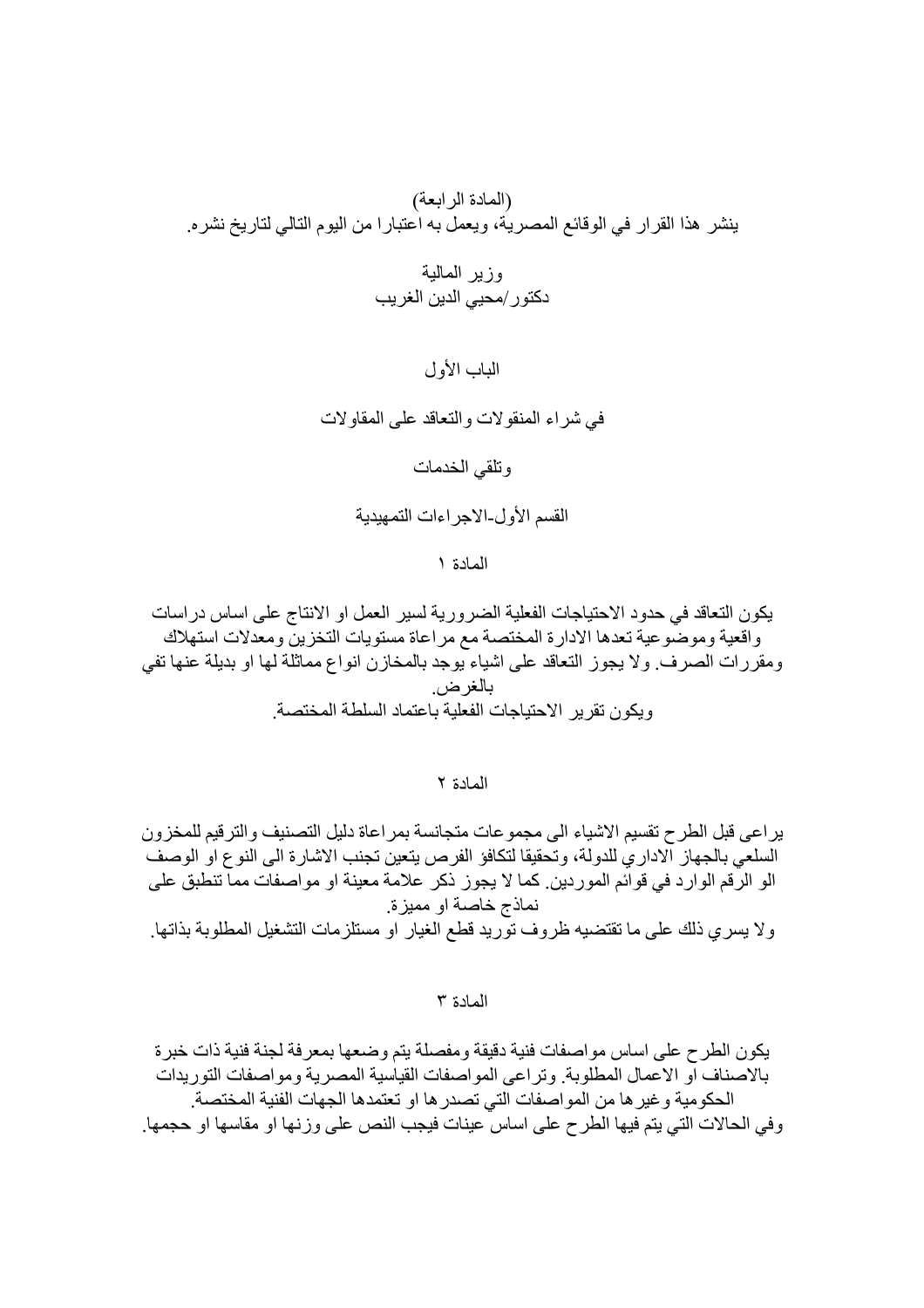وفي الاصناف الَّتي يلزم توريدها داخل عبوات يجب بيان نوع هذه العبوات وسعتها ومواصفاتها. ويكون الطرح على اساس العينات النموذجية الخاصة بالجهة الادارية في الحالات التي يتعذر فيها توصيف موضوع التعاقد توصيفا دقيقا ويجوز في هذه الحالة بيع النموذج عنها لمقدمي العطاءات. و بجب بالنسبة الى مقاو لات الاعمال اعداد الر سو مات الفنبة اللاز مة ِ

المادة ٤

تتولى اللجنة المشار اليها في المادة السابقة وضع القيمة التقديرية للعملية موضوع التعاقد بحيث تكون ممثلة لاسعار السوق عند الطرح مع الاخذ في الاعتبار جميع العناصر لمؤثرة وفقا لظروف وطبيعة تنفيذ التعاقد وتر فع اللجنة تقريراً بنتّيجة اعمالّها ــ متضمنا اقتراح مبلغ التامين المؤقت المطلوب في الحدود المقررة قانونا – وذلك للاعتماد من السلطة المختصة.

ويخطر ر ئيس اللجنة مدير ادار ة المشتر يات بمبلغ التامين المؤ قت بكتاب مستقل، يضع ر ئيس اللجنة تقرير ها في مظروف مغلق بطريقة محكمة يوقع عليه واعضاؤ ها ويحفظ لدى مدير ادارة المشتريات وِ لا يفتح الا بمعر فة رئيس لجنة البت عند در اسة العروض المالية.

المادة ٥

في الحالات التي يتطلب فيها موضوع التعاقد توفير اعمال الصيانة وقطع الغيار – فيجب تضمين شروط الطرح المدة اللازمة لتوفير هذه الاعمال وتحديد نوع الصيانة المطلوبة (عادية، شاملة قطع الغيار ) على ان يؤخذ ذلك في الاعتبار ٍ عند تقييم العر وض من الناحية الفنية و المالية).

المادة ٦

مسك ادار ة المشتريات بكل جهة من الجهات التي تسري عليها احكام هذه اللائحة السجلات والنماذج الاتنة · سجل (۱) مشتر يات : لقيد الموردين والمقاولين والاستشاريين والفنيين والخبراء والاخصائيين في داخل الجمهورية و خارجها. سجل (٢) مشتريات : لقيد المردين والمقاولين والاستشاريين والفنيين والخبراء والاخصائيين المحلين الذين يتم التعامل معهم بطريق المناقصة المحلية ويثبت بكل من السجلين المشار اليهما البيانات الاتية : اسم صـاحب النشاط واسم الشهرة ان وجد. الاسم التجاري. اسم المدير او الموظف المسئول. العنوان القانوني (المحل المختار). رقم التليفون والفاكس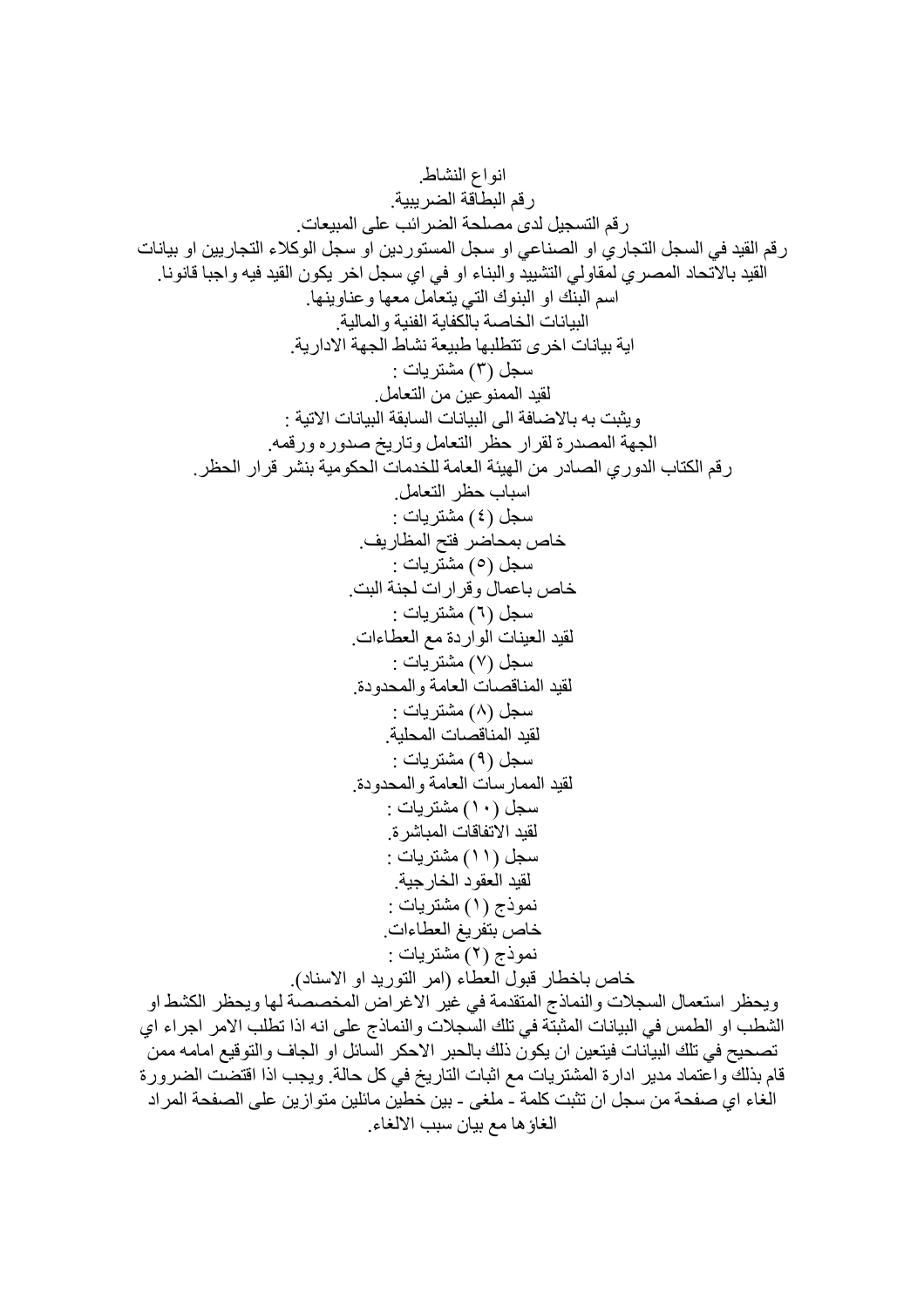ويتم الرجوع للهيئة العامة للخدمات الحكومية للحصول على اسماء وبيانات المشتغلين بالانشطة<br>المختلفة لادر اجها بالسجلات الخاصة بكل جهة في الحالات التي يتعذر فيها حصول تلك الجهات<br>على البيانات اللازمة لذلك بمعرفتها

## المادة ٧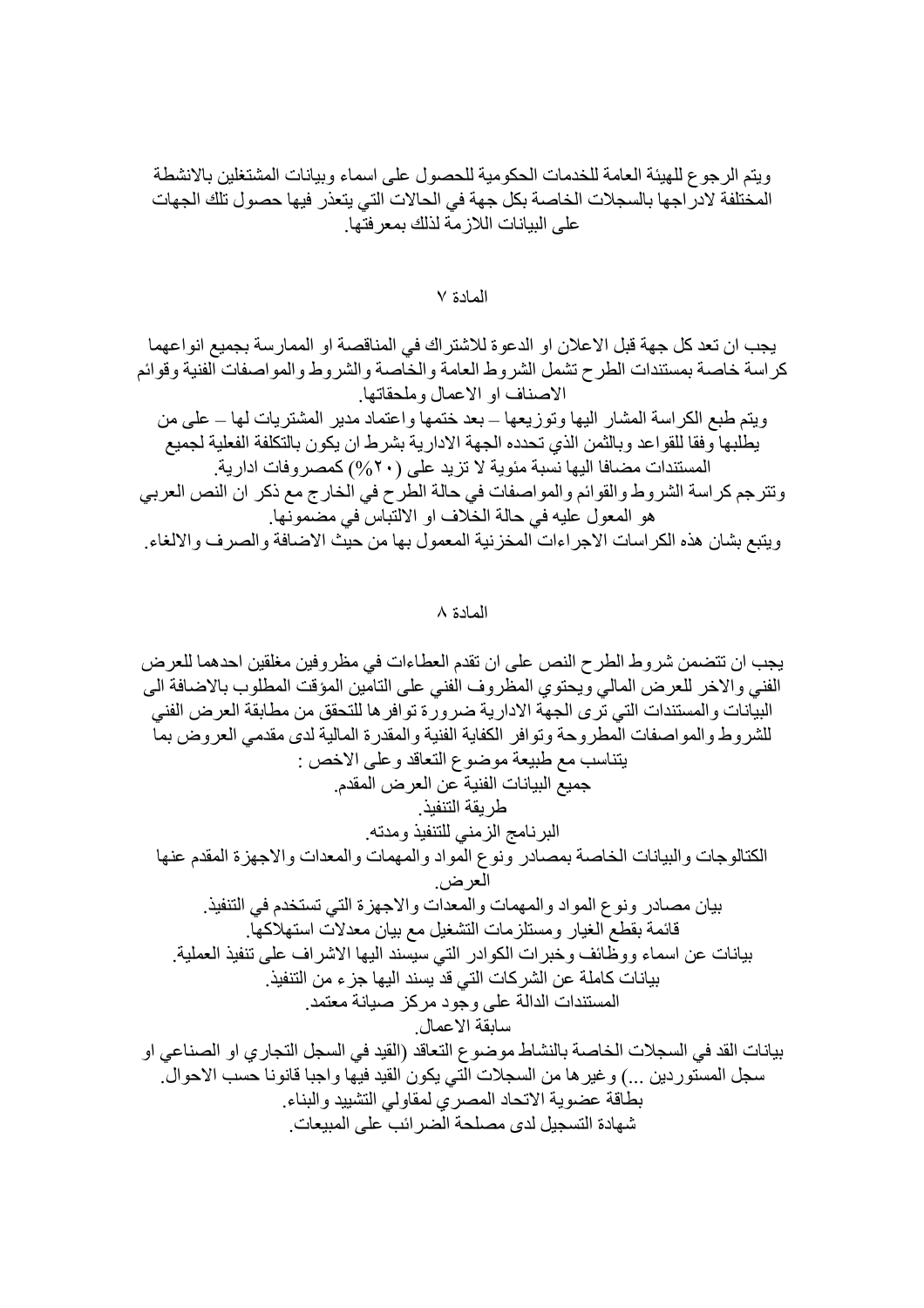# البطاقة الضر ببية

بيان الشكل القانوني للجهة مدمنة العطاء والمستندات الدالة على قيامها قانونا. ويحتوى المظروف المالى على قوائم الاسعار وطريقة السداد وقمة الصيانة وقطع الغيار ومستلزمات التشغيل و غير ها من العناصر التي تؤثر في القيمة المالية للعرض وفقا لما تقضي به شروط الطرح.

## المادة ٩

# في حالات التعاقد التي تتطلب الطبيعة الفنية فيها تقييم العروض بنظام النقاط فيجب تضمين شروط الطرح عناصر واسس التقييم بعد اعتمادها من السلطة المختصة ويجب في هذه الحالة ان يتم تحديد نقاط التقييم والحد الادني للقبول الفني واعتمادها من السلطة المختصة قبل فتح المظار يف الفنية

المعادة ١٠

على الجهة الادارية قبل طرح العملية للتعاقد الحصول على الموافقات والتراخيص اللازمة ذات الصلة بموضوع التعاقد من الجهات المعنية وفقا للقوانين والقرارات التي تقضي بذلك

المادة ١١

بعد التحقيق من اتمام الاجر اءات المشار اليها في المواد السابقة تقوم ادار ة المشتريات بر فع مذكر ة للسلطة المختصة للحصول على الموافقة على الطَّرح مع اقتراح طريقة التعاقد المناسبة واسباب ذلك. و على الادار ة المذكور ة فتح ملف خاص لكل عملية تضمنه جميع ما يتم بشانها من اجر اءات.

- القسم الثاني اجر اءات التعاقد الفصل الأول المناقصة العامة
	- المادة ١٢

يتم الاعلان عن المناقصة العامة في الوقت المناسب على مرتين في صفحة او صفحتين يوميتين واسعتي الانتشار ويجب ان يبين في الاعلان الجهة التي تقدم اليها العطاءات واخر موعد لتقديمها والصنف او العمل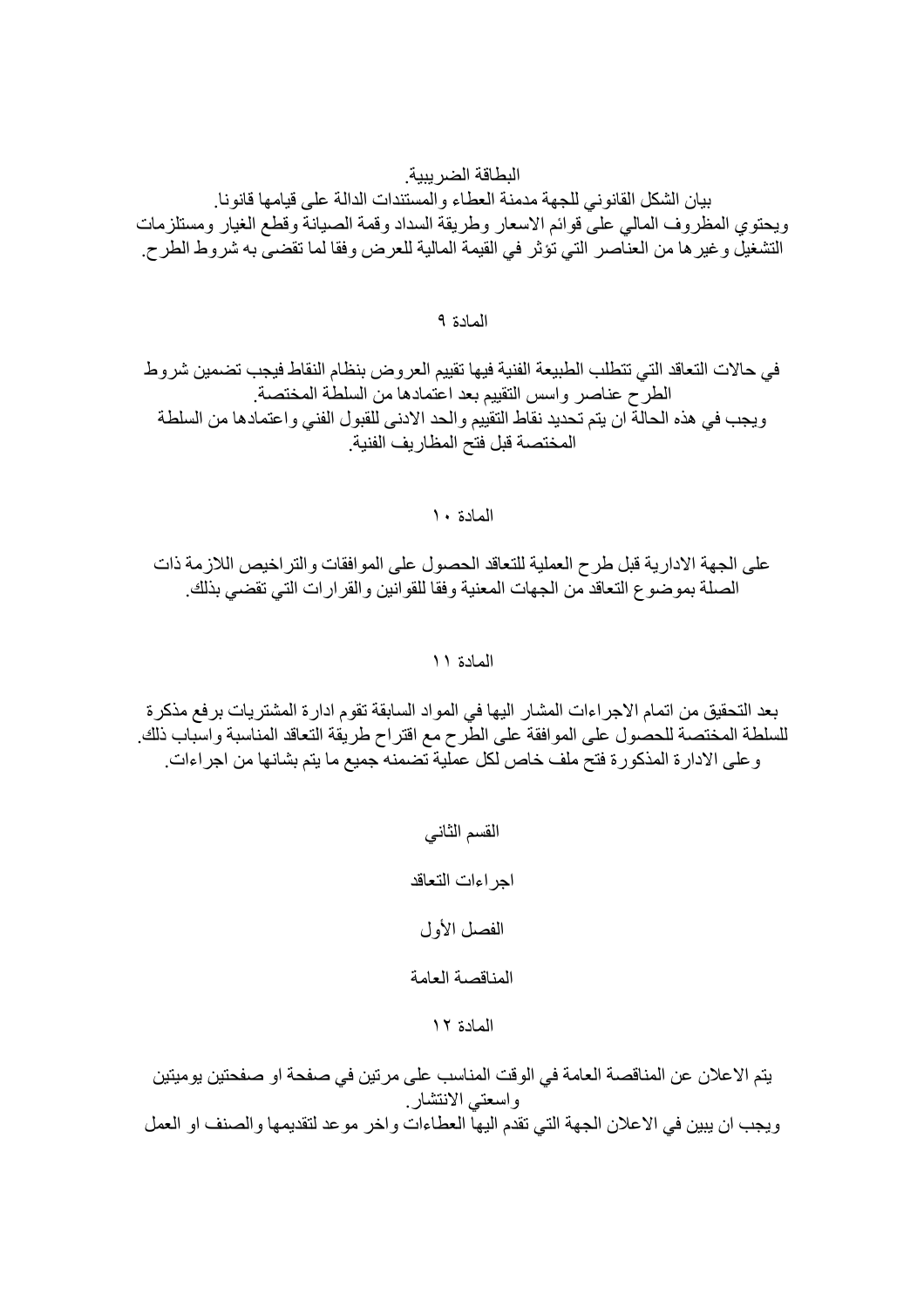اذا تقرر طرح اكثر من مناقصة عامة في تاريخ واحد او تواريخ متقاربة فيراعي النشر عنها في اعلان واحد

#### المادة ١٤

تحدد مدة ثلاثون يوما على الاقل لتقديم العطاءات في المناقصات العامة من تاريخ اول اعلان في الصحف اليومية. ويجوز بموافقة السلطة المختصة تقصير هذه المدة بحيث لا تقل عن عشرين يوما. وير اعي تضمين شروط الطرح المدة المناسبة لسريان العطاءات بحيث لا تزيد على ثلاثة اشهر . على انه ّفي حالات الضرورة الّتي تحتمها طبيعة وظروف موضوع التعاقد فيجوز بموافقة السلطة المختصة تضمين الشروط مدة تجاوز ذلك، وتحسب مدة سريات صلاحية العطاءات اعتبارا من التاريخ المحدد لفتح المظاريف الفنية، على ان يتم البت في المناقصة والاخطار في حالة القبول قبل انتهاء مدة صلاحية سريان هذه العطاءات. فاذا تعذر ذلك فعلى مدير ادارة المشتريات ان يطلب في الوقت المناسب الى مقدمي العطاءات قبول مد مدة صلاحية سريان عطاءاتهم الى المدة اللاز مة.

المادة ١٥

يكون تشكيل لجنة فتح المظار يف بقر ار ٍ من السلطة المختصبة بر ئاسة مو ظف تتناسب و ظيفته ودرجته مع اهمية المناقصة وعضوية ممثل عن الجهة الطالبة وعضو قانوني وعضو فني وعضو مالي ومدير ادار ة المشتريات او من ينيبه ويحضر اللجنة مندوب ادار ة الحسابات ليتسلم التامينات ويجوز ان ينص القرار على تعيين عضو اخر او اكثر الى اللجنة.

المادة ١٦

يتعين قبل موعد اجتماع لجنة فتح المظاريف الفنية ندب موظف ليتسلم العطاءات التي وردت الي قسم الوارد والى القسم المختص ووضعها بداخل صندوق العطاءات الموجودة بكل جهة ادارية والذي تعد فتحته بطريقة لا تسمح باخراج اي شيء من محتوياته ويكون له قفلان يحفظ مفتاح احدهما لدي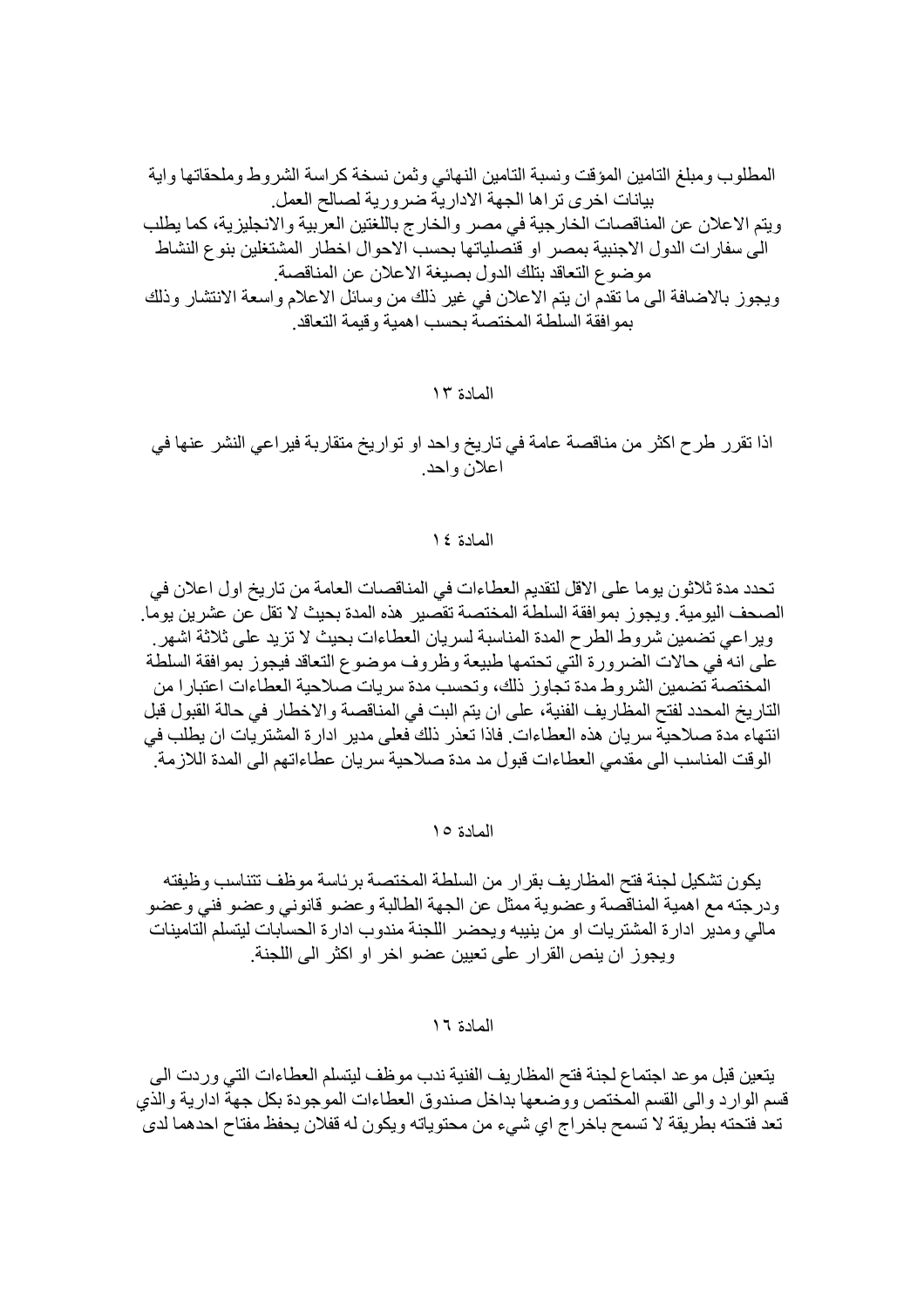رئيس الجهة او من ينيبه والثاني لدى مدير دائرة المشتريات او رئيس القسم المختص.

المادة ١٧

يقوم رئيس لجنة فتح المظاريف بفتح صندوق العطاءات في الساعة الثانية عشر ة صباحا في اليوم المعين لفتح المظاريف الفنية كاخر موعد لتقديم العطاءات وعليه اتخاذ الاجراءات التالية وفقا لتر تبيها : ١- اثبات الحالة التي وردت عليها العطاءات بعد التحقيق من سلامتها. ٢- القيام بحصر العطاءات واثبات عددها في محضر فتح المظاريف. ٣- التحقق من وجود مظر وفين منفصلين مقدمين عن كل عطاء احدهما للعرض الفني والاخر للعرض المالي واثبات ذلك في محضر فتح المظاريف. ٤- تر قيم العطاءات على هيئة كسر اعتيادي بسطه ر قم العطاء و مقامه - العطاءات الو ار دة ــ و اثبات رَّقِم كلِّ عطاء على المظروف الفنيِّ وعلى المظروف المالي – يتم التحفظ عليه مغلقا. ٥- اعادة وضع المظاريف المالية بعد التوقيع عليها دون فتحها داخل صندوق العطاءات بعد التحقق من غلقه. ٦- فتح المظاريف الفنية بالتتابع وكل مظروف يفتح يثبت رئيس اللجنة رقم العطاء عليه وعلى كل ورقة بداخله ٧- ترقيم الاوراق بداخل كل مظروف واثبات عدد تلك الاوراق. ٨- قراءة اسم صباحب العطاء وقيمة التامين المؤقت ونوعه وغير ها من محتويات المظروف الفني على الحاضرين من مقدمي العطاءات او مندوبيهم. ٩- التوقيع منه ومن اعضاء اللجنة على المظروف الفني وكل ورقة بداخله. ١٠- الناشير بدائرة حمراء حول كل كشط او تصحيح في البيانات الواردة بالمظروف الفني ويجب اثبات كل كشط او تصحيح وضع حوله دائرة حمراء تفصيلا والتوقيع منه وجميع اعضاء اللجنة على هذه التاشير ات ١١- النوقيع منه و من جميع الاعضاء على محضر ِ اللجنة بعد اثبات كافة الخطوات المتقدمة في السجل المعد لذلك ١٢- تسليم التامينات المؤقتة لمندوب الحسابات بعد توقيعه بالاستلام على محضر فتح المظاريف كما يو قع ر ئيس الحسابات في نفس اليو م او في اليو م التالي علي الاكثر بما يفيد مر اجعته للتامينات الوار دة بها وبانها فيدت بالحاسبات المختصة. ١٣- ارفاق المظاريف الفنية وجميع الاوراق المقدمة بها بمحضر اللجنة وتسليمها لمدير ادارة المشتر يات او لر ئيس القسم المختص وذلك لحفظها في خز انـة مقفلة ِ ١٤- مراجعة العينات السابق تقديمها من مقدمي العطاءات على الكشف الذي دونت به عند ورودها بعد التاكد من سلامة اختامها و غلافاتها ويوقعها رئيس اللجنة مع جمع اعضائها كما يوقعون على العينات التي ترد مع المظاريف الفنية بعد اثباتها في كشف خاص واسلم جميع العينات الى مدير ادارة المشتريات او رئيس القسم المختص حسب الاحوال اسوة باور اق العطاءات ١٥- بجب ان تتم اللجنة عملها باكمله في الجلسة ذاتها ِ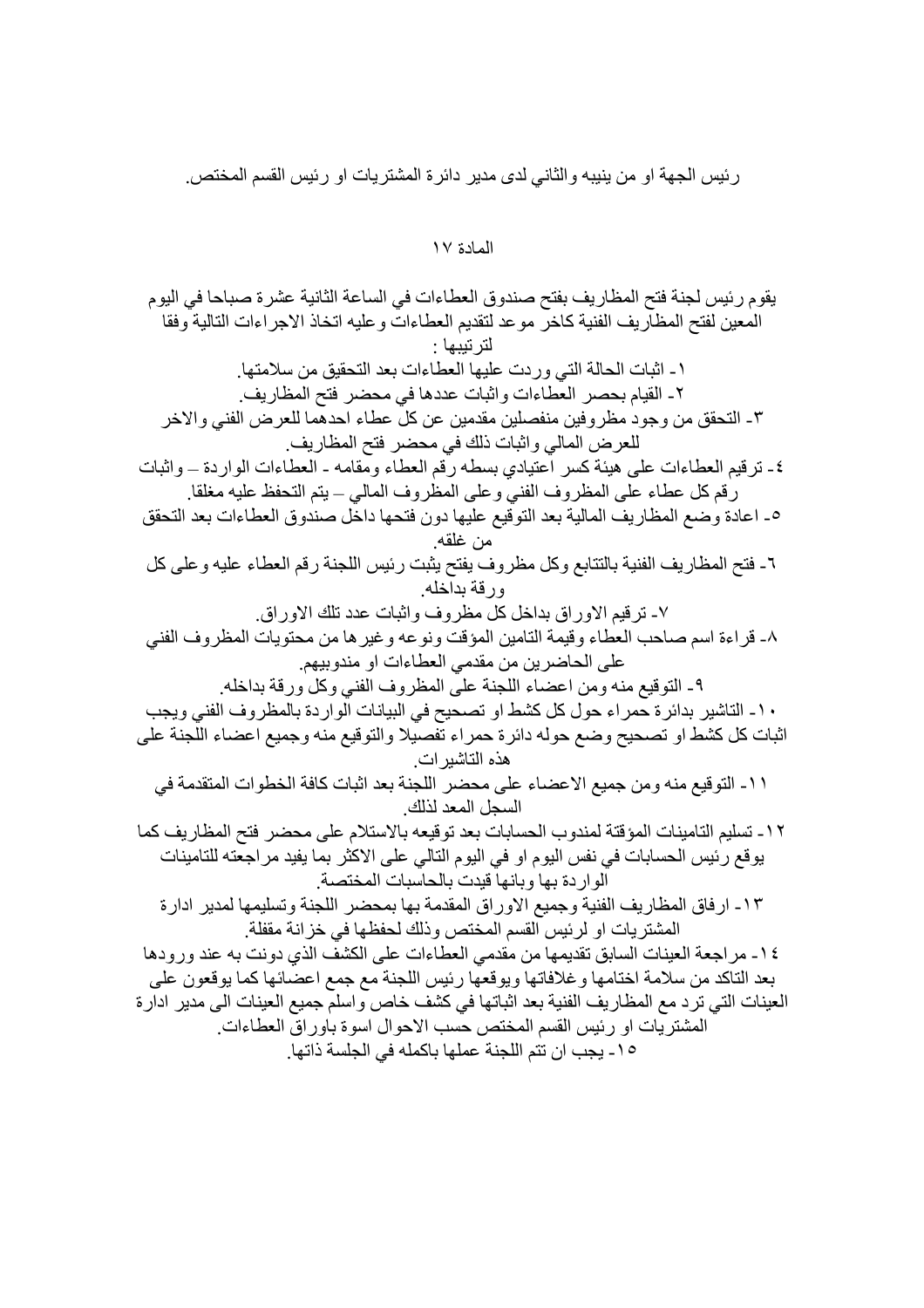او عطاء او تعديل فيه يرد بعد الموعد المعين لفتح المظاريف الفنية يجب تقديمه فور وصوله الى رئيس اللجنة لفتحه والتاشير عليه بساعة وتاريخ وروده ثم يدرج في كشف العطاءات المتاخرة.

#### المادة ١٩

تتولَّى ادارة المشتريات او القسم المختص فرز عينات كلِّ صنف وقيدها بالسجل الخاص بالعينات ويجب ان يبين بهذا السجل تاريخ المناقصة ونوعها وعلى مديرية المشتريات او رئيس القسم ان يرسل فورا او في خلال اليومين الّتاليين على الاكثر محضر فتح المظاريف الفنية ما يقتضي ارساله منها الى الجهة الفنية المختصة حتى يتسنى له الفحص الفني المطلوب على وجه السرعة وعند ورود النقار ير الخاصـة بـها تدو ن جميع البيانات بالسجل المذكو ر امام كل عينة ليعر ض على لجنة البت ِ

## المعادة ٢٠

يجب التحقق من مطابقة العينات المقدمة مع العطاءات للمواصفات او المعايير النموذجية ومدى ملاءمتها للغرض المطلوبة من اجله وذلك بالفحص النظري او الفني او بالتحليل المعملي او بالتجربة العملية بحسب الاحوال وذلك بمعرفة الجهة الادارية او اي من الجهات الخاضعة لاحكام قانون تنظيم المناقصات والمز ايدات ـــ و على مدير ية المشتر يات او رئيس القسم المختص ان يضع على العينات ارقاما سرية (مع مراعاة تعليمات الجهة الفاحصة) ويرسل معها كشفا تفصيليا ببيان مفرداتها والغرض الذي من اجله ير اد شر اء الصنف ومقدار الكمية المطلوبة منه. ويجب توضيح ما قد يوضع عليها من ارقام سرية واختام وتوقيعات لتميز ها لعدم استبدال غير ها بها مع ذكر التارِّيخ المعين للَّبت في المناقصة وذلك لكي تقوم اللجنة الفاحصة بفحصها وموافاة ادارة المشتريات بالنتيجة قبل التاريخ المذكور بوقت كاف لتقوم بدر اسة العطاءات على ضوء نتيجة فحص العينات ورفع التوصيات اللَّازمة للجنة البت في المناقصة في الميعاد المحدد. و على جهة الفحص الفني ان تقوم بفحص العينات واختيار ها بالتتابع وان نختمها وتضع عليها ارقاما سرية لتميز ها وتر سل عنها تقرير ا يبين بالنتيجة من حيث مطابقتها للموصفات من عدمه ويبين به نسبة الجودة منو بة لكل عطـاءات تم تحليلها و علـى مدير ادار ة المشتر بـات او ر ئيس القسم المـختص ان يتحقق من حفظها في المعمل الفني التي تر د تباعا بملفات المناقصات بعد اثباتها في السجل الخاص بذلك يتم عرضها على لجنة البت وكذلك التاشير امام كل تقرر برقم الملف المحفوظة فيه.

المادة ٢١

يكلف مدير ادارة المشتريات موظفا او اكثر تحت اشرافه بتفريغ العروض الفنية على الاستمارة المعدة لذلك من ثلاث صور وعليه ان يعيد ايداعها في اخر كل يوم في الخزانة المقفلة لحين الانتهاء من التفريغ وتدون جميع ملاحظات واشتر اطات مقدمي العروض ويجب ان تتم هذه العملية في الوقت ممكن حتى بتسنى البت في المناقصة قبل انقضاء مدة سريان العطاءات وتعمل مطابقة للعر و ض على كشوف التفر يغ من اثنين من المر اجعين و تو قع من يفيد هذه المطابقة ثم تقدم الى لجنة النت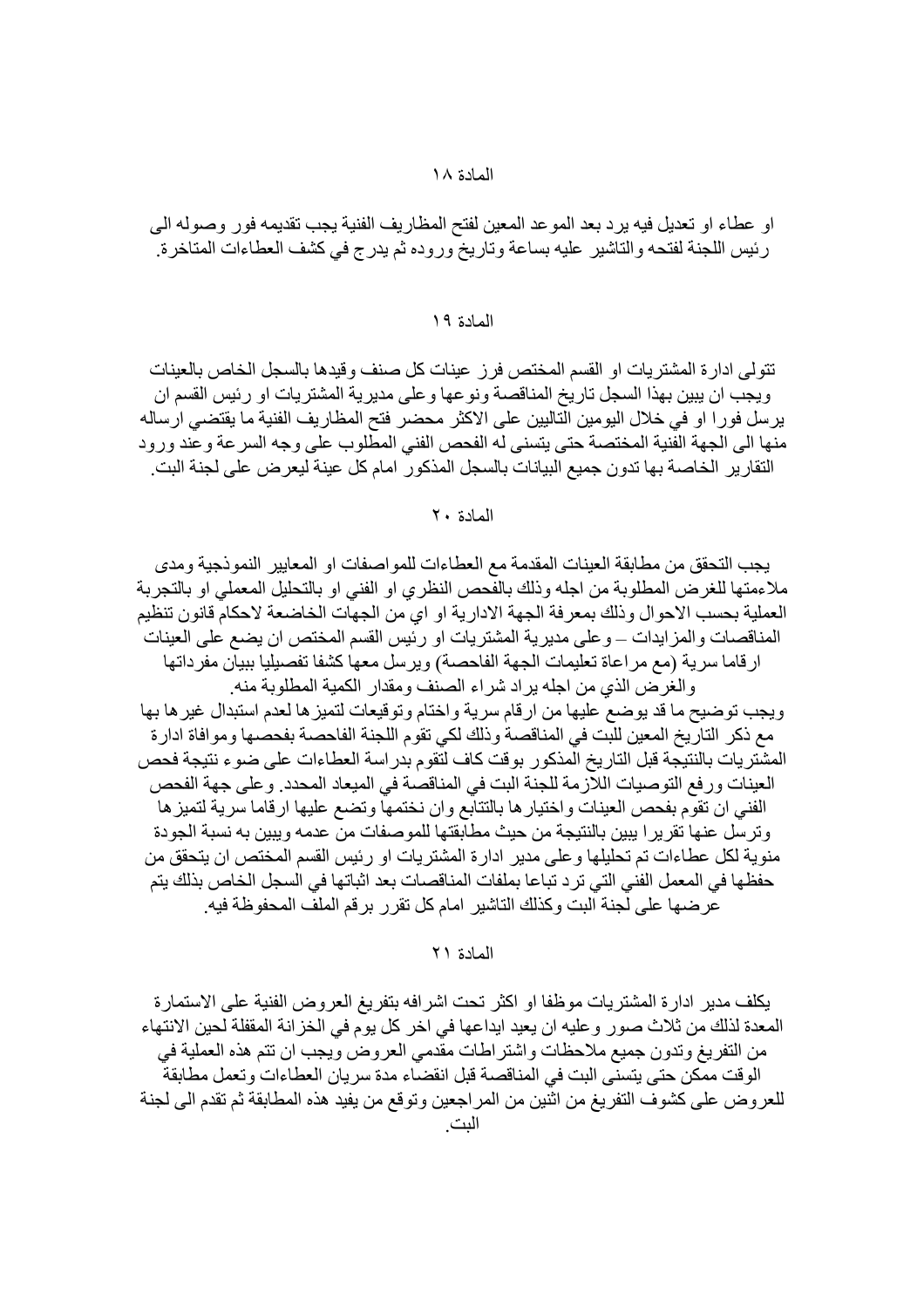يكون تشكيل لجان البت بقر ار ٍ من السلطة المختصة بر ئاسة موظف مسئو ل و عضو ية عناصر ٍ فنية ومالية وقانونية وفق اهمية وطبيعة التعاقد ويجب ان يشترك في عضوية لجنة البت من تندبه وزارة المالية لذلك وعضو من ادارة الفتوى المختصة بمجلس الدولة يندبه رئيسها وذلك في الحدود المنصوص عليها بقانون تنظيم المناقصات و المز ابدات ِ

المادة ٢٣

تتولَّى لجنة البت دار سة العر وحن الفنية للتحقق من مطابقتها للمو اصفات والشر وط المطر وحة على اساسها المناقصة، وللجنة ان نشكل من بين اعضائها او غير هم من اهل الخبر ة لجانا فنية لدر اسة العروض ورفع تقرير بنتائج الدراسة الى لجنة البت وللجنة ان تستوفي من مقدمي العروض ما تراه من بيانات ومستندات واستيضاح من غمض من امور فنية بما يعينها في اجراء عملية التقييم الفني الدقيق للعروض وذلك لمنع الاخلال بتكافؤ الفرص والمساواة بن مقدمي العروض. و على اللجنة ان تبين بالتفصيل الكافي اوجه النقص و المخالفة للشر وط و المو اصفات في العطاءات التي تسفر الدارسة عن عدم قبولها فنيا.

## المادة ٢٤

اذا اختلف اعضاء لجنة البت في الراي حول قبول او رفض اي من العطاءات قبل اثبات ذلك في محضر اللجنة ويكون الفصل فيه للسلطة المختصة وفي حالة الاختلاف في الراي مع العضو الفني فيجوز لرئيس اللجنة ان يطلب عضوا اخر للانضمام الى العضو الاول للاسترشاد برايه اذا اتفق ر ابهما بؤخذ به و ان اختلفا بعر ض الامر ً على ر ئاستهما لتر جيح احد الر ابين. وترفع لجنة البت محضرا بتوصياتها موقعا من جميع اعضائها ومن رئيسها لللجنة المختصة لتقرير ما نز اه

المادة ٢٥

بعد اعتماد توصيات لجنة البت من السلطة المختصة تتولى ادارة المشتريات اخضاع مقدمي العروض المقبولة فنيا بموعد ومكان انعقاد لجنة فتح المظارف المالية ـ تقديمها منهم ــ ليتسنى حضور هم او مندوبيهم اعمال اللجنة. ويجب مراعاة انقضاء سبعة ايام عمل على الاقل بين ناريخ اعلان اسباب القرارات الخاصة بقبول او استبعاد العروض الفنية ي لوحة الاعلانات المخصصة لهذا الغرض ومن تاريخ ارسال الاخطارات الخاصة بموعد فتح المظاريف المالية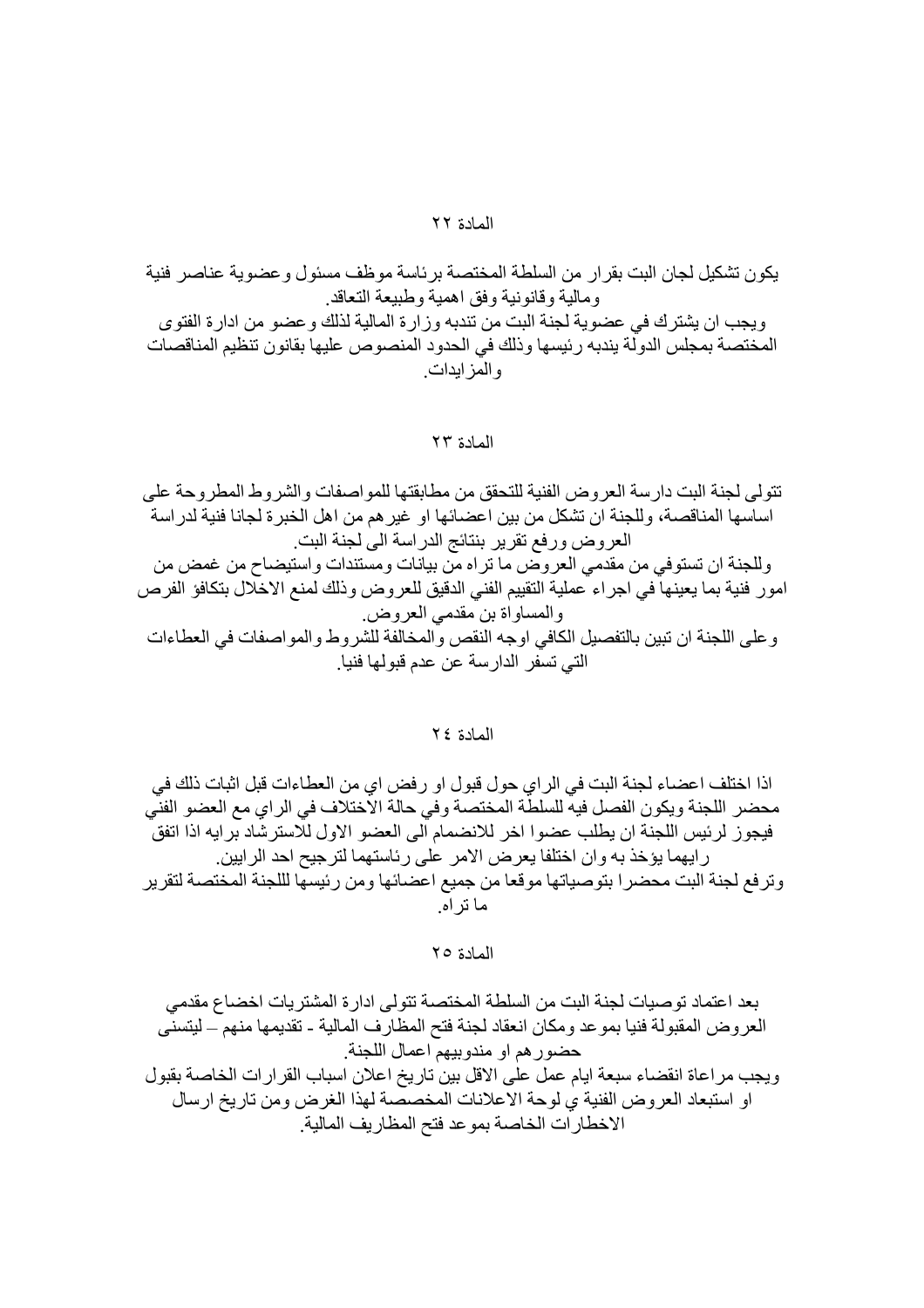تجتمع لجنة فتح المظاريف بذات تشكيلها السابق في الموعد والمكان المحددين لفتح المظاريف المالية وتَّتولى اللجِّنة مباشرة ذات الاجراءات المنصوص عليها بهذه اللائحة فتح المظاريف الفنية بعد التحقق من سلامة المظاريف المالية ووجود رقم العطاء وتوقع اعضاء اللجنة السابقة اثباته على كل مظروف بجلسة فتح المظاريف الفنية

المادة ٢٧

يكلف موظف مسئول او اكثر بمراجعة العروض المالية قبل تفريغها مراجعة حسابات تفصيلية والتوقيع عليها بما يفيد هذه المراجعة واذا وجد اختلاف بين سعر الوحدة سعر الوحدات يعول على سعر الوحدة. ويؤخذ بالسعر المبين بالتفقيط في حالة وجود اختلاف بينه وبين السعر المبين بالارقام. وتكون نتيجة هذه المراجعة هي الاساس الذي يعول عليه في تحديد سعر العطاء. وتجرى عملية تفريغ العروض المالية وفقا للشروط والضوابط المنصوص عليها بهذه اللائحة بالنسبة لتفريغ العروض الفنية

## المادة ٢٨

بمر اعاة ما تقضي به احكام المادة ١٦ من قانون تنظيم المناقصات والمز ايدات تتولى لجنة البت اجر اء المفاضلة و المقار نة بين العر و ض بعد نو حيد اسس المقار نة من جميع النو احي الفنية و المالية — مع الاخذ في الاعتبار شروط توفير الضمان والصيانة وقطع الغيار ومستّلزمات التشغيل وشروط السداد والتسليم وغير ها من العناصر التي تؤثر في تحديد القيمة المقارنة للعطاءات بحسب ظروف وطبيعة موضوع التعاقد وإذا تضمنت شروط الطرح تقييم العروض بنظام النقاط، فيتم ترتيب اولوية العطاءات بقسمة القيمة المالية المقارنة لكل عطاء على مجموع النقاط الفنية الحاصل عليها. وترفع لجنة البت محضرا باجراءاتها وتوصياتها للسلطة المختصة لتقرير ما تراه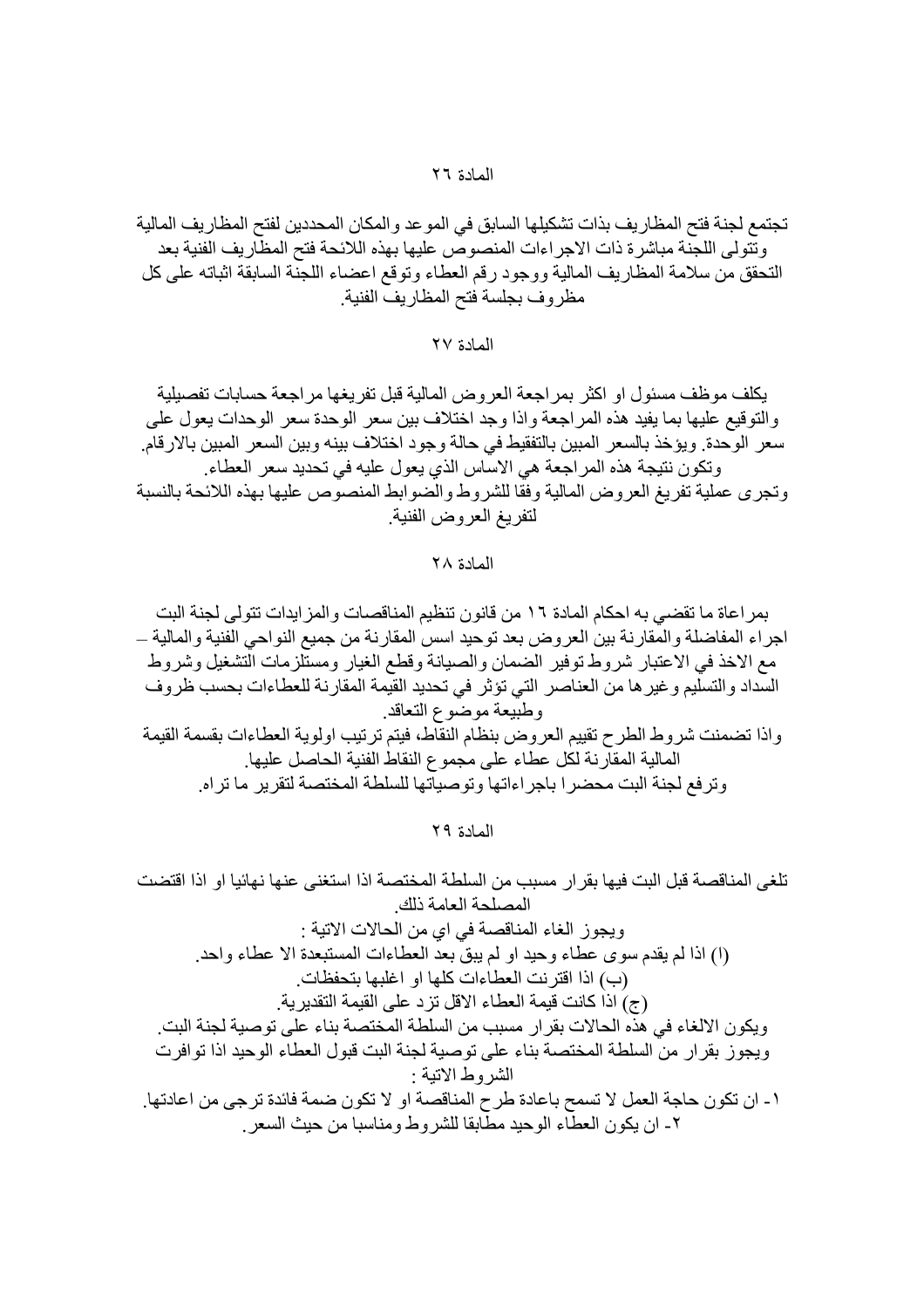في حالة الغاء المناقصة قبل الميعاد المحدد لفتح المظاريف يرد الى المشتر ي ثمن كر اسة الشروط و القو ائم و المو اصفات بناء على طلبه بشر ط ان يعيدها كاملة الى الجهة المختصة.

واذا كان الالغاء بعد الميعاد المذكور ، فلا يجوز رد الثمن الا لمن تقدم في المناقصة وبناء على طلبه بشر ط ان بعبد المستندات كاملة الى الجهة المختصبة.

اما اذا الغيت المناقصة بسبب عدم مطابقة العطاءات للمواصفات او الشروط فلا يجوز رد الثمن. على انه في الحالات التي يتقرر فيها الالغاء واعادة الطرح بذات الشروط والمواصفات فلا يحصل النَّمن من الر اغبين في الدخول في العملية الجديدة ممن سبق قيامهم بشر اء كر اسة العملية الملغاة.

## المادة ٣١

بمراعاة احكام المادة (٤٠) من قانون تنظم المناقصات والمزايدات يجب على مدير ادار ة المشتر يات اخطار الذين ارست عليهم المناقصة باوامر التوريد او اوامر الاسناد في خلال مدة لا تجاوز سبعة ايام عمل تبدا من اليوم التالي لانقضاء عشرة ايام من تاريخ اعلان اسباب القرارات الخاصة بارساء المناقصة في لوحة الاعلانات المخصصة لهذا الغرض. كما يطلب منهم سداد قيمة التامين النهائي في خلال المدة المحددة لذلك ِ

#### المادة ٣٢

يجب ان يحرر عقد متى بلغ مجموع قيمة مارسا توريده او نتفيذه خمسين الف جنيه اما فيما يقل عن ذلك فيجب اخذ اقر ار مكتوب من المتعاقد مع الجهة الادار ية شاملا كافة الضمانات اللاز مة لتنفيذ التعاقد ويحرر العقد من ثلاث نسخ على الاقل تسلم نسخة منها لادارة الحسابات ومعها جميع العطاءات وصورة من كشف التفريغ للمراجعة عليها وتسلم نسخة للمتعاقد وتحفظ النسخة الثالثة بالادارة المختصة بالتنفيذ و يجب ان ببين على كل نسخة قيمة التامين النهائي و نو عه و تار يخ تو ر يده. ويقوم المتعاقد ورئيس القسم المختص او مدير ادارة المشتريات بالتوقيع على العينات النموذجية و العينات المقبولة وختمها بخاتم الجهة الادارية بطريقة لا يمكن معها تغيير العينات.

المادة ٣٣

يجب على الجهة الادارية المتعاقدة ابلاغ كل من مصلحة الضرائب ومصلحة الضرائب على المبيعات عن كل الصفقات او الاعمال التي تجريها الجهة على ان يشمل التبليغ البيانات الاتية: ١- اسم المتعاقد ثلاثيا. ٢- عنوان المنشاة وقسم الشرطة التابع له.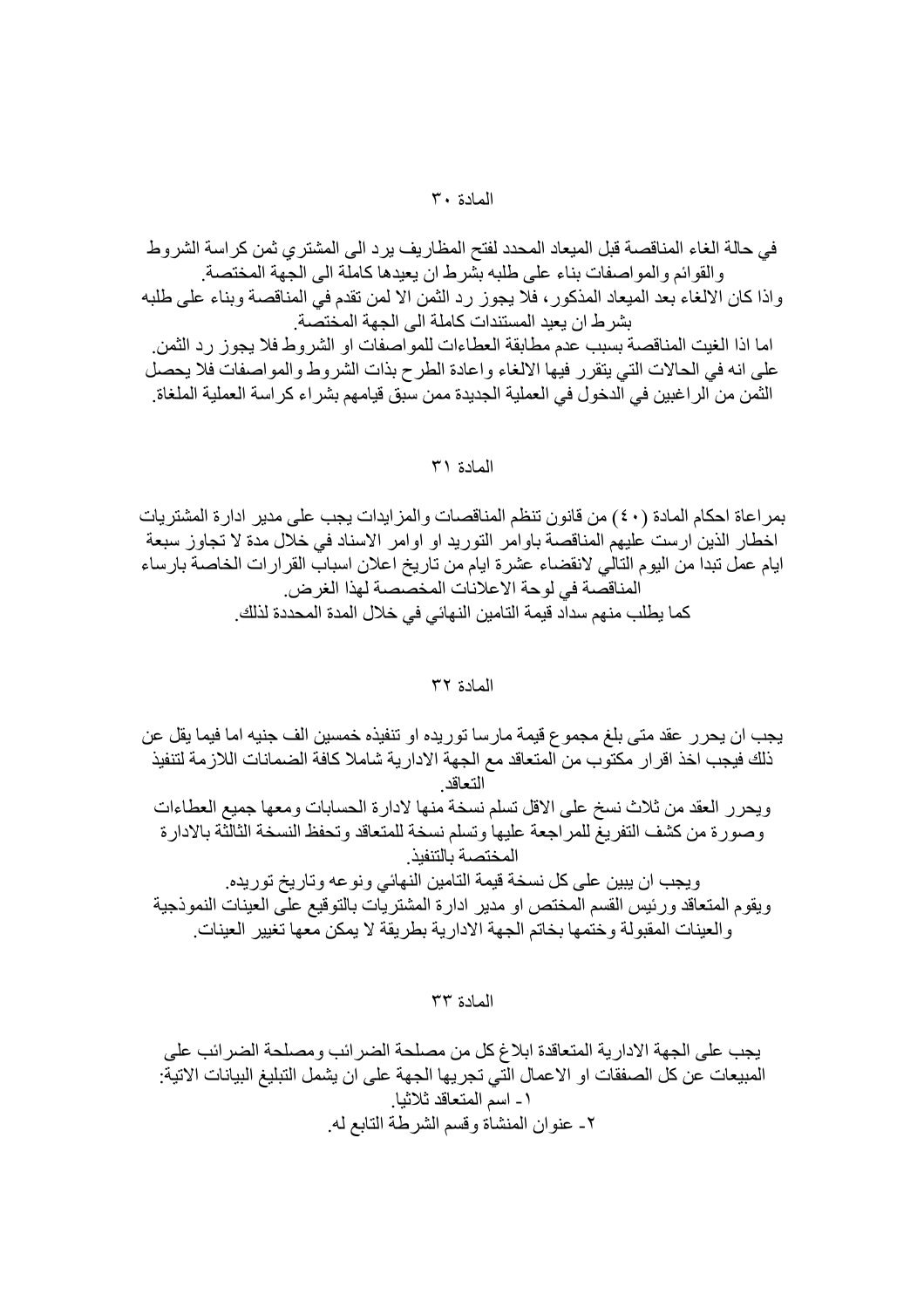كما يجب ابلاغ كل من المصلحتين المذكورتين باية تعديلات تطرا على القيمة الاجمالية للعقد او على مدة تنفيذه وجميع المبالغ التي تصرف للمتعاقد بمجرد صرفها  $\mathbf{u} = \mathbf{v}$ 

الفصل الثاني

المناقصة المحدودة

المادة ٣٤

يكون التعاقد بطريق المناقصة المحدودة بقرار مسبب من السلطة المختصة في الحالات التي تتطلب طبيعتها قصر الاشتراك في المناقصة على موردين او مقاولين او استشاريين او فنيين او خبراء بذواتهم سواء في مصر او في الخارج، عل ان تتوافر بشانهم شروط الكفاية الفنية والمالية وحسن السمعة

المادة ٣٥

توجه الدعوة لتقديم العطاءات في المناقصات المحدودة الاكبر عدد ممكن من المشتغلين بنوع النشاط الخاص بموضوع المناقصة والذين تعتمد اسماءهم السلطة المختصة من ين المقيدين بسجلات الجهة الادارية او غير هم وذلك بموجب كتب موصبي عليها قبل الموعد المحدد لفتح المظاريف الفنية بخمسة عشر بو ما على الاقل، و يجو ز بالاضافة الى ذلك تسليم الدعو ة باية طر يقة اخر ي مناسبة مع اثبات موعد تسليمها لاصحاب الشان ويجب ان تتضمن الدعوة كافة البيانات الواجب ذكر ها في الاعلان عن المناقصة العامة وفق احكام هذه اللائحة فيما عدا ما نقدم تخضع المناقصة المحدودة لكافة القواعد والاحكام والاجر اءات والشروط المنصوص عليها بهذه اللائحة بالنسبة للمناقصات العامة

المادة ٣٦

فيما عدا ما تقدم تخضع المناقصة المحدودة لكافة القواعد والاحكام والاجراءات والشروط المنصوص عليها بهذه اللائحة بالنسبة للمناقصات العامة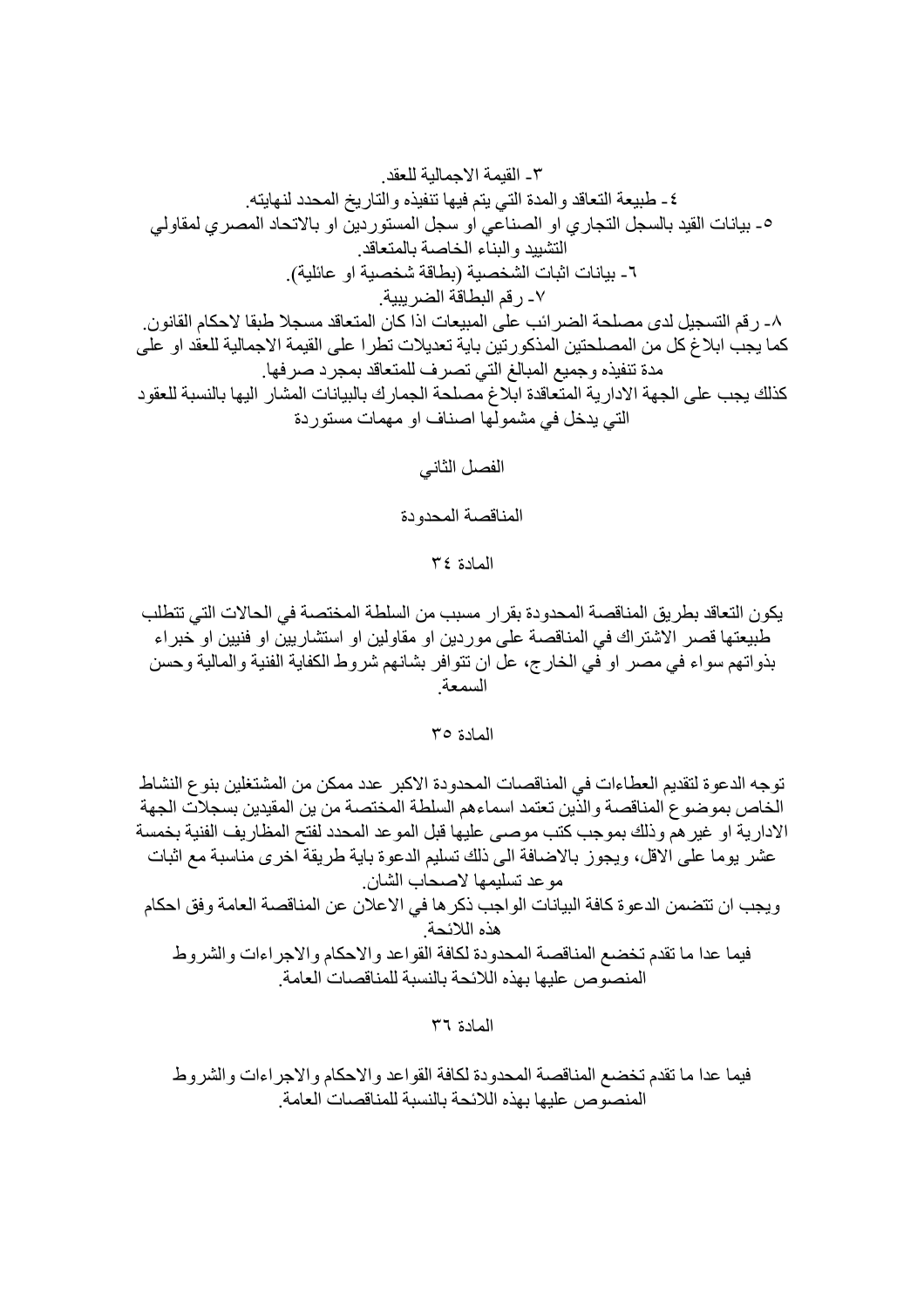## الفصل الثالث

المناقصة المحلية

## المادة ٣٧

يكون التعاقد بطريق المناقصة المحلية بقر ار مسبب من السلطة المختصة فيما لا تزيد قيمته على مائتي الف جنيه. وتوجه الدعوة الاكبر عدد ممكن من المشتغلين بنوع النشاط الخاص بموضوع المناقصة ممن يقع نشاطهم في نطاق المحافظة التي يتم بدائر تها تنفيذ التعاقد والذين تعتمد اسماءهم السلطة المختصة من بين المقيدين بسجلات الجهة الادارية او غير هم وذلك بموجب خطابات موصبي عليها قبل الموعد المحدد لفتح المظار بف الفنية بعشر ة ايام على الاقل، و في حالة استعجال بنم ار سالها مع مخصوص قبِّل الموعد المحدد بثمان واربعين ساعة على الْاقل وتسلَّم بموجب ايصال مؤرَّخ. ويجب ان تتضمن الدعوة كافة البيانات الواجب ذكر ها في الاعلان عن المناقصة العامة وفق احكام هذه اللائحة

## المادة ٣٨

فيما عدا ما نقدم تخضع المناقصة المحلية لكافة القواعد والاحكام والاجر اءات والشروط المنصوص عليها بهذه اللائحة بالنسبة للمناقصات العامة

## المادة ٣٩

في المناقصات التي لا تجاوز قيمتها خمسين الف جنيه تشكل لجنة بقر ار من السلطة المختصة برئاسة موظف مسئول وعضوية موظفين تتناسب وظائفهم وخبراتهم مع موضوع المناقصة وتقوم هذه اللجنة بفتح المظاريف وفحص العطاءات وتفريغها والبت في المناقصة وتدوين توصياتها على كشف التفريغ ورفعه للسلطة المختصة لتقرير ما تراه

> الفصل الرابع الممار سة العامة المادة ٤٠

يكون التعاقد بطريق الممارسة العامة بقرار من السلطة المختصة التي تصدر قرار ا بتشكيل لجنة الممارسة موظف مسئول وعضوية عناصر فنية ومالية وقانونية وفق اهمية وطبيعة التعاقد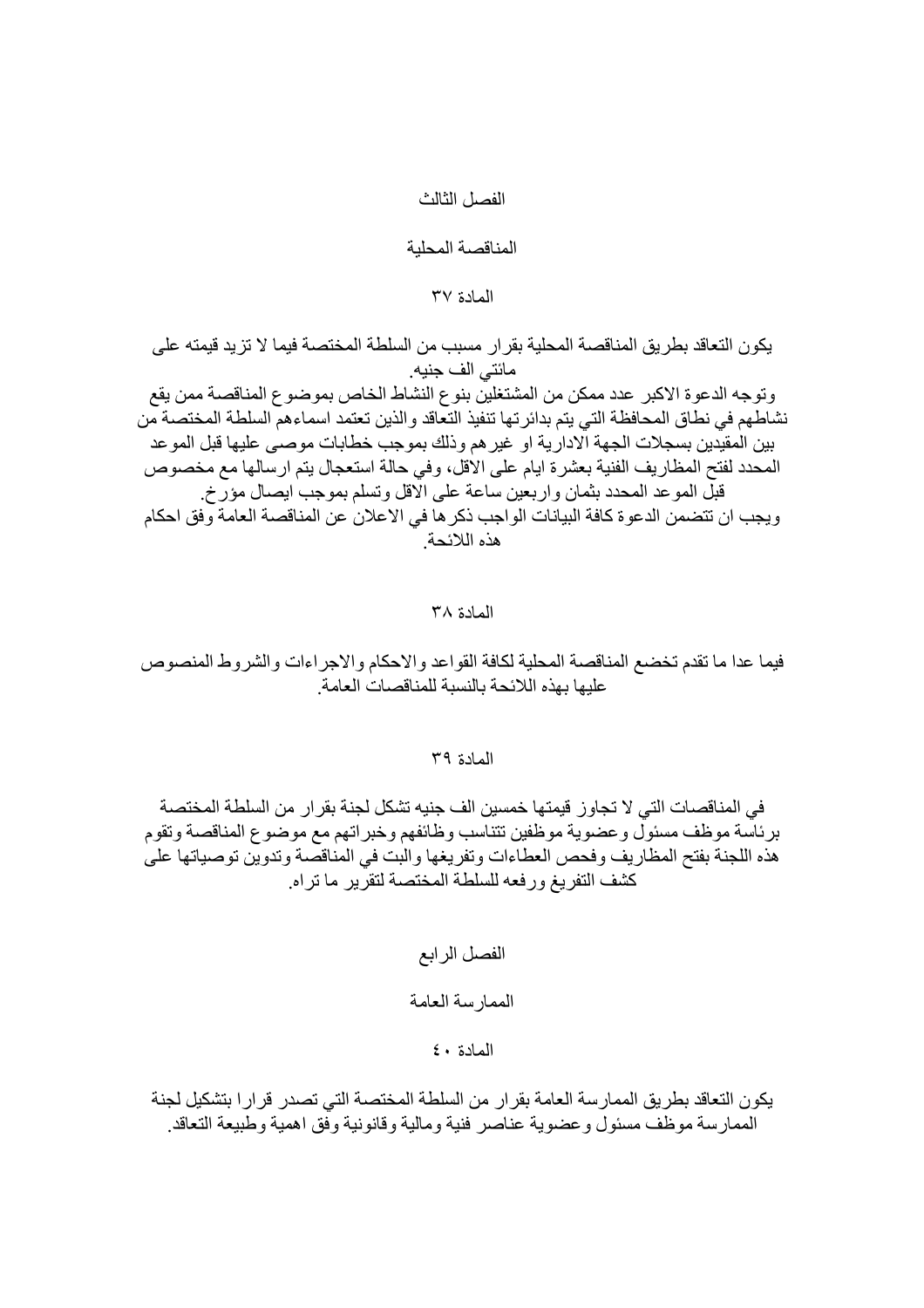ويجب ان يشترك في عضوية لجنة الممارسة من تندبه وزارة المالية لذلك وعضو من ادارة الفتوى المختصة بمجلس الدولة يندبه رئيسها وذلك في الحدود المنصوص عليها في قانون تنظيم المناقصات و المز ابدات

## المادة ٤١

يجب الاعلان عن الممارسة العامة في الوقت المناسب طبقا لاجر اءات النشر عن المناقصة العامة المبينة بهذه اللائحة. على انه يجوز في حالة الاستعجال وبموافقة السلطة المختصة تقصير المدة المحددة لتقديم العروض على الا تقل تلك المدة عن عشرة ايام من تاريخ اول اعلان عن الممارسة.

المعادة ٤٢

تعقد لجنة الممار سة جلسة علنية يحضر ها مقدمو العروض او مندوبو هم وذلك لفتح المظار يف الفنية فقط ــ دون المظاريف المالية ــ وقراءة محتوياتها واتخاذ كافة الاجراءات المنصوص عليها بهذه اللائحة بشان فتح المظاريف الفنية في المناقصة العامة.

المادة ٤٣

تتولَّى لجنة الممار سة الدر اسة الفنية للعروض المقدمة للتحقق من مدى مطابقتها للشروط والمو اصفات الفنبة المطر وحة وترفع اللجنة تقرير ا للسلطة المختصة بتضمين توصياتها من حيث قبول او رفض اي من العروض و اسباب ذلك ِ

المادة ٤٤

بعد اعتماد السلطة المختصبة لتوصيات لجنة الممارسة بنتيجة الدر اسة الفنية للعر وض تتولى ادارة المشتريات اخطار مقدمي العروض المقبولة فنيا بموعد ومكان انعقاد لجنة فتح المظاريف المالية ــ السابق تقديمها منهم ــ ليتسنى حضور هم او مندوبيهم اعمال لجنة الممارسة. ويجب مر اعاة انقضاء سبعة ايام عمل على الاقل بين ناريخ اعلان اسباب القرارات الخاصة بقبول او استبعاد العروض الفنية في لوحة الاعلانات المخصصة لهذا الغرض وبين تاريخ ارسال الاخطارات الخاصة بموعد فتح المظاريف المالية و تتو لي لجنة الممار سة اجر اء ممار سة مقدمي العر و ض المقبو لة فنيا او مندو بيهم في جلسات علنية للوصول الى افضل الشروط واقل الاسعار بمراعاة توحيد اسس المقارنة بين العروض من جمع النواحي الفنية والمالية وترفع اللجنة محضرا بتوصياتها موقعا من جميع اعضائها ومن رئيسها للسلطة المختصة لتقرير ما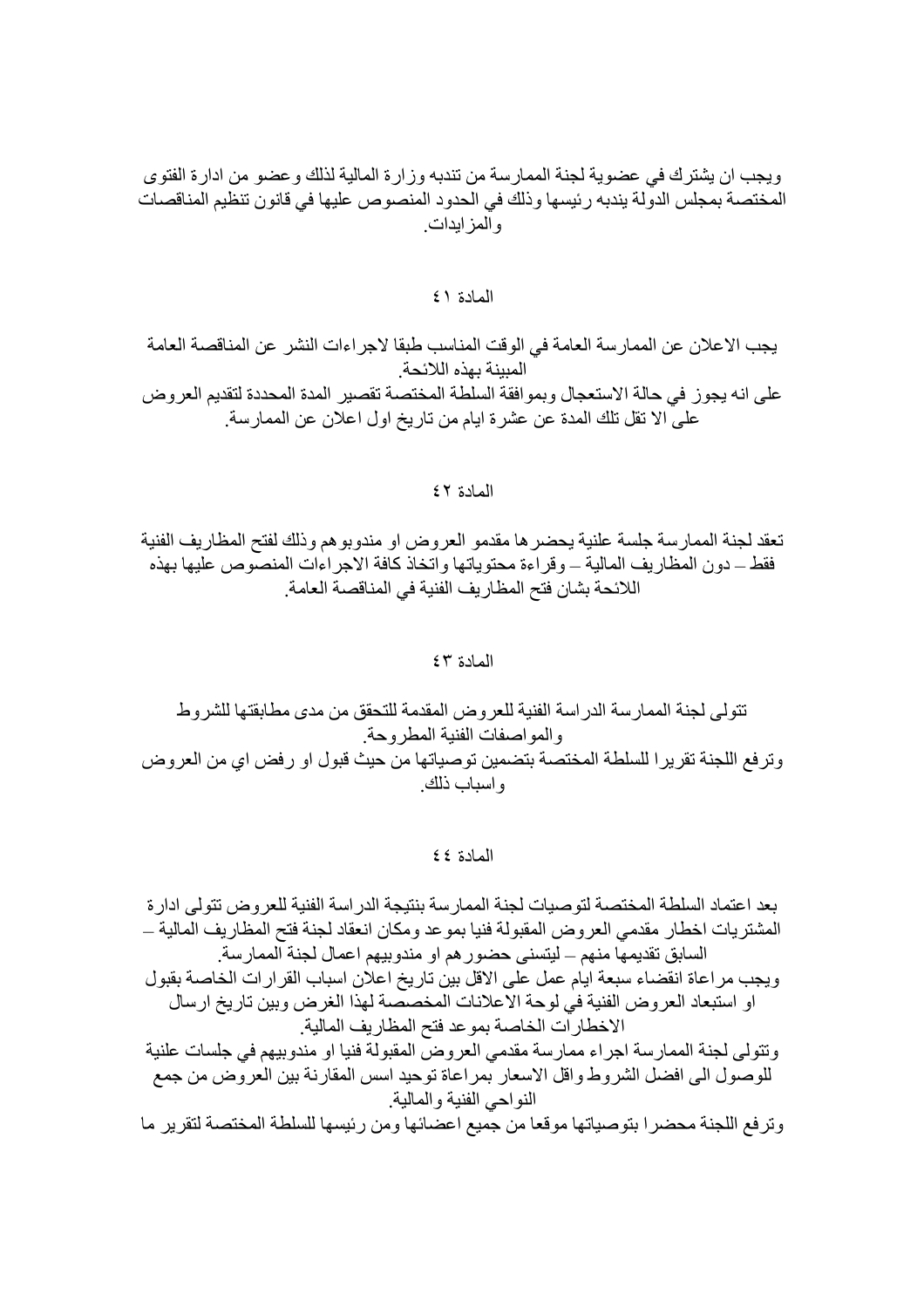# يخضع التعاقد بطريق الممارسة العامة للشروط العامة للمناقصات العامة فيما لم يرد بشانه نص خاص بهذه اللائحة

الفصل الخامس الممار سة المحدودة المادة ٢٤

يكون التعاقد بطريق الممار سة المحدودة في الحالات المنصوص عليها بقانون تنظيم المناقصات والمزايدات بقرار مسبب من السلطة المختصة التي تصدر قرارا بتشكيل لجنة الممارسة برئاسة موظف مسئول وعضوية عناصر فنية ومالية وقانونية وفق اهمية وطبيعة النعاقد ويجب ان يشترك في عضوية لجنة الممارسة من تندبه وزارة المالية لذلك وعضو ادارة الفتوى المختصة بمجلس الدولة يندبه رئيسها وذلك في الحدود المنصوص عليها بقانون تنظيم المناقصات و المز ابدات

## المادة ٤٧

توجه الدعوة لتقديم العروض في الممارسات المحدودة بخطابات موصىي عليها تتضمن كافة البيانات الواجب ذكر ها في الاعلان عن المناقصات العامة والمبينة بهذه اللائحة مع تحديد اول اجتماع للجنة الممارسة على الا نقل المدة المحددة لتقديم العروض عن خمسة عشر يوما من تاريخ ارسال الدعوات. ويجوز في حالة الاستعجال وبموافقة السلطة المختصة ارسال الدعوة مع مخصوص قبل الموعد المحدد بخمسة ايام على الاقل وتسلم بموجب ايصال مؤرخ. ويراعي في جميع الحالات توجيه الدعوة الى اكبر عدد من المشتغلين بنوع النشاط موضوع الممارسة الذين تعتمد اسماءهم السلطة المختصة من بين المقيدين بسجلات الجهة الادر اية او غير هم.

المادة ٤٨

تباشر لجنة الممارسة اجراءاتها على النحو المقرر بشان اجراءات الممارسة العامة والمنصوص عليها بهذه اللائحة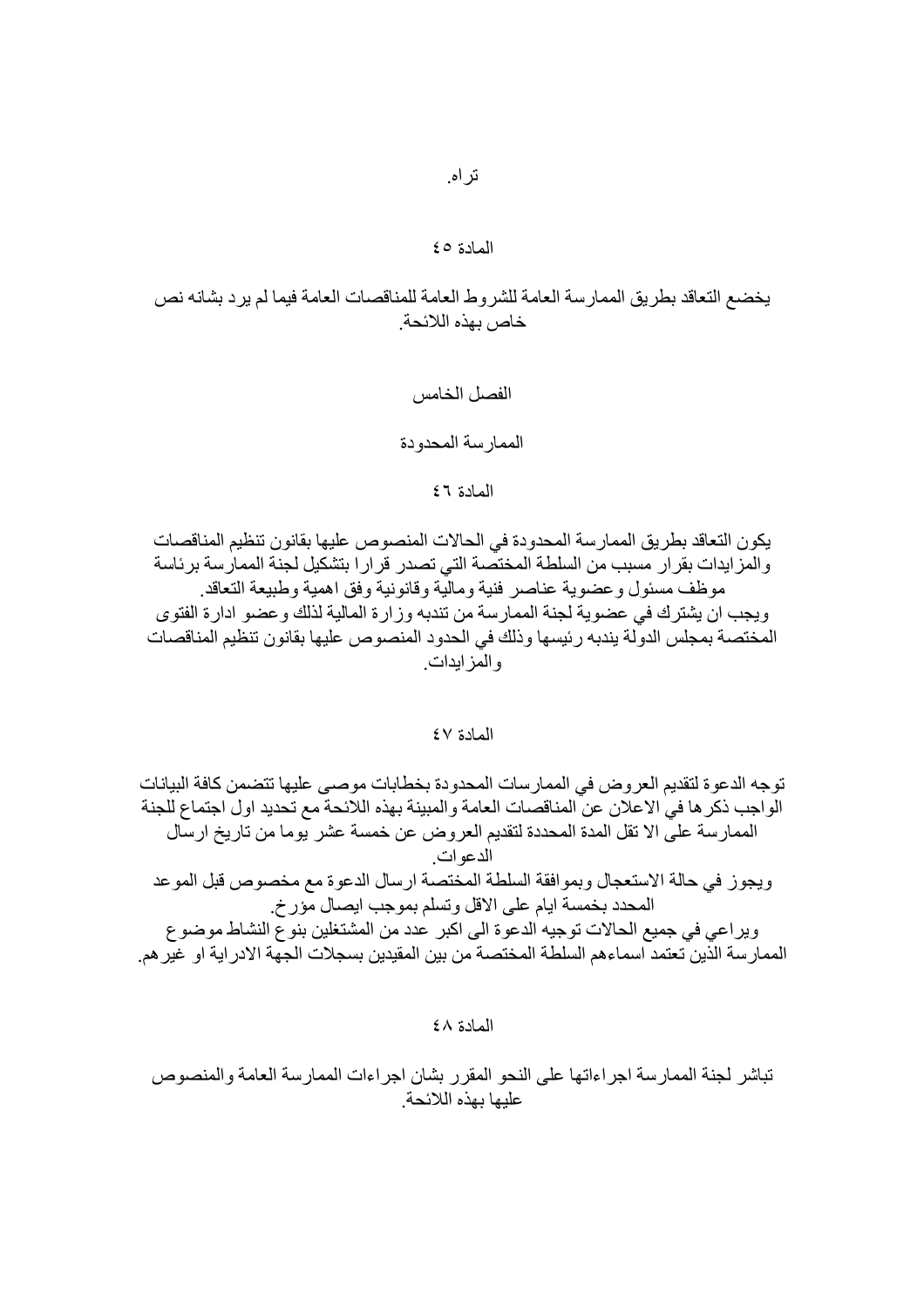# تخضع الممار سة المحدودة لكافة الشروط العامة للمناقصات العامة فيما لم ير د فيه نص خاص بهذه اللائحة

الفصل السادس الاتفاق المباشر المادة ٥٠

يكون النعاقد بطريق الاتفاق المباشر بقرار مسبب من السلطة المختصة في الحالات والحدود المنصوص علها بقانون تنظيم المناقصات والمز ايدات وتحدد تلك السلطة من يناط بهم مباشرة اجراء التعاقد من اهل الخبرة في العملية المطروحة والذين يقع على عاتقهم مسئولية التحقق من مطابقة الاصناف او الاعمال من حيث النوع والمواصفات للغرص المطلوبة من اجله وان الاسعار مناسبة لسعر السوق من واقع ما يتم الْحصول عليه من عروض ترفق باوراق العملية ِ على انه في الحالات التي تتطلب بحسب طبيعتها ضمان المتعاقد لسلامة ما يتم توريده او تنفيذه من اعمال ــ فيتم حجز ما يعادل (0,0°) من مستحقاته تصر ف به يعد انتهاء مدة الضمان المتفق عليها.

المادة ٥١

لا يجوز تكر ار النعاقد بطريق الاتفاق المباشر اكثر من مر ة واحدة في ذات السنة المالية بالنسبة لذات العملية موضوع النعاقد الا في الحالات التي لا يجاوز فيها مجموع قيمة ما يتم تكراره من تعاقدات عن ذات العملية الحد الاقصبي المقر ر قانونا.

المادة ٥٢

يكون اعتماد نتيجة التعاقد بطريق الاتفاق المباشر من السلطة المختصة.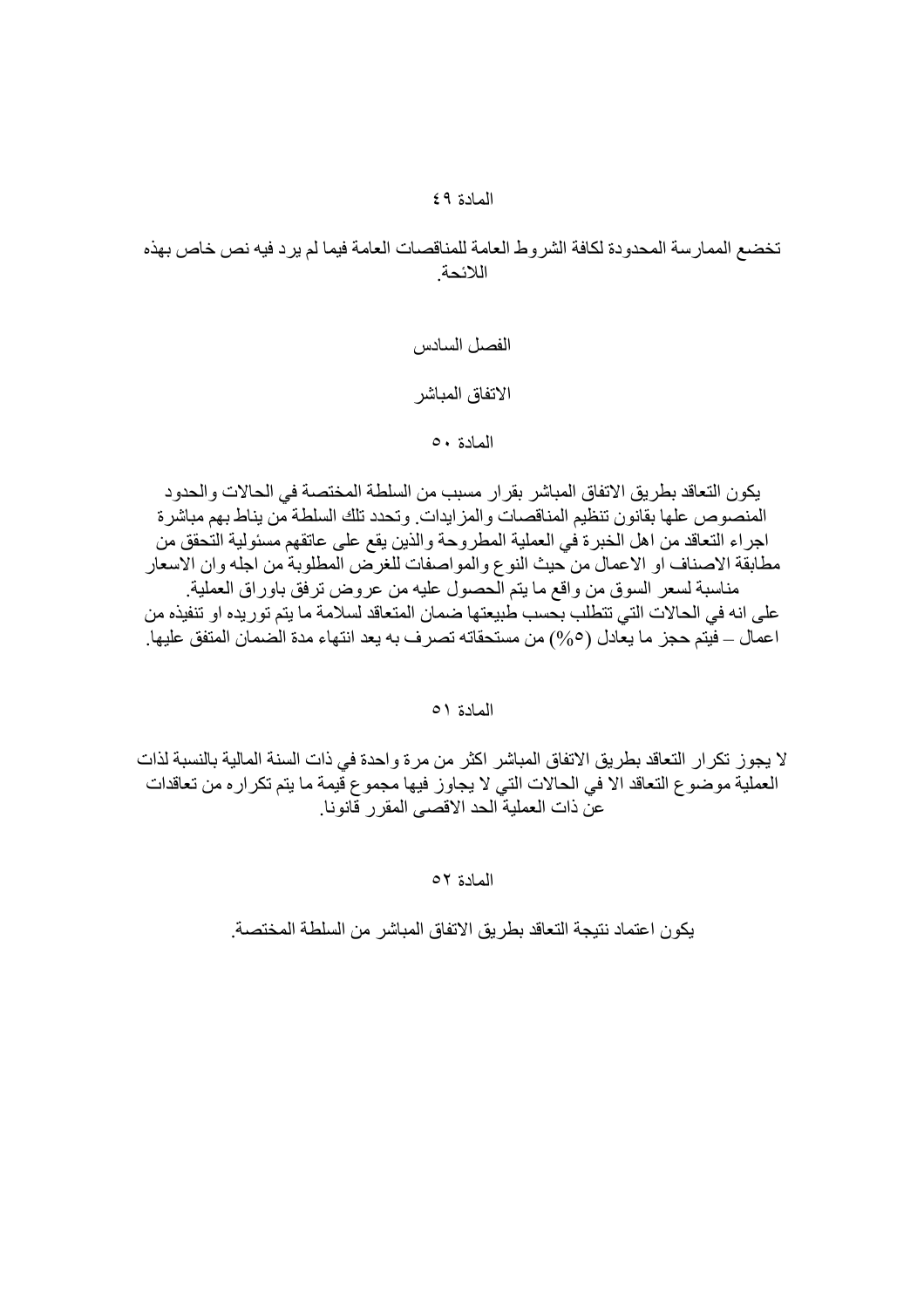القسم الثالث

# الاشتر اطات العامة

الفصل الأول

# الشروط العامة

المادة ٥٣

يجب على مقدمي العطاءات ان يتبعوا الاحكام الواردة في المواد الاتية:

## المادة ٤٥

تقدم العطاءات موقعة من اصحابها على نموذج العطاء المختوم بخاتم الجهة الادارية والمؤشر عليه برقم وقسيمة تحصيل الثمن وتاريخها وعلى جدول الفئات المرافق له، ويجب ان يثبت على كل من مظروفي العطاء الفني والمالي نوعه من الخارج، ويوضع المظروفين داخل مظروف مغلق بطريقة محكمة ويوضع عليه اسم وعنوان الجهة الادارية او الوحدة المختصة وان ما بداخله المظروف الفني والمظروف المالي لجلَّسة ( ) ويكون تقديم العطاءات اما بارسالها بالبريد الموصىي عليه خالصة ا الاجر او وضعها داخل الصندوق المختص لوضع العطاءات بالجهة او تسليمها لقلم المحفوظات بها بموجب ايصال يثبت فيه تاريخ التسليم وساعته ويجوز اذا كان العطاء مقدَّما من فرد او شركة في الخَّار ج ان يقدم على النموذج الخاص بمقدم العطاء بشرط قيامه بسداد ثمن كراسة الشروط والمواصفات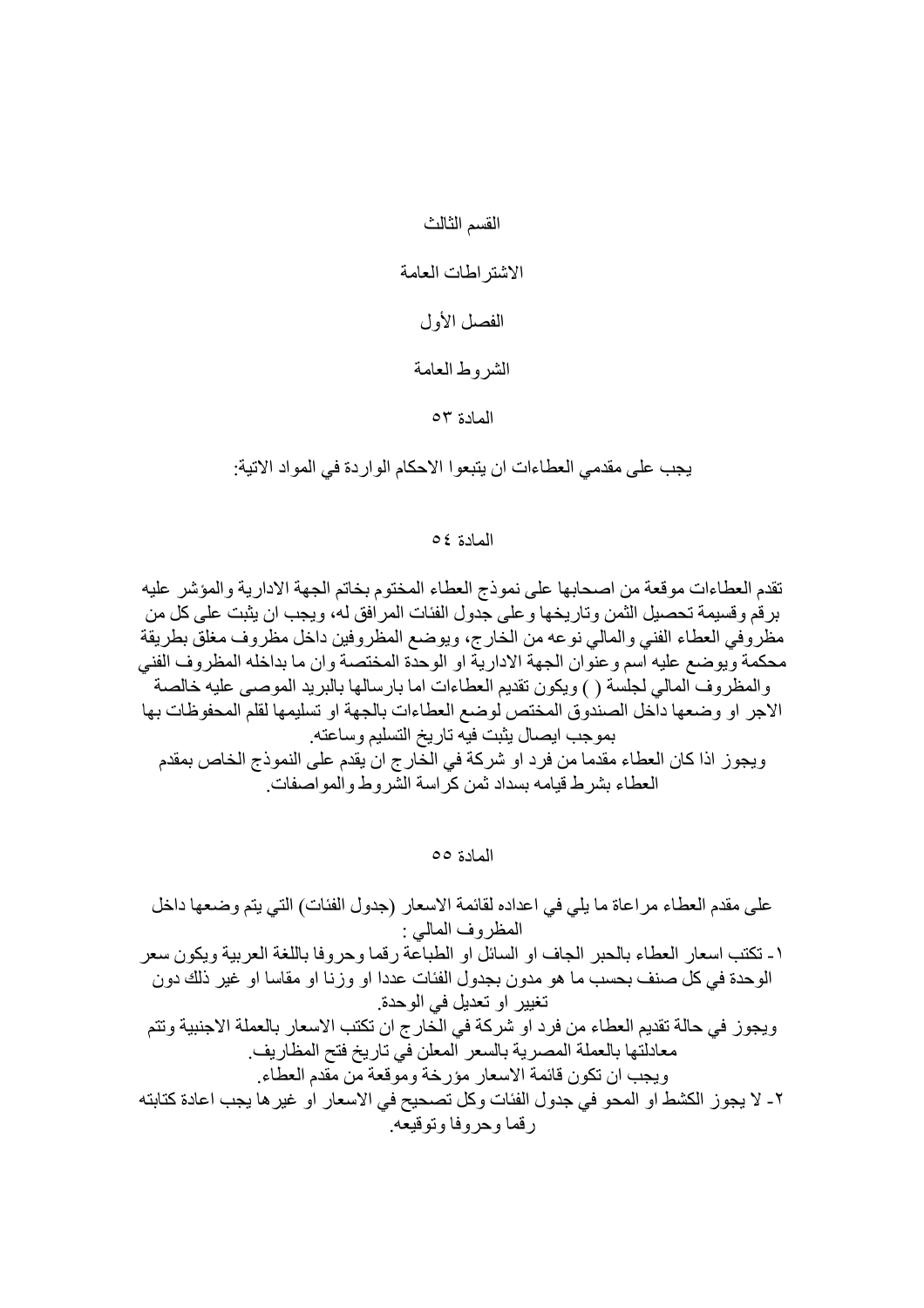٣- لا يجوز لمقدم العطاء شطب اي بند من بنوده او من المواصفات الفنية او اجراء تعديل فيه مهما كان نو عه ِ واذا رغب في ابداء اية ملاحظات خاصة بالنواحي الفنية فيثبتها في كتاب مستقل يتضمنه المظروف الفني. ولا يلتفت الى اي ادعاء من صاحب العطاء بحصول خطا في عطائه اذا قدم بعد فتح المظاريف الفنية ٤- اذا سكن مقدم العطاء في مناقصات توريد الاصناف عن تحديد سعر صنف من الاصناف المطلوب توريدها بقائمة الاسعار المقدمة منه فيعتبر ذلك امتناعا منه عن الدخول في المناقصة بالنسبة الى هذا الصنف اما في مقاولات الاعمال فللجهة الادارية مع الاحتفاظ بالحق في استبعاد العطاء ان تضمع للبند الذي سكت مقدم العطاء عن تحديد فئته اعلى فئة لهذا البند في العطاءات المقبولة وذلك للمقارنة بينه وبين سائر العطاءات فاذا ارسيت عليه المنتقصة فيعتبر ان ارتضى المحاسبة على اساس اقل فئة لهذا البند في العطاءات المقبول دون ان يكون له حق المناز عة في ذلك. ٥- يبين في قائمة الاسعار ما اذا كان الصنف مصنوعا في مصر او في الخار ج ويتر تب علىعدم صحة هذه البيانات كلها او بعضها رفض الصنف علاوة على شطب اسم مقدم العطاء من سجل المور دين. ٦- الفئات التي حددها مقدم العطاء بجدول الفئات تشمل وتغطى جميع المصر وفات والالتز إمات ايا كان نوعها التي يتكبدها بالنسبة الى كل بند من البنود وكذلك تشمل القيام باتمام توريد الاصناف وتنفيذ جميع الاعمال وتسليمها للجهة الادارية والمحافظة عليها اثناء مدة الضمان طبقا لشروط العقد ونتم المحاسبة النهائية بالتطبيق لهذه الفئات بصرف النظر عن تقلبات السوق والعملة والتعرفة الجمر كبة و غير ها من الضر ائب و الر سوم الإخر ي

المادة ٥٦

في جميع الحالات التي يشتمل فيها موضوع التعاقد على توريد او توريد وتركيب اصناف او مهمات مستوردة من الخارج - فيجب ان يقدم مع الفاتورة او المستخلص المستندات الدالة على تمام سداد كافة الضرائب والرسوم الجمركية المستحقة عليها وفقا للقوانين والقرارات المنظمة لذلك

المادة ٥٧

على مقدمي العطاءات ضرورة تضمين المظروف الفني جميع البيانات الفنية وغير ها من البيانات و المعلومات و المستندات التي تطلبها الجهة الادارية بما في ذلك المستندات الدالة على سابقة الخبر ة و القيد في المكاتب او السجلات او النقابات او الاتحادات التي يكون القيد فيها و اجبا قانونـا. واذا رغب مقدمو العطاءات في ابداء اية ملاحظات خاصة بالنواحي الفنية فتثبت في كتاب مستقل يتضمنه المظر وف الفني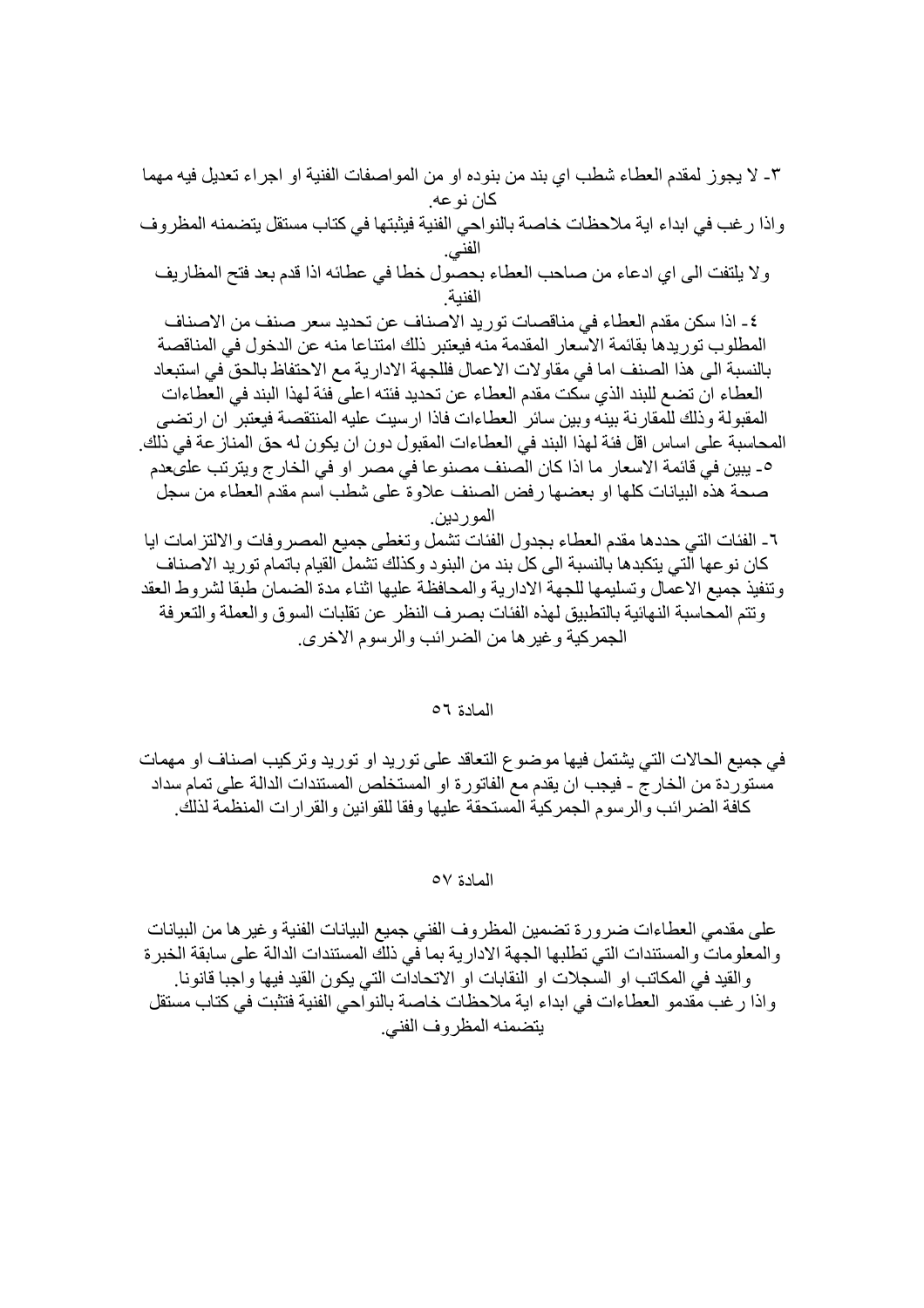يكون العطاء عن توريد الاصناف حسب العينات النمو ذجية للجهة الادار ية و المو اصفات او الرسومات المعتمدة التي يجب على مقدم العطاء الاطلاع عليها ويعتبر تقديمه العطاء اقرارا منه باطلاعه عليها ويتولى التوريد طبقا لها ولو رافقت عطاءه عينات اخرى على انه بالنسبة الى المنتجات الغذائية والكيماوية يكون التوريد حسب المواصفات المحددة لها واذا لم يكن لها مواصفات يكون التوريد حسب العينات التي يطلب تقديمها مع العطاءات واذا كانت هذه العينات مما يفسد ولا تبقى سليمة حتى التوريد فيكون قبول التوريد على اساس مطابقة نتائج فحصها على نتائج فحص عينات التوريد. وبالنسبة الى المنتجات الهندسية والمعدنية والكهربائية يكون التوريد حسب المواصفات دون التقيد بالعينات ويجوز تقديم عينات للاسترشاد بها فقط اما منتجات الغزل والنسج فيكون قبولها وفقا للشروط والمواصفات والتجاوزات الفنية التي تقرها وزارة الصناعة واذا ما اجازت الجهة الادارية المختصة في اعلانها تقديم عينات مع العطاءات فيجب ان تكون من حجم او مقاس او وزن بسمح بالفحص وان تنطبق عليها المواصفات ِ ويكون لمقدمي العينات الحق في استردادها في خلال اسبو عين من تاريخ اخطار هم بر فضها بكتاب موصبي عليه و الا اصبحت ملكا للجهة الادارية دون مقابل ِ

### المادة ٥٩

يبقى العطاء نافذ المفعول وغير جائز الرجوع فيه من وقت تصدير ه بمعر فة مقدم العطاء بغض النظر عن مبعاد استلامه بمعرفة الجهة الادارية وحتى نهاية مدة سريان العطاء المحددة باستمارة العطاء المر افقة للشر وط

المادة ٦٠

اذا سحب مقدم العطاء عطاءه قبل الميعاد المعين لفتح المظار يف الفنية فيصبح التامين المؤقت المودع حقا للجهة الادارية دون حاجة الى انذار او الآلتجاء الى القضاء او اتخاذ اية اجراءات او اقامة الدليل عل حصول ضرير

## المعادة ٦١

يجب ان يكون مقدم العطاء مقيما في جمهورية مصر العربية او يكون له وكيل فيها والا وجب عليه ان يبين في عطائه الوكيل المعتمد منه في جمهورية مصر العربية فيما لو رست عليه المناقصة وان بِبِين في عطائه العنو ان الذي يمكن مخابر ته فيه و يعتبر اعلانه صحيحا.

وإذا كان العطاء مقدما من وكيل عن صاحب العطاء فعليه ان يقدم معه توكيلا مصدقا عليه السلطات المختصة بالاضافة الى كافة البيانات والمستندات التي يجب عليه تقديمها وفقا لاحكام القوانين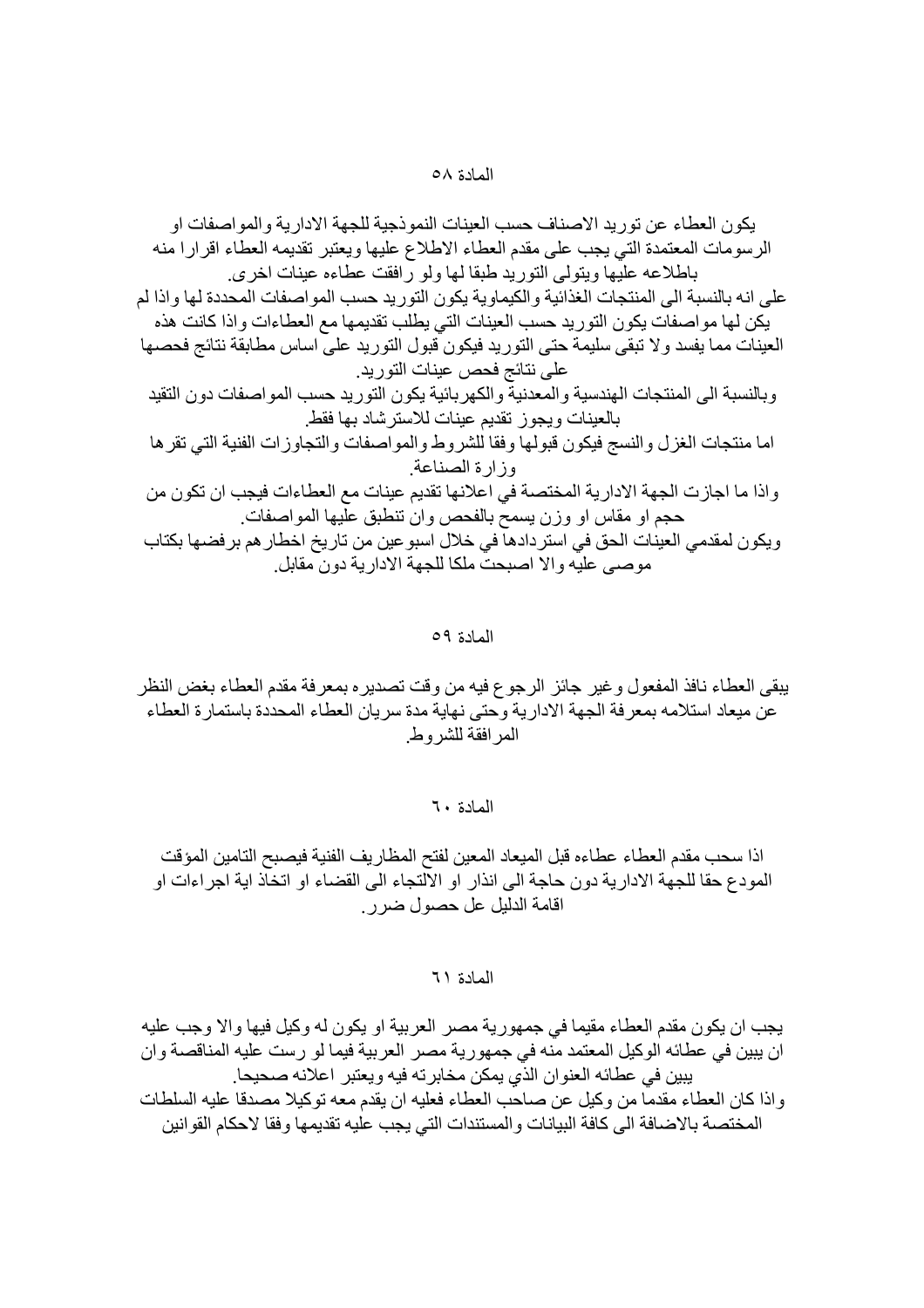# والقرارات التي تنظم ذلك

## المادة ٦٢

كل عطاء مقدم من شركة يجب ان تر افقه صورة رسمية من عقد تاسيسها ومن نظامها الاساسي وعند تقديم عطاء من منشاة تجارية لاكثر من شخص واحد فيجب ان ترافقه صورة رسمية من عقد المشار كة وفي كلتا الحالتين يجب ان تر افق الصورة المقدمة بيان باسماء الاشخاص المصر ح لهم بالتعاقد لحسَّاب الشركة او المنشاة ومدى هذا الحق وحدوده واسماء المسئولين مباشرة عن تنفيذ شروط العقود وامضاء الايصالات واعطاء المخالصات باسم الشركة او المنشاة ونماذج من امضاءاتهم على ان تكون هذه النماذج على ذات صورة العقد او التوكيل ً و اذا كان العطاء مقدما من شخص طبيعي او معنو ي فيجب ان تر افق العطاء صور ة معتمدة من بطاقته الضر بببة ومن شهادة تسجيله لدى مصلحة الضر ائب على المبيعات

المادة ٦٣

يجب ان تصل العطاءات الى الجهة الادارية او الوحدة المختصة في ميعاد غايته الساعة الثانية عشرة من ظهر اليوم المحدد بالاعلان لفتح المظار يف الفنية. ولا يعند باي عطاء او نعدل فيه يرد بعد الميعاد المذكور ّ ــولا يسري ذلك على اي نعديل لصالح الجهة الادار ية يقدم من صـاحب اقل العطـاءات المطـابقة للشر و طـ و المو اصـفات طـالمـا انـه لا يؤثر في اولوية العطاء

المادة ٢٤

يكون للجهة الإدارية الحق في مر اجعة الاسعار المقدمة سواء من حيث مفر داتها او مجموعها واجراء التصحيحات المادية اذا اقتضى الامر ذلك ويعول على السعر المبين بالحروف ولا يعتد بالعطاء المبنى على خفض نسبة مئوية عن اقل عطاء يقدم في المناقصة.

المادة ٦٥

تكون العطاءات المقترنة بتسهيلات انتمائية محل اعتبار عند البت في اولوية العطاءات.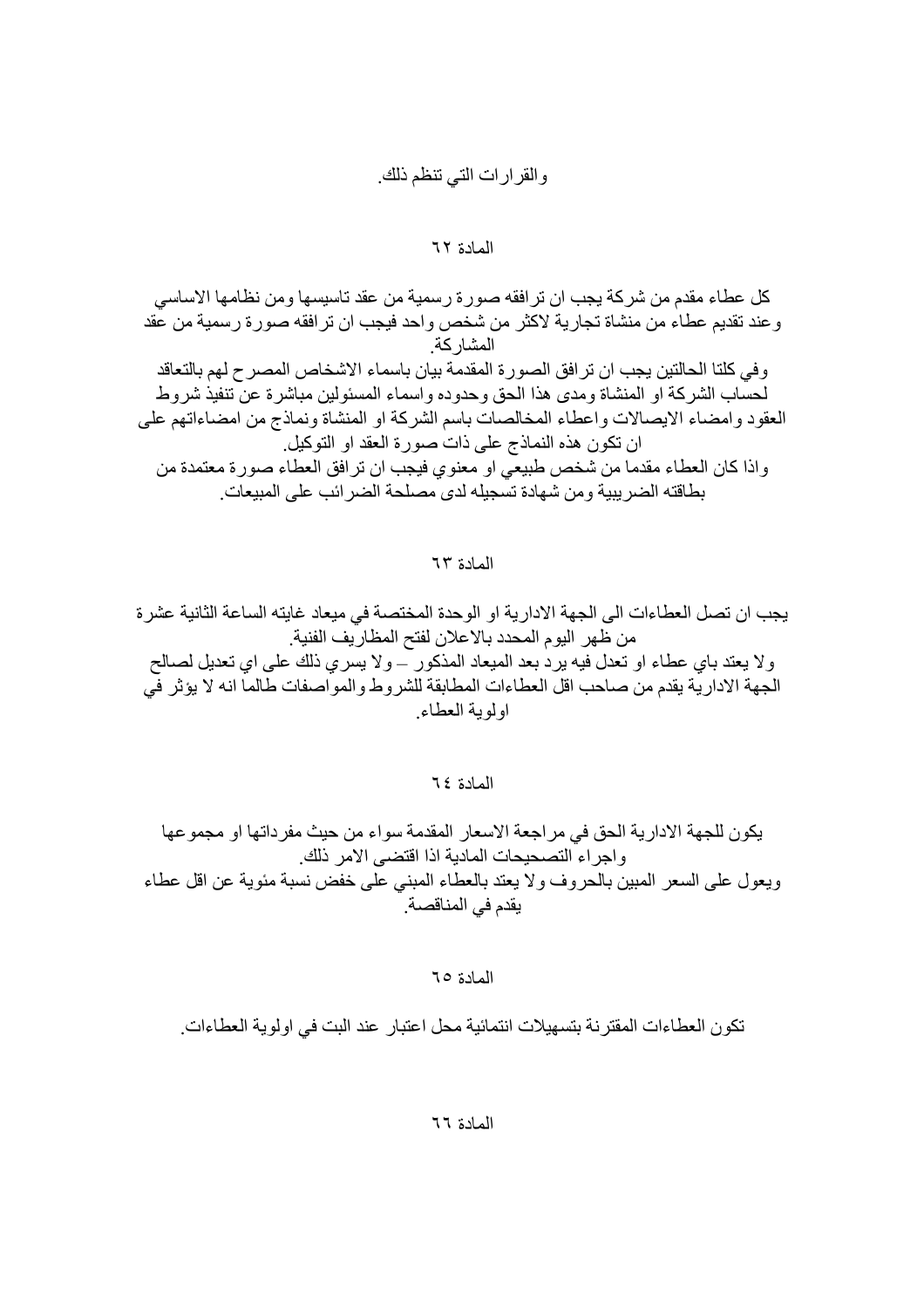يكون توريد الاصناف في المواعيد والاماكن المبينة بقائمة الاسعار ويراعى عند وضع الاسعار بالعطاء · (١) اذا كان تسليم الاصناف بميناء الشحن على ظهر المركب (فوب) FOB فيجب ان يشمل السعر المبين بالعطاء العبوات بكافة انواعها وكذا مصروفات النقل الى ظهر المركب. (ب) اذا كان التسليم f & C او CIF او بميناء الوصول فيشمل السعر علاوة على المبين بالبند (ا) تولُّون الشَّحن البحري او الجوي ومصروفات التَّفريغ من المركب او الطَّائرة كما يشمل قيمة التَّامين في حال CIF او مبناء الوصول وفي كلتا الحالتين اذا اشترط مقدم العطاء قيام الجهة صاحبة الشان بدفع الثمن بموجب اعتماد يفتح بواسطتها لحسابه او لحساب عملاته في الخار ج او في الداخل فانه يتحمل مصـار يف فتح الاعتماد و عليه ان بين مقدار المبالغ المطلوب تحويلها الى الخارج مع بيان نوع العملة والجهة التي سيتم الاستير اد منها. ومع ذلك يجوز للسلطة المختصة بعد موافقة لجنة البت الموافقة على تحمل الجهة بمصروفات فتح الاعتماد اذا اشترط مقدم العطاء ذلك على ان يؤخذ هذا الشرط في الاعتبار عند المقارنة والمفاصلَّة بين مختلف العر و ض من حيث الاسعار ۖ و الشر و ط المقدمة ِ (ج) اذا كان التسليم بمخاز ن الجهة الإدار ية فيجب ان يشمل السعر ِ علاوة على المبين بالبند (ب) رسوم الجمارك وجميع انواع الرسوم الاخرى وضريبة المبيعات وغير ها من الضرائب السارية وقت تقديم العطاء ومصروفات النقل الداخلي بحيث تسلم الاصناف لمخازن الجهة الادارية خالصة من جميع الضرائب والرسوم والمصروفات. (د) اذا حدث تغيير في النعر بفة الجمر كية او الر سو م او الضر ائب الآخر ي التي تحصل عن الاصناف الموردة في المدة الواقعة بين تقديم العطاء واخر موعد للتوريد وكان التوريد قد تم في غصون المدة المحددة له فيسوى الفرق تبعا لذلك بشرط ان يثبت المورد انه ادى الرسوم والضرائب على الاصناف الموردة على اساس الفئات المعدلة بالزيادة اما في حالة ما ذا كان التعديل بالنقص فتخصم قيمة الفرق من العقد الا اذا اثبت المورد انه ادى الرسوم على اساس الفئات الاصلية قبل

التعديل

وفي حالة التاخير في التوريد عن المواعيد المحددة في العقد وكان تعديل فئات الضرائب والرسوم قد تم بعد هذه المواعيد فان المورد يتحمل عن الكميات المتاخر ة كل زيادة في الرسوم والضرائب المشار اليها الا اذا اثبت ان التاخر يرجع الى القوة القاهرة اما النقص فيها فتخصم قيمته من قيمة العقد

المادة ٦٧

يجوز لمقدم العطاء او مندوبه ان يحضر جلسة فتح كل من المظاريف الفنية والمالية في الموعد المحدد لذلك لسماع قراءة محتوياتها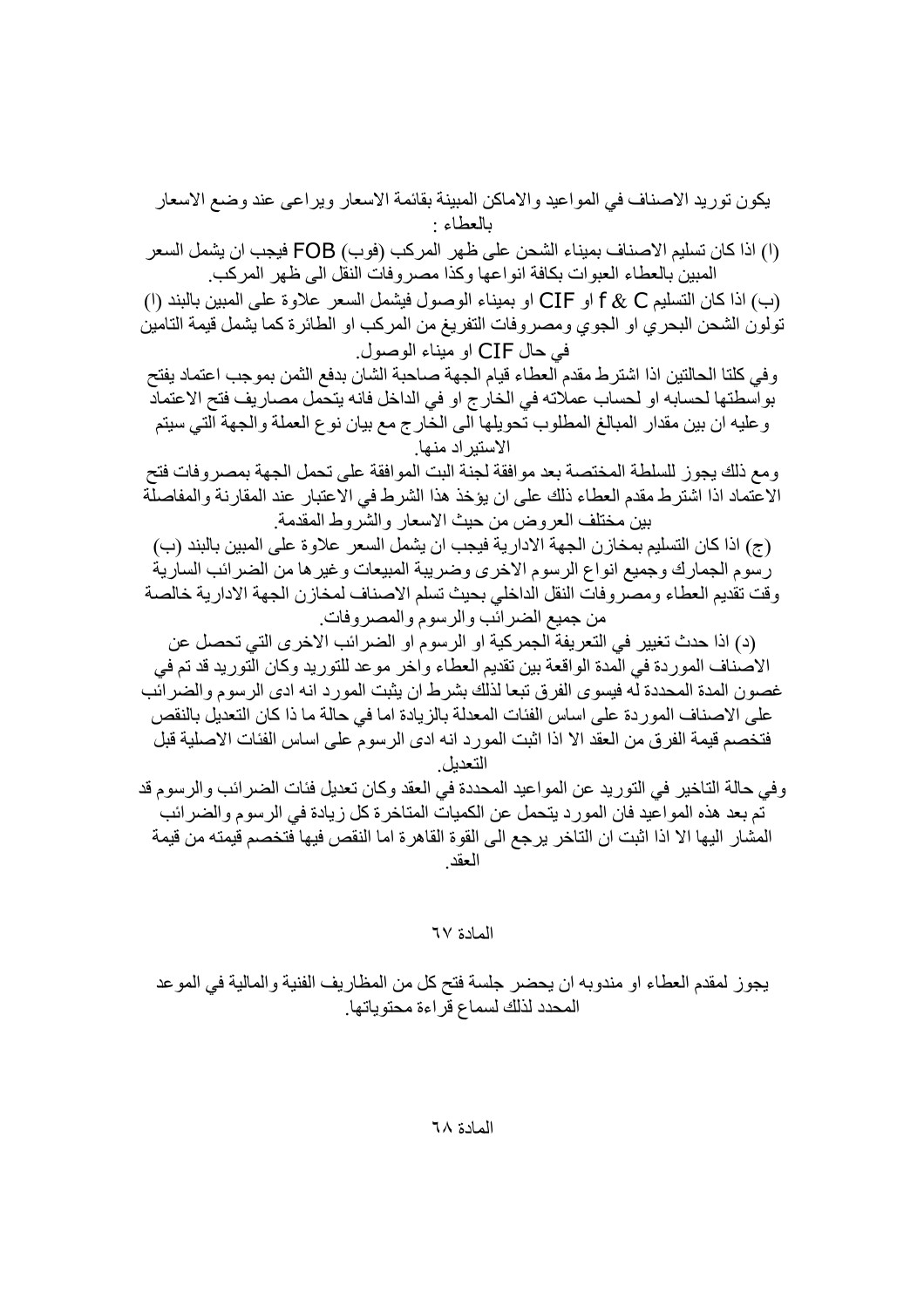اذا تساوت الاثمان بين عطـاءين او اكثر يجوز تجزئة المقادير المعلين عنـها بين مقدميها اذا كان ذلك في صالح العمل ويجوز ذلك ايضا اذا كان مقدم العطاء الاقل سعرا يشترط مددا بعيدة للتوريد لا تتناسب وحالة العمل بالجهة الادارية وذلك بالتعاقد مع صاحب انسب العطاءات التالية على اقل كمية تلزم لتموين المخازن في الفترة الواقعة بين تاريخي التوريد ومع صاحب العطاء الاقل عن باقي الكميات و على لجنة البت في هذه الحالة ان تثبت في تقرير ها الباقي من الصنف بالمخزن ومتوسط الاستهلاك

## المادة ٦٩

يكون الترخيص بصرف مبالغ مقدما من قيمة التعاقد بموافقة السلطة المختصة وبشرط ان يكون الدفع المقدم مقابل خطاب ضمان مصر في معتمد بذات القيمة و العملة و غير مقيد باي شر و ط و سار ي المفعول حتى تاريخ الاستحقاق الفعلى لتلك المبالغ ويستثني من شرط تقديم خطاب الضمان المشار اليه حالات النعاقد التي نتم بين جهتين من الجهات الخاضعة لاحكام قانون تنظيم المناقصات و المز ايدات. وير اعي عند المفاصلة والمقارنة بين العطاءات اضافة فائدة تعادل سعر الفائدة المعلن من البنك المركزي وقت البت في المناقصة الى قيمة العطاءات المقترنة بالدفع المقدم وذلك عن المبالغ المطلوب دفعها مقدما وتحسب الفائدة عن المدة من تاريخ اداء هذه المبالغ حتى تاريخ استحقاقها الفعلم على انه في الحالات التي تكون فيها بداية تنفيذ العقد معلقة على تحقق اكثر من واقعة من بينها صر ف الدفعة المقدمة فير اعي الا يتم صر فها الا بعد تحقق جميع الوقائع الاخر ي. ويجب في جميع الحالات ان يكون الدفع المقدم في حدود الاعتمادات المدرجة عن السنة المالية التي يتم فيها التعاقد

الفصل الثاني

في التأمينات

المادة ٧٠

تؤدى التامينات نقدا بايداعها بخزينة الجهة الادارية بموجب ايصال رسمي يثبت في العطاء رقمه وِ تاريخه و لا تحسب فائدة على هذه المبالغ وتقبل الشبكات على المصار ف المحلية اذا كان مؤشر ا عليها بالقبول من المصر ف المسحوبة عليه كما تقبل الشيكات المسحوبة على مصار ف بالخار ج بشرط التاشير عليها بالقبول من احد المصارف المعتمدة بالداخل. واذا كان التامين خطاب ضمان وجب ان يصدر من احد المصارف المحلية المعتمدة والا يقترن باي قيد او شرط وان يقر فيه المصر ف بان يدفع تحت امر الجهة الادارية مبلغا يواز ي التامين المطلوب و إنه مستعد لادائه باكمله عند اول طلب منها دون الالتفات الى اية معار ضنة من مقدم العطاء. و عندما يرد لاحدى الجهات الادارية خطابات ضمان عن التامين المستحق من احد المصـار ف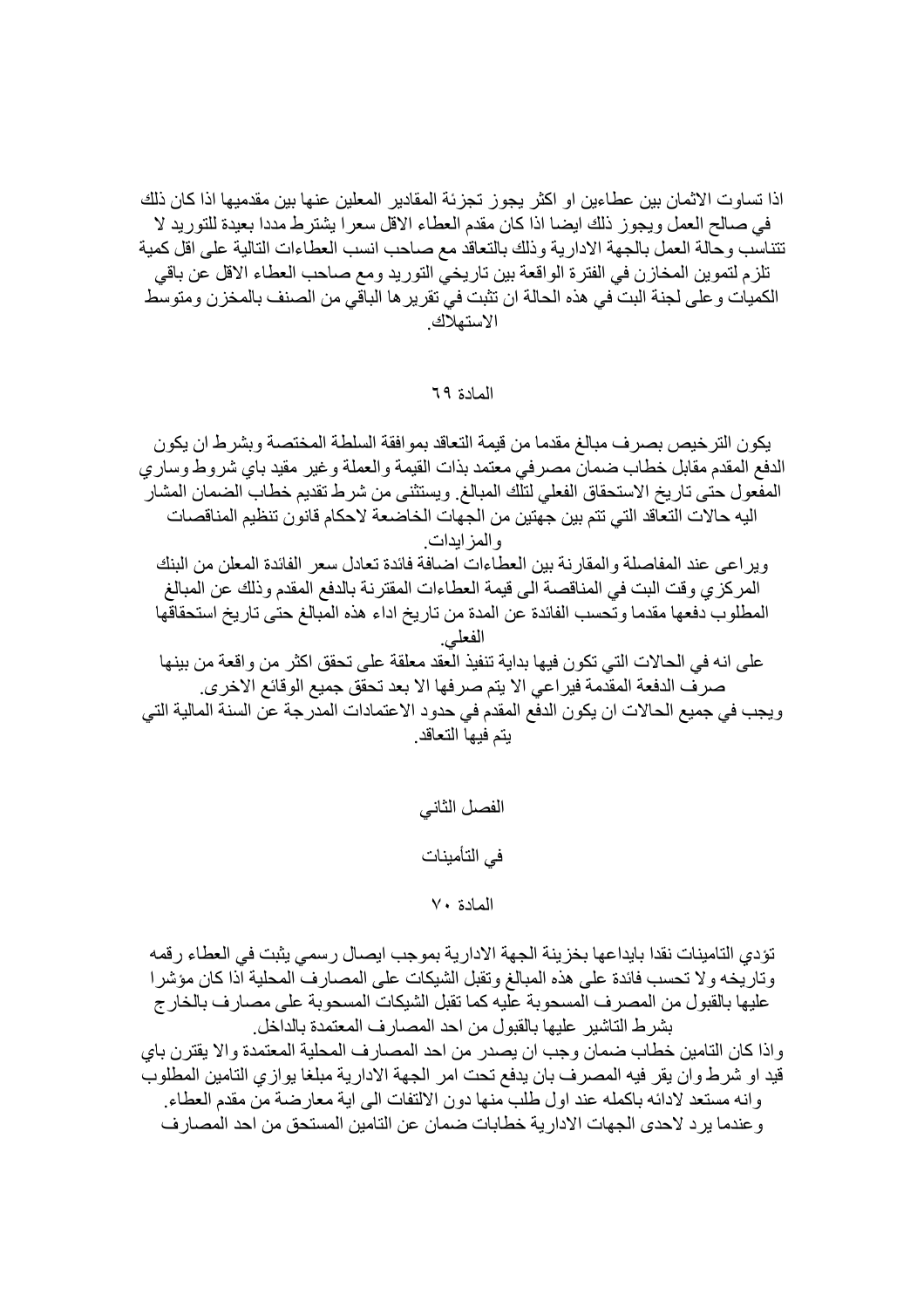المرخص لها في اصدار خطابات الضمان او احد فروعها عليها ان تتحقق من ان المصر ف او الفر ع قد اعطى اقراراً على خطابات الضمان بانه لم يجاوز الحد الاقصىي المعين لمجموع خطابات الضمان المر خص للمصر ف في اصدار ها.

فاذا تبين عند مر اجعة الاخطار ات بور ار ة الاقتصاد ان المصر ف قد تعدي الحد الاقصبي المحدد له اخطرت الجهة الادارية فورا لمطالبة المصرف بان يؤدي اليها في ميعاد لا يجاوز ثلاثة ايام عمل قيمة خطاب الضمان نقدا

واذا كانت خطابات الضمان محددة المدة فيجب الا نقل مدة سريانها عن ثلاثين يوما على الاقل بعد اللقهاء المدة المحددة لسريان العطاءات، وبالنسبة للتامين النهائي يكون سريان خطاب الضمان لمدة تبدا من وقت اصدار ه الى ما بعد انتهاء مدة تنفيذ العقد بثلاثة اشعر الا اذا اتفق على غير ذلك. ويجوز لمقدم العطاء طلب خصم قمة التامين من مبالغ مستحقة له لدى الجهة الادارية بشرط ان تكون

صـالحة للصرف وقت تقديم العطاء، او وقت تقديم الطلب بالنسبة للتامين النهائي.

## المادة ٧١

يكون سداد التامين النهائي خلال المدة المحددة لذلك بقانون تنظيم المناقصات و المز ايدات ـــ و يجوز بناء على طلب صـاحب العطـاء المقبول ان تخصم قيمة التامين النـهائـي من المبالـغ المسددة علـي ذمة التامين النهائي المستحق فيتم رد الزيادة بغير طلب خلال فترة لا تجاوز سبعة ايام عمل من تاريخ اتمام التسوية اللازمة

ولا يحصل التامين النهائي اذا قام صاحب العطاء المقبول بتوريد جميع الاصناف التي رسا عليه توريدها وقبلتها الجهة الادارية المتعاقدة نهائيا خلال المدة المحددة لايداع التامين النهائي.

اما اذا كان التوريد المقبول عن جزء من الاصناف المشار اليها وكان ثمنه يكفي لتغطية قيمة التامين النهائي فيخصم من ثمن الجز ء المورد ما يعادل قيمة هذا التامين من مجموع قيمة العطاء ويحتفظ به لدى الجهة المتعاقدة بمثابة تامين نهائي حتى تمام تنفيذ العقد.

المادة ٧٢

مع عدم الاخلال باحكام هذه اللائحة بر د النامين المؤ قت الى اصـحاب العطـاءات غير المقبو لـة بغير توقُّف علَّى طلب منهم سواء كان نقدا او بشيك او بخطاب ضمان وذلك في خلال مدة لا تجاوز سبعة ايام عمل بعد انتهاء المدة المحددة لسريان العطاء او قبل ذلك اذا تم تحصيل التامين النهائي من احب العطاء المقبول

ويجب الاحتفاظ بالتامين النهائي باكمله الى ان يتم تنفيذ العقد بصفة نهائية بما في ذلك مدة الضمان طبقا للشروط وحينئذ يرد التامين او ما نبقى منه لصاحبه بغير نوقف على طلب منه وذلك في خلال مدة لا تتجاوز سبعة ايام عمل بعد اتمام تنفيذ العقد بصفة نهائية.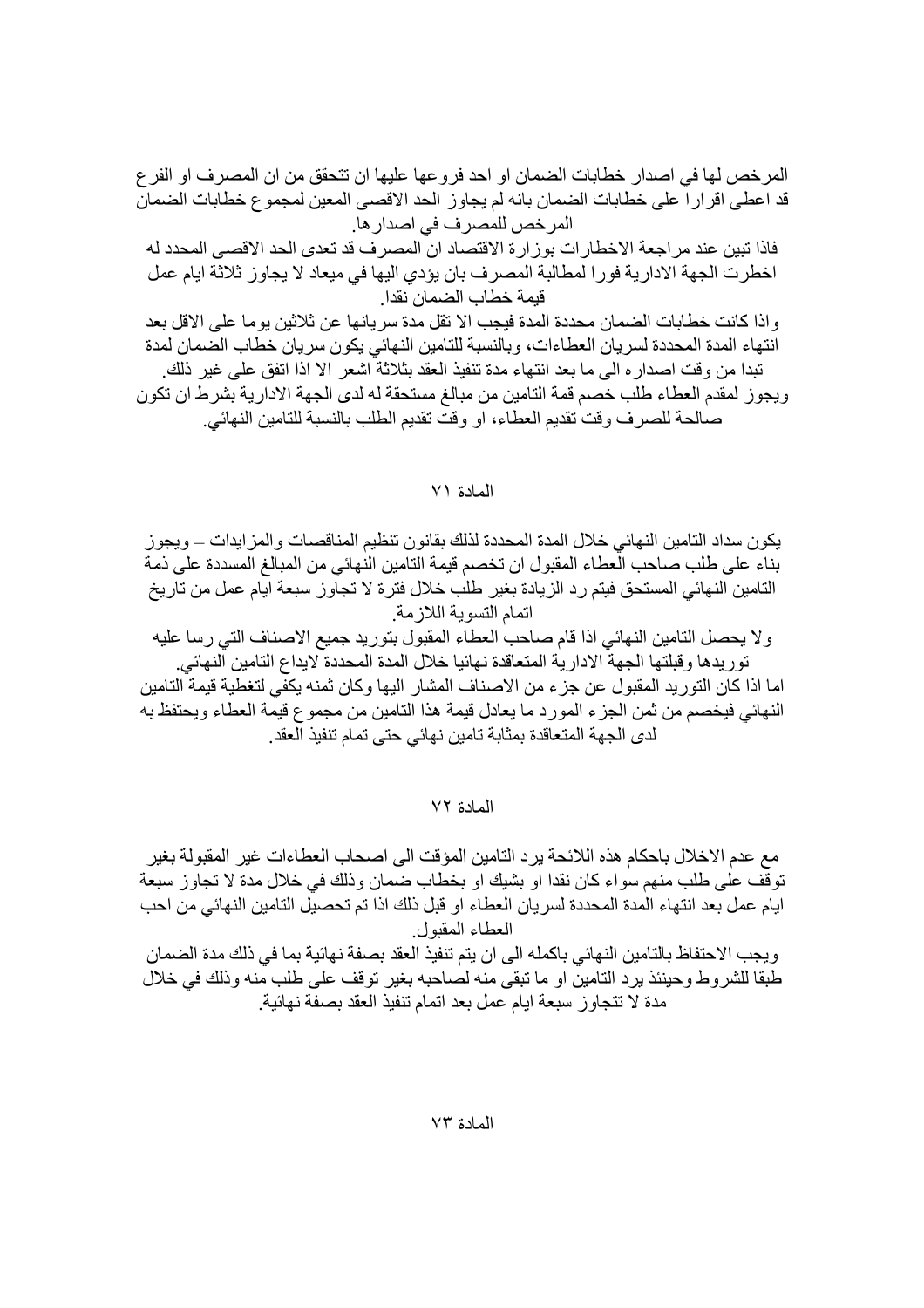يجوز بموافقة السلطة المختصة وبناء على طلب صاحب الشان استبدال التامين المؤقت او النهائي المسدد منه باحد صور السداد الاخرى المنصوص عليها بهذه اللائحة، ويراعى الا تنقطع مدة سريان التامين و عدم الاخلال بمسئوليته طبقا للغر ض المقدم عنه التامين.

> القسم الرابع اجر اءات تنفيذ العقود الفصل الأول الشر وط العامة المادة ٧٤

تبدا المدة المحددة للتوريد من اليوم التالي لاخطار المورد بامر التوريد ــ الا اذا اتفق على خلاف ذلك – ويكون اخطار الموردين في الخار ج بموجب بر قيات تؤيد بكتاب لاحق على ان يتضمن امر التوريد الاصناف والكميات والفئات ومكان التسليم ومواعيد بدء التوريد وانتهائه وتبدا المدة المحددة لتنفيذ عقود الاعمال من التاريخ الذي يسلم فيه الموقع للمقاول خاليا من الموانع — الا اذا اتفق على خلاف ذلك- ويكون التسليم بموجب محضر يوقع من الطرفين ومحرر من نسختين تلم احداهما للمقاول وتحتفظ الجهة الادارية بالنسخة الاخرى، واذا لم يحضر المقاول او مندوبه لتسلم الموقع في التاريخ الذي تحدده له في امر الاسناد فيحرر محضر بذلك ويعتبر هذا التاريخ موعدا لبدء تنفد العمل

المادة ٧٥

يجوز للجهة الادارية فسخ العقد او نتفيذه على حساب المتعاقد اذ اخل باي شرط من شر و طه ويكون الفسخ او التنفيذ على حساب المتعاقد بقرار من السلطة المختصة بخطر به بكتاب موصبي عليه بعلم الوصول على عنوانه المبين في العقد.

المادة ٧٦

لا يجوز للمتعاقد النزول عن العقد او عن المبالغ المستحقة له كلها او بعضها، ومع ذلك يجوز ان يتنازل عن تلك المبالغ لاحد البنوك ويكتفي في هذه الحالة بتصديق البنك دون الاخلال بمسئولية المتعاقد عن تنفيذ العقد. كما لا يخل قبول نزوله عن المبلغ المستحق له بما يكون للجهة الادارية قبله من حقو ق.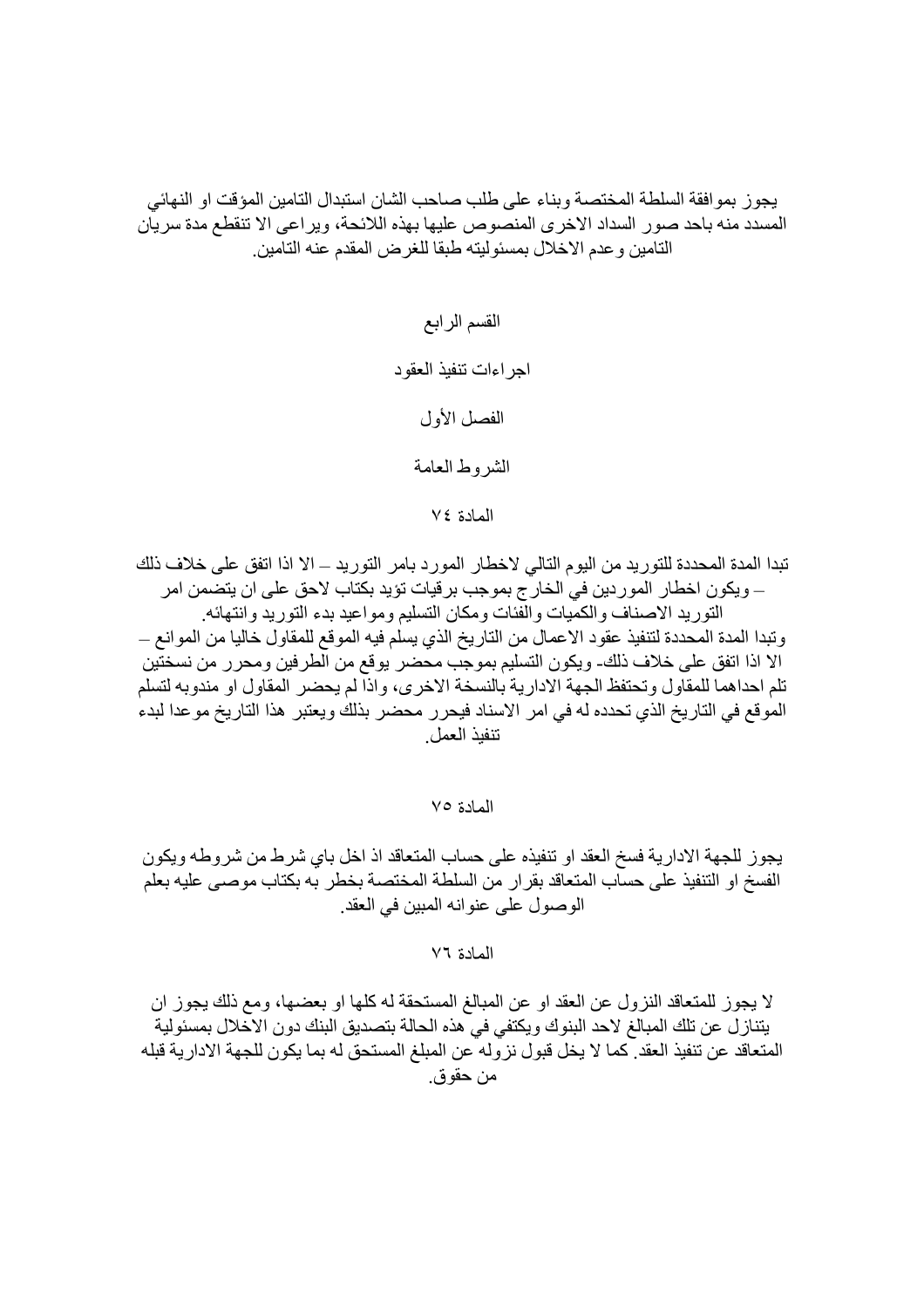اذا تو في المتعاقد جاز للجهة الإدار بـة فسخ العقد مـع ر د التامين اذا لم تكن لـها مطـالبات قبل المتعاقد او السماح للورثة بالاستمر ار في تنفيذ العقد بشرط ان يعينوا وكيلا بتوكيل مصدق على التوقيعات فيه وتوافق علبه السلطة المختصبة واذا كان العقد مبرما مع اكثر من متعاقد وتوفي احدهم فيكون للجهة الادارية الحق قي انهاء العقد مع رد النامين او مطالبة باقي المتعاقدين بالاستمرار في تنفيذه. ويحصل الانهاء في جمع هذه الحالات بموجب كتاب موصىي عليه بعلم الوصول دون حاجة الى اتخاذ اية اجراءات اخرى او الالتجاء الى القضاء.

المادة ٧٨

يحق للجهة الإدار ية تعدي كميات او حجم عقودها بالز يادة او النقص في حدود (٢٥%) بالنسبة لكل بند بدات الشروط والاسعار دون ان يكون للمتعاقد مع هذه الجهات الحق في المطالبة باي تعويض عن ذلك

ويجوز في حالات الضرورة الطارئة وبموافقة المتعاقد تجاوز النسبة الواردة بالفقرة السابقة. ويجب في جميع حالات الضرورة الطارئة وبموافقة المتعاقد تجاوز النسبة الواردة بالفقرة السابقة. ويجب في جميع حالات تعديل العقد الحصول على موافقة السلطة المختصة ووجود الاعتماد المالي اللازم وان يصدر التعديل خلال فترة سريان العقد والا يؤثر ذلك على اولوية المتعاقد في ترتيب عطائه

وفي مقاولات الاعمال التي تقتضي فيها الضرورة الفنية تنفيذ بنود مستجدة بمعرفة المقاول القائم بالعمل دون غيره، فيتم التعاقد معه على تنفيذها بموافقة السلطة المختصة وذلك بطر يق الاتفاق المباشر وبشرط مناسبة اسعار هذه البنود لسعر السوق

الفصل الثاني

شر وط تنفيذ عقود مقاولات الاعمال

المادة ٧٩

يلتزم المقاول باتباع جميع القوانين واللوائح الحكومية والمحلية ذات الصلة بتنفيذ موضوع التعاقد كما يكون مسئولا عن حفظ النظام بموقع العمل وتنفيذ اوامر الجهة الادارية بابعاد كل من يهمل او يرفض تنفيذ التعليمات او يحاول الغش او يخالف احكام هذه الشروط

ويلتز م المقاول ايضـا بـاتخـاذ كل مـا يكفل منـع الاصـابـات او حو ادث الو فـاة للـعمـال او اي شخص اخر او الاضرار بممتلكات الحكومة او الافراد وتعتبر مسئوليته في هذه الحالات مباشرة دون تدخل للجهة الادار ية و في حالة اخلاله بتلك الالتز امات يكون للجهة الادار ية الحق في تنفيذها على نفقته ِ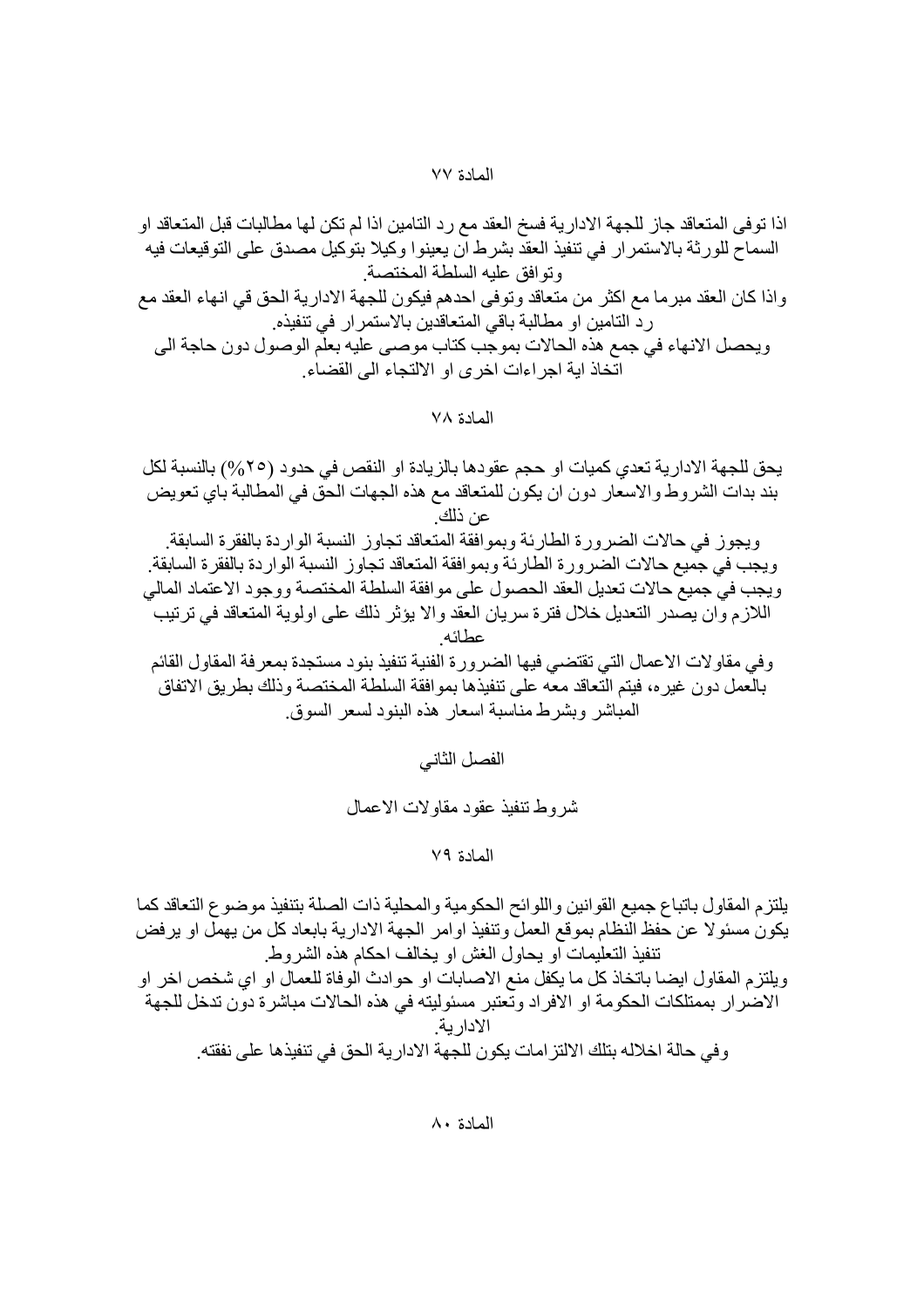يلتزم المقاول بان يتحرى بنفسه طبيعة الاعمال وعمل كل ما يلزم لذلك من اختبار ات وغير ها للتاكد من صلاحية المو اصفات و الر سو مات و التصميمات المعتمدة و عليه اخطار الجهة الادار ية في الو قت المناسب بملاحظته عليها ويكون مسئولا تبعا لذلك عن صحة وسلامة جميع ما ورد بها كما لو كانت مقدمة منه

## المعادة ٨١

جميع المواد والمشونات المعتمدة والقطع والادوات والالات التي تكون قد استحضرت بمعرفة المقاول لمنطقة العمل او على الارض المشغولة بمعرفته بقصد استعمالها في تنفيذ العمل وكذلك جميع الاعمال والمنشات الوقتية الاخرى تظل كما هي ولا يجوز نقلها او التصرف فيها الا باذن الجهة الإدار بة الى ان بِنم النسليم المؤقت على ان تبقى في عهدة المقاول و تحت حر استه و مسئو لبِنه وحده ولا تتحمل الجهة الادارية في شانها اية مسئولية بسبب الضياع او التلف او السرقة او غير

ويجب على المقاول ان يهيئ مكانا صالحا لتشوين المواد القابلة للتلف بسبب العوامل الجوية وذلك لو قايتها منها بطر يقة يو افق عليها مهندس الجهة الادار ية.

## المادة ٨٢

المقادير والاوزان الواردة بجداول الفئات هي مقادير واوزان تقريبية قابلة للزيادة او النقص تبعا لطبيعة العملية والغرض منها هو بيان مقدار العمل بصفة عامة والمبالغ التي تسدد للمقاول تكون على اساس الكميات التي تنفذ فعلا سواء اكانت تلك الكميات اقل او اكثر من الواردة بالمقايسة او الرسومات وسواء نشات الزيادة او العجز عن خطا في حساب المقايسة الابتدائية او عن تغيير ات ادخلت في العمل طبقا لاحكام العقد. ويجب في جميع الحالات الا يؤثر ذلك على اولوية المقاول في ترتيب عطائه ِ ويعتبر المقاول مسئولا عن التحري بنفسه عن صحة المقادير والاوزان وتعتبر كل فئة من الفئات المدر جة بجدو ل الفئات ملز مة للمقاو ل اثناء العقد و غير قابلة لاعادة النظر لاي سبب و لا يكون

للمقاول حق طلب مبالغ ز يادة او تعويضات مهما كانت خسار ته او تكبده مصر و فات اضافية ٍ ويقوم مهندس الجهة الدارية بعملية القياس او الوزن للاعمال اثناء سير العمل بالاشتراك مع المقاول او مهندسه او مندوبه ويتم التوقيع بصحة المقاسات والاوزان من الاثنين فاذا تخلف المقاول او مندوبه بعد اخطاره يلزم المقاسات والاوزان التي يجربها مهندس الجهة الادارية على انه بالنسبة للجهات التي لا يتوافر فيها العنصر الفتي اللازم فينتدب مهندس من مدير ية الاسكان المختصة ويكون مهندس الجهة الادارية او مديرية الاسكان مسئولا عن صحة وسلامة مات يثبته من بيانات في هذا الشان.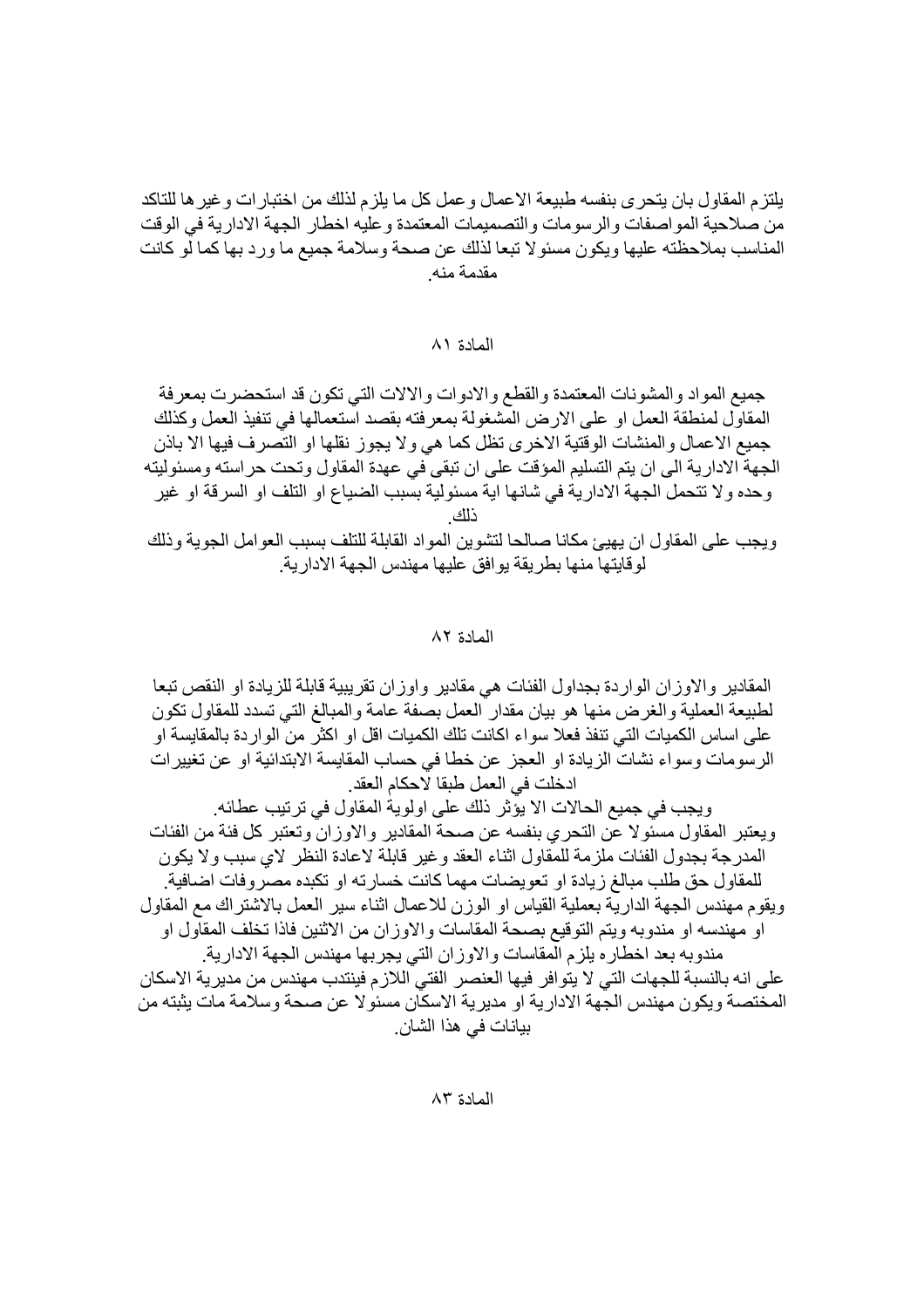يلتزم المقاول بانهاء الاعمال موضوع التعاقد بحيث تكون صالحة تماما للتسليم المؤقت في المواعيد المحددة – فاذا تاخر جاز للسلطة المختصة اذا اقتضت المصلحة العامة اعطاءه مهلة اضافية لاتمام التنفيذ على ان يوقع عليه غرامة تاخير اعتبارا من بداية هذه المهلة والى ان يتم التسليم الابتدائي وذلك بواقع (١%) عن كل اسبو ع او جزء منه بحيث لا يجاوز مجموع الغرامة (١٠%) من قيمة العقد

وتحسب الغرامة من قيمة ختامي العملية جميعها اذا رات الجهة الادارية ان الجزء المتاخر بمنع الانتفاع بما تم من العمل بطريق مباشر او غير مباشر على الوجه الاكمل في المواعيد المحددة اما اذا رات الجهة ام الجزء المتاخر لا يسبب شيئا من ذلك، فكون حساب الغرامة بالنسب والاوضـاع السابقة من قيمة الاعمال المتاخر ة فقط

وتوقع الغرامة بمجرد حصول التاخير دون حاجة الى تتبيه او انذار او اتخاذ اي اجراء اخر ِ ويعفي المتعاقد من الغرامة بعد اخذ راي ادارة الفتوى المختصة بمجلس الدولة اذا ثبت ان التاخير لاسباب خارجة عن ارادته، وللسلطة المختصة ــ في غير هذه الحالة ــ بعد اخذ راي الادارة المشار اليها اعفاء المتعاقد من الغرامة اذا لم ينتج عن التاخير ضرر.

ولا يخل توقيع الغرامة بحق الجهة الادارية في الرجوع على المتعاقد بكامل التعويض المستحق عما اصابها من اضر ار بسبب التاخير .

المادة ٨٤

اذا اخل المقاول باي شرط من شروط العقد او اهمل او اغفل القيام باحد النز اماته المقرر ة ولم يصلح اثر ذلك خلال خمسة عشر يوما من تاريخ انذاره بكتاب موصبي عليه بعلم الوصول على عنوانه المبين بالعقد بالقيام باجرٍ اء هذا الإصلاح كان للسلطة المختصة الحق في اتخاذ احد الإجر ائبين التاليين وفقا لما تقتضيه المصلحة العامة :

(١) فسخ العقد.

(ب) سحب العمل من المقاول وتنفيذه على حسابه بذات الشروط والمواصفات المعلن علنها والمتعاقد عليها وذلك باحد طرق التعاقد المقررة بقانون تنظيم المناقصات والمزايدات والاحكام الواردة بهذه اللائحة

ويكون للجهة الادارية في هذه الحالة الحق في احتجاز كل او بعض ما يوجد بمحل العمل من منشات مؤقتة ومبان و الات و ادو ات و مو اد و خلافه دو ن ان تكو ن مسئو لة قبل او غير ه عنها و عما بصبيها ۖ من تلف او نقص لاى سبب كان او دفع اى اجر عنها. كما يكون لها الحق ايضا فى الاحتفاظ بها حتى بعد انتهاء العمل ضمانا لحقوقها ولها في سبيل ذلك ان تتبعها دون ادني مسئولية من جراء البيع ِ على انه في حالة فسخ العقد او تنفيذه على حساب المقاول بصبح التامين النهائي من حق الجهة الادارية كما يكون لها ان تخصم مات تستحقه من غرامات وقيمة كل خسارة تلحق بها ــ بما في ذلك فروق الاسعار والمصاريف الادارية ــ من اية مبالغ مستحقة او تستحق للمتعاقد لديها. وفي حالة عدم كفايتها تلجا الى خصمها من مستحقاته لدى اية جهة ادارية اخرى ايا كان سبب الاستحقاق دون حاجة الى اتخاذ اية اجر اءات قضائية وذلك كله مع عدم الاخلال بحقها في الرجو ع عليه بما لم تتمكن من استيفائه من حقو ق بالطر يق الإدار ي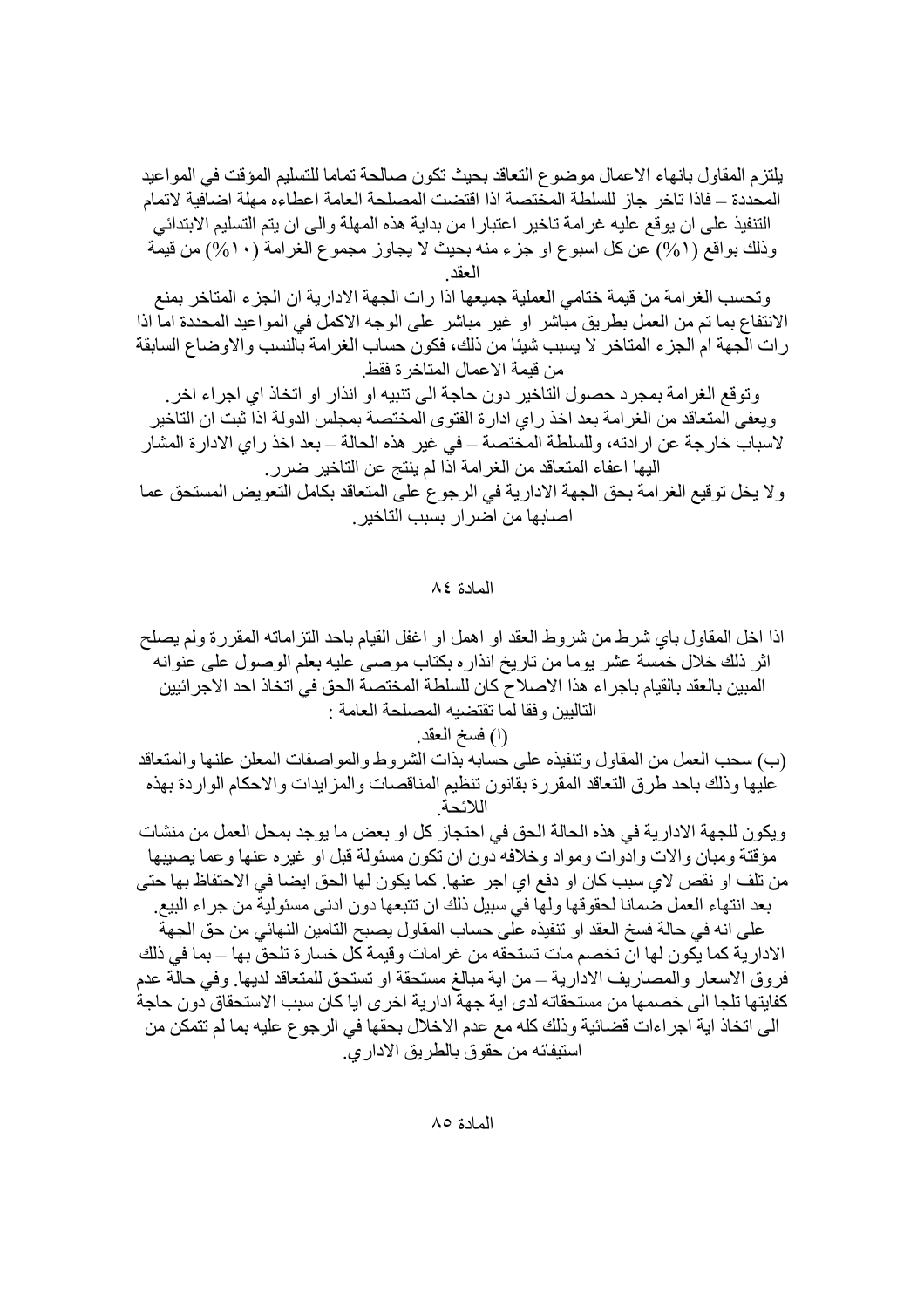في حالة سحب العمل كله او بعضه من المقاول بحرير كشف بالاعمال التي تمت وبالالات والادوات التي استحضرت والمهمات التي لم تستعمل والتي يكون قد وردها المقاول بمكان العمل ويحصل ذلك الجرد خلال شهر من تاريخ سحب العمل بمعرِّفة مندوب الجهة الادارية وبحضور المقاول بعد اخطار ه بكتاب موصبي عليه بالحضور هو او مندوبه، ويثبت هذا الجرد بموجب محضر يوقعه كل من مندوب الجهة الادارية والمقاول او من ينوب عنه فاذا لم يحضر او لم يرسل مندوبا عنه فيجرى الجر د في غيابه ٍ و في هذه الحالة يخطر المقاول بنتيجة الجر د فاذا لم بيد ملاحظاته خلال اسبو ع من تاريخ وصوله اليه كان ذلك مثابة اقرار منه بصحة البيانات الواردة في محضر الجرد والجهّة الادارية غير ملزمة باخذ شيء من هذه المهمات الا بالقدر الذي يلزم لاتمام الاعمال فقط على شرط ان تكون صالحة للاستعمال اما ما يزيد على ذلك فيكلف المقاول بنقله من محل العمل.

## المادة ٨٧

على المقاول بمجرد اتمام العمل ان يخلي الموقع من جميع المواد والاتربة والبقايا وان يمهده، والا كان للجهة الادارية الحق – بعد اخطار ه بكتاب موصىي عليه – في تنفيذ ذلك على حسابه، ويخطر عندئذ بالموعد الذي حدد لاجراء المعاينة ويحرر محضر التسليم المؤقت بعد اتمام المعاينة ويوقعه كل من المقاول او ٍ مندوبِه الموكل بذلك بتوكيل مصدق عليه ومندوبي الجهة الادار ية الذين يخطر ِ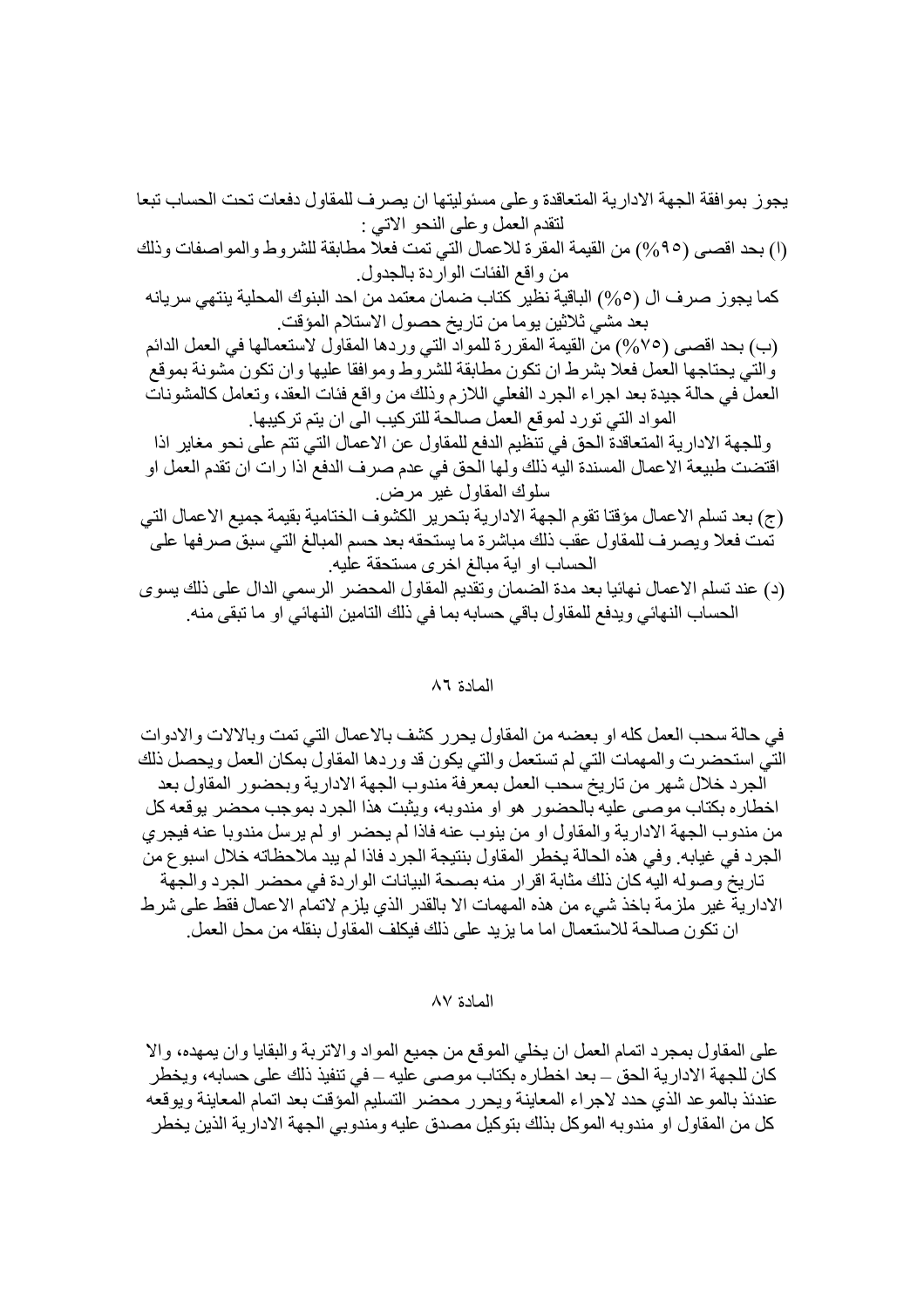المقاول باسمائهم ويكون هذا المحضر من ثلاث نسخ تسلم احداها للمقاول وفي حالة عدم حضور ه هو او مندوبه في الميعاد المحدد تتم المعاينة ويوقع المحضر من مندوبي الجهة الادارية وحدهم واذا تبين من المعاينة ان العمل قد تم على الوجه المطلوب اعتبر تاريخ اخطار المقاول للجهة الادارية باستبعاده للتسليم المؤقت موعد انهاء العمل وبدء مدة الضمان وإذا ظهر من المعاينة ان العمل لم ينفذ على الوجه الاكمل فيثبت هذا في المحضر ويؤجل التسليم الى ان يتضح ان الاعمال قد تمت بما يطابق الشروط (هذا مع عدم الاخلال بمسئولية المقاول طبقا لاحكام القانون المدنى) وتبدا من تاريخ

المعاينة الاخيرة مدة الضمان. وبعد اتمام التسليم المؤقت يرد للمقاول ــ اذا لم توجد قبله مطالبات للجهة المتعاقدة او لاية جهة ادارية اخر ي ــ ما زاد من قيمة التامين النهائي على النسبة المحددة من قيمة الاعمال التي تمت فعلا وتحتفظ الجهة المتعاقدة بهذه النسبة لحين انتهاء مدة الضمان واتمام التسليم النهائي.

## المادة ٨٨

يضمن المقاول الاعمال موضوع العقد وحسن ننفيذها على الوجه الاكمل لمدة سنة واحدة من تاريخ التسليم المؤقت وذلك دون اخلال بمدة الضمان المنصوص عليها في القانون المدنى او اي قانون ً اخر ِ والمقاول مسئول عن بقاء جميع الاعمال سليمة اثناء مدة الضمان طبقا لشروط التعاقد فاذا ظهر بها اي خلَّل او عيب يقوم باصلاحه على نفقته واذا قصر في اجراء ذلك فللجهة الادارية ان تجريه على نفقته وتحت مسئوليته

## المادة ٨٩

قبل انتهاء مدة الضمان بوقت مناسب يخطر المقاول الجهة الادار ية كتابة للقيام بتحديد مو عد للمعاينة ِ ومتي تبين ان الاعمال قد نفذت مطابقة للمو اصفات بحالة جيدة فيتم تسليمها نهائيا بموجب محضر من ثلاث نسخ يوقعه كل من مندوبي الجهة الادارية والمقاول او مندوبه الرسمي تعطي للمقاول نسخة منه، واذا ظهر من المعاينة ان المقاول لم يقم ببعض الالتزامات فيؤجل التسليم النهائي لحين قيامه بما يطلب اليه من الاعمال. هذا مع عدم الاخلال بمسئوليته طبقا لاحكام القانون المدنى او اي قانون اخر و عند اتمام التسليم النهائي يدفع للمقاول ما قد يكون مستحقا له من مبالغ وير د اليه التامين النهائي او

ما تبقى منه.

## الفصل الثالث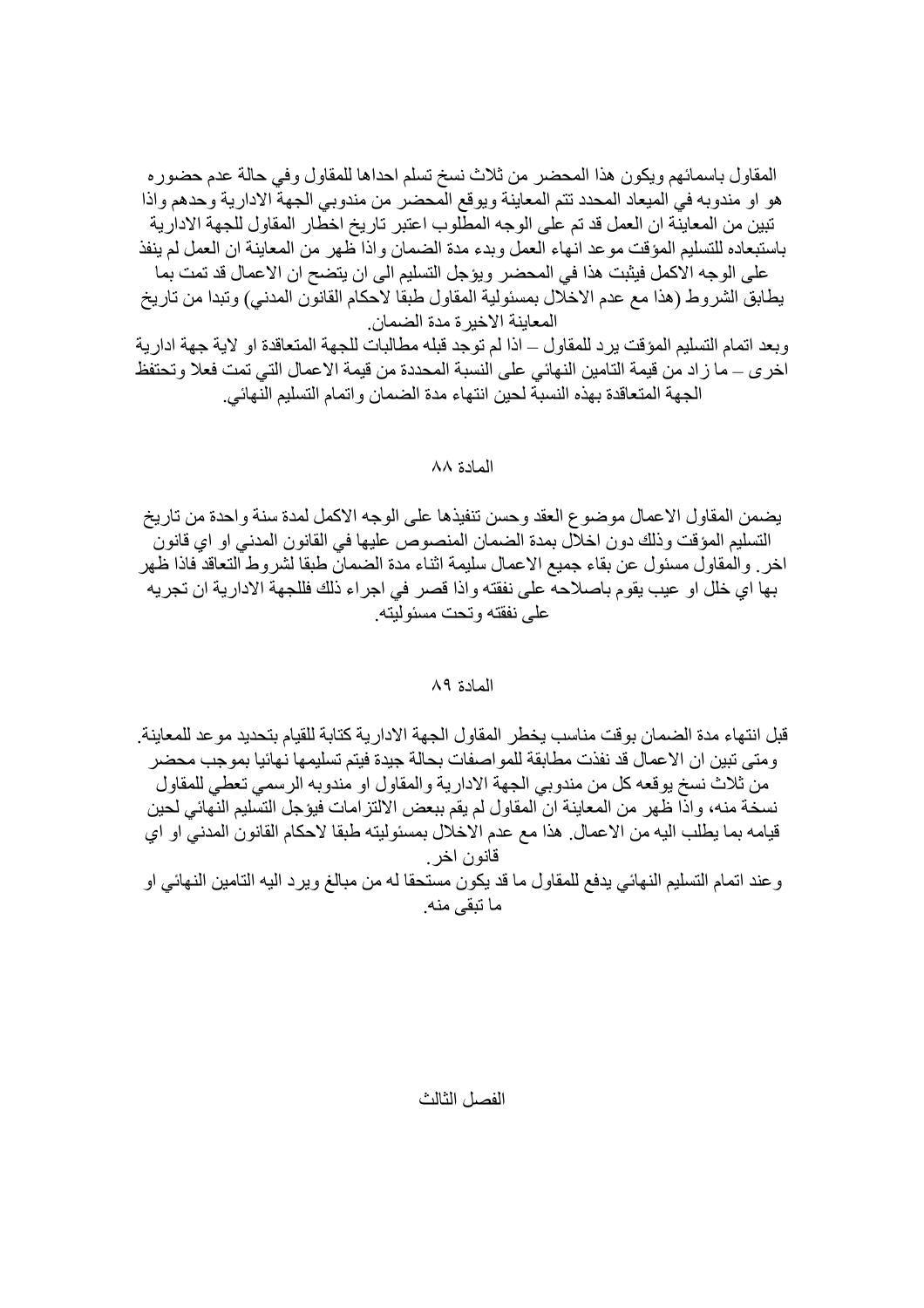# شروط تنفيذ عقود التوريد

## المادة ٩٠

يلتز م المو ر د بنو ر بد الاصناف المتعاقد عليها في الميعاد او المو اعيد المحددة خالصة جميع المصروفات والرسوم ومطابقة لامر التوريد وللمواصفات او العينات المعتمدة ويتسلم امين مخزن الاستقبال ما يتم توريده بالعدد او الوزن او المقاس بحضور المورد او مندوبه ويعطي عنه ايصالا مؤقتا مختوما بخاتم الجهة الادارية موضحا به اليوم والساعة التي تم فيها التوريد ويقرر فيه حالة الاصناف من حيث سلامتها وذلك لحين اخطار المورد بمبعاد اجتماع لجنة الفحص ليتمكن من حضور اجراءات الفحص والاستلام النهائي ويجب ان يتم ذلك الاخطار في خلال ثلاثة ايام عمل من تاريخ اليوم التالي لصدور الايصال المؤقت وعلى امين مخزن الاستقبال فور تسلمه الاصناف الموردة اخطار رئيس لجنة الفحص بذلك لاتخاذ اللازم

المعادة ٩١

يلتز م المور د بان يقدم فاتور ة الاصناف المور دة من اصل وصور تين. و في حالة قيامه بالتور يد بناء على طلب الجهة الادارية الى جهة غير الجهة المتعاقد على التوريد اليها يجب ان ترافق الفواتير مستندات تثبت قيمة مصر وفات النقل الاضافية حتى يمكن ر دهذه المصر وفات اليه

## المادة ٩٢

اذا رفضت لجنة الفحص صنفا او اكثر من الاصناف الموردة او وجد فيها نقص او مخالفة للمواصفات او العينات المعتمدة يخطر المورد بذلك كتابة بالبريد الموصبي عليه باسباب الرفض وبوجوب سحب الاصناف المر فوضة وتوريد بدلا عنها ويجب ان يتم ذلك الاخطار فور صدور قرار اللجنة في ذات اليوم او اليوم التالي على الاكثر ويلتزم المورد بسحب الاصناف المر فوضة خلال سبعة ايام على الاكثر من تاريخ اليوم التالي لاخطار ٥ – فاذا تاخر في سحبها فيكون للجهة الادارية الحق في تحصيل مصر وفات تخزين بواقع (٢%) من قيمة الاصناف عن كل اسبوع تاخير او جزء منه لمدة اقصاها اربعة اسابيع وبعد انتهاء هذه المدة تتخذ اجراءات بيعها لحساب المورد وتخصم من الثمن ما يكون مستحقا لها ويكون البيع وفقا لاحكام هذه اللائحة ِ

المادة ٩٣

يصرف ثمن الاصناف الموردة في اقرب وقت ممكن وبما لا يجاوز خمسة عشر يوم عمل تحسب من تاريخ اليوم التالي لاعتماد قرار لجنة الفحص او لورود نتيجة الفحص الفني حسب الاحوال. وفي الحالات التي يتضمن فيها التعاقد ان يتم سداد الثمن مقابل استلام الاصناف ــ فيجب على الجهة الادارية اتخاذ ما يلزم نحو اجراء فحص الاصناف والتحقق من مطابقتها للمواصفات المتعاقد على اساسها وذلك قبل الاستلام وسداد الثمن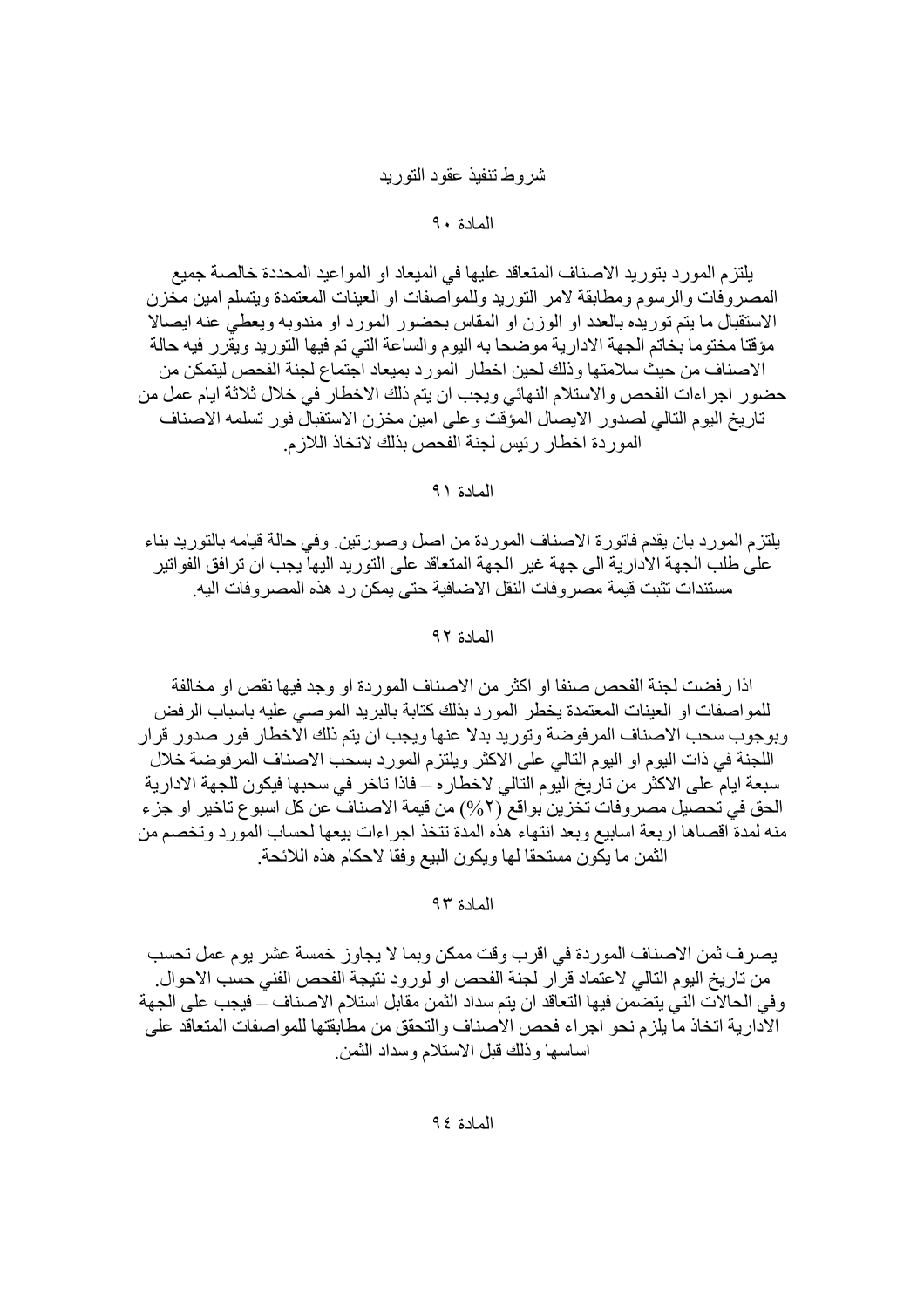اذا تاخر المورد في توريد كل الكميات المطلوبة او جزء منها في الميعاد المحدد بالعقد ــ ويدخل في ذلك الاصناف المر فوضة – فيجوز للسلطة المختصة اذا اقتضت المصلحة العامة اعطاءه مهلة اضافية للتوريد على ان توقع عليه غرامة تاخير ٍ عن هذه المهلة بواقع ( ٥/٥)عن كل اسبوع تاخير او جزء من اسبو ع من قيمة الكمية التي يكون قد تاخر في توريدها وبحد اقصـي (٣%) من قيمة الاصناف المذكورة.

وفي حالة عدم قيام المورد بالتوريد في الميعاد المحدد بالعقد او خلال المهلة الاضافية فعلى الجهة الادارية ان تتخذ احد الاجر اءين التاليين طبقا لما تقر ر ه السلطة المختصة و فقا لما تقتضيه مصلحة العمل وذلك بعد اخطاره بكتاب موصبي عليه بعلم الوصول على عنوانه المبين بالعقد: (۱) شراء الاصناف التي لم يقم المورد بتوريدها من غيره على حسابه بذات الشروط والمواصفات المعلن عنها والمتعاقد عليها باحد الطرق المقررة بقانون تنظيم المناقصات والمزايدات والاحكام

الوار دة يهذه اللائحة

(ب) انهاء التعاقد فيما يختص بهذه الاصناف

و في هاتين الحالتين يصبح التامين النهائي من حق الجهة الادارية ويكون لها ان تخصم ما تستحقه من غرامات وقيمة كل خسارة تلحق بها – بما في ذلك فروق الاسعار والمصاريف الادارية – من اية مبالغ مستحقة او تستحق للمتعاقد لديها وفي حالة عدم كفايتها تلجا الى خصمها من مستحقاته لدى اية اجراءات قضائية وذلك كله مع عدم الاخلال بحقها في الرجوع عليه بما لم تتمكن من استيفائه من حقو ق بالطر يق الادار ي

المادة ٩٥

اذا تاخر المورد عن توريد اصناف تعاقد على توريدها الى ما بعد انتهاء السنة المالية المكلف بالتوريد فيها، فانه يجب اخطار ه بالغاء العقد عن الكمية الباقية وتطبق احكام البند (ب) من المادة السابقة ما لم تقرر الجهة الادارية حاجتها لهذه الاصناف في السنة المالية الجديدة وبشرط سماح الاعتمادات المالية المختصة

> الفصل الرابع استلام الاصناف

> > المادة ٩٦

بلتز م مدير المخاز ن طبقا لاحكام العقد بمتابعة و رو د الاصناف و استلامها و اجر اءات الفحص وتسجيل الفواتير والمستندات المخزنية ومنابعة ارسال المستندات الى الحسابات لاتخاذ اجراءات الصرف وبمراعاة احكام هذه اللائحة. على انه في حالة اخلال المو ار د باي شر ط من شر و ط النو ر بد فعلي مدير المخاز ن اخطار ادار ة المشتر يات فور ا بذلك لاتخاذ الاجر اءات اللاز مة و فقا لاحكام هذه اللائحة.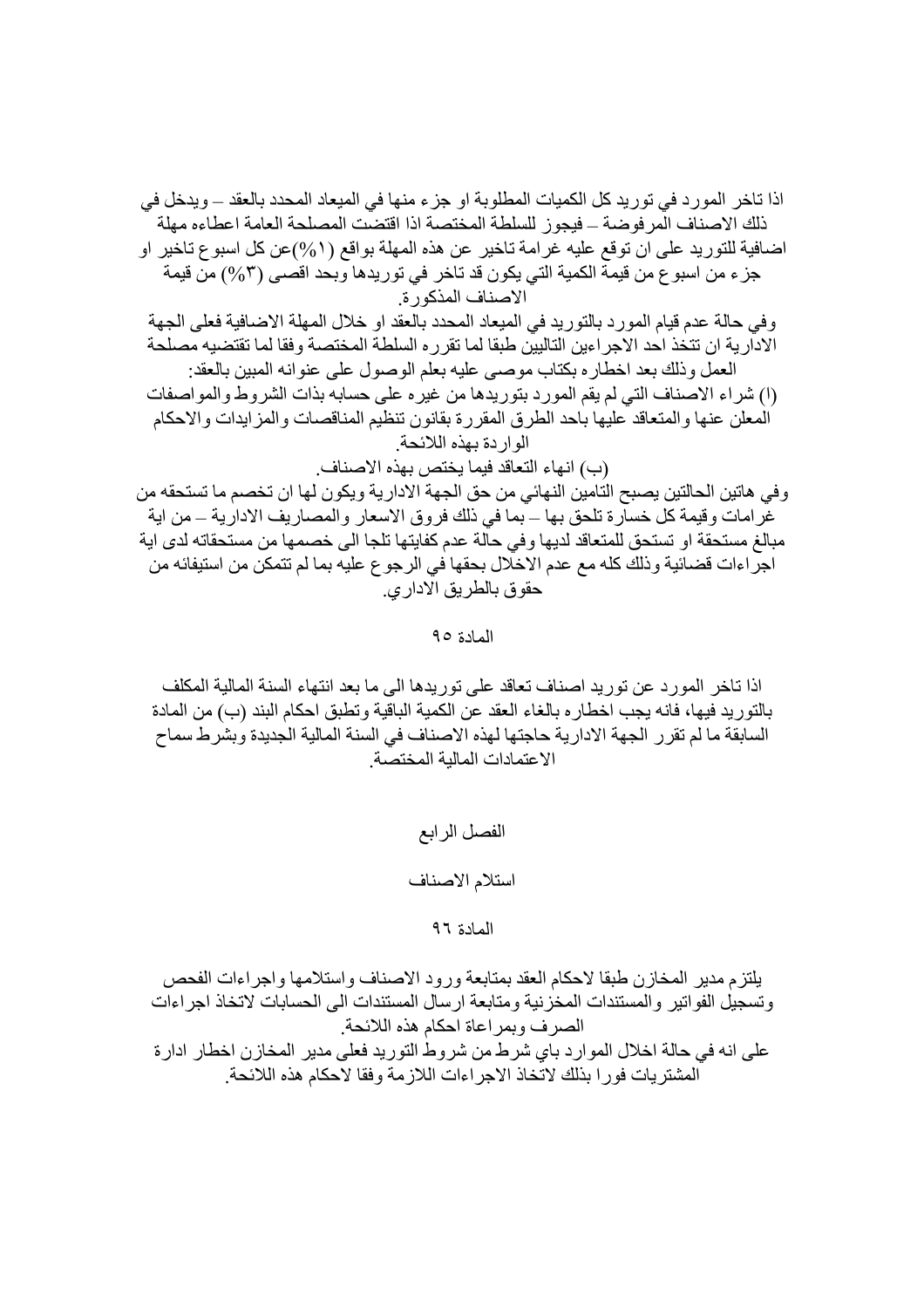j@ ( b(@ 
%9j17 B H <g@ Y( %? >@ P ?uQ\$ Y B P a VT 0a a? I j@ I uQ\$bQ / 3 m
?PVT\$ 3
(Rb"RB cB?oB B 0%K % /0%K l 8 O/9 %
>?\$/ 7 =( 8 I @ 
%0"10

# المادة ۹۸

يلتزم المورد على حسابه باحضار العمال اللازمين لفتح الطرود وتسليمها الى امين المخزن او لجنة الفحص بحضور ه او بحضور مندوبه في الموعد المحدد وفي حالة تخلفه فيكون لمدير المخازن او لجنة الفحص الحق في اتخاذ الاجراءات اللازمة على حساب المورد لتسلم الاصناف وتسليمها الى المخازن وتصحيح الفاتورة اذا اقتضى الامر ذلك دون ان يكون للمورد حق الاعتراض ِ

## المادة ۹۹

l Lo(K y(S1?0-%1?7@
o(j17j17 B 3? 7Q CO c OP8YP (B =?8 V <?z 1 o( 8 0P =?P ?QHQP<K@':seFj17 a11?U@ b= Q Z=uQ\$
-7Q10/ j17 
- I u @ Y( a1 3%
v\_0 c% P 2Q- 2?0j17 a1HQH
l b=- K/0 cj17 a1P2Q]71?(1 G<K@'seF0\\$e 0\\$e2Qc V 2 H?@ 2-^Rl/02?7 2Q I >@ 2%K

الممادة ١٠٠

تفصل السلطة المختصـة في الخلافات التي تنشا بين الموردين ولجان الفحص ومن اعضـاء لجنة الفحص انفسهم ولها ان تسترشد في ذلك براي لجنة فحص اخرى او الرجوع الى الجهة التابع لها المندوب الفني.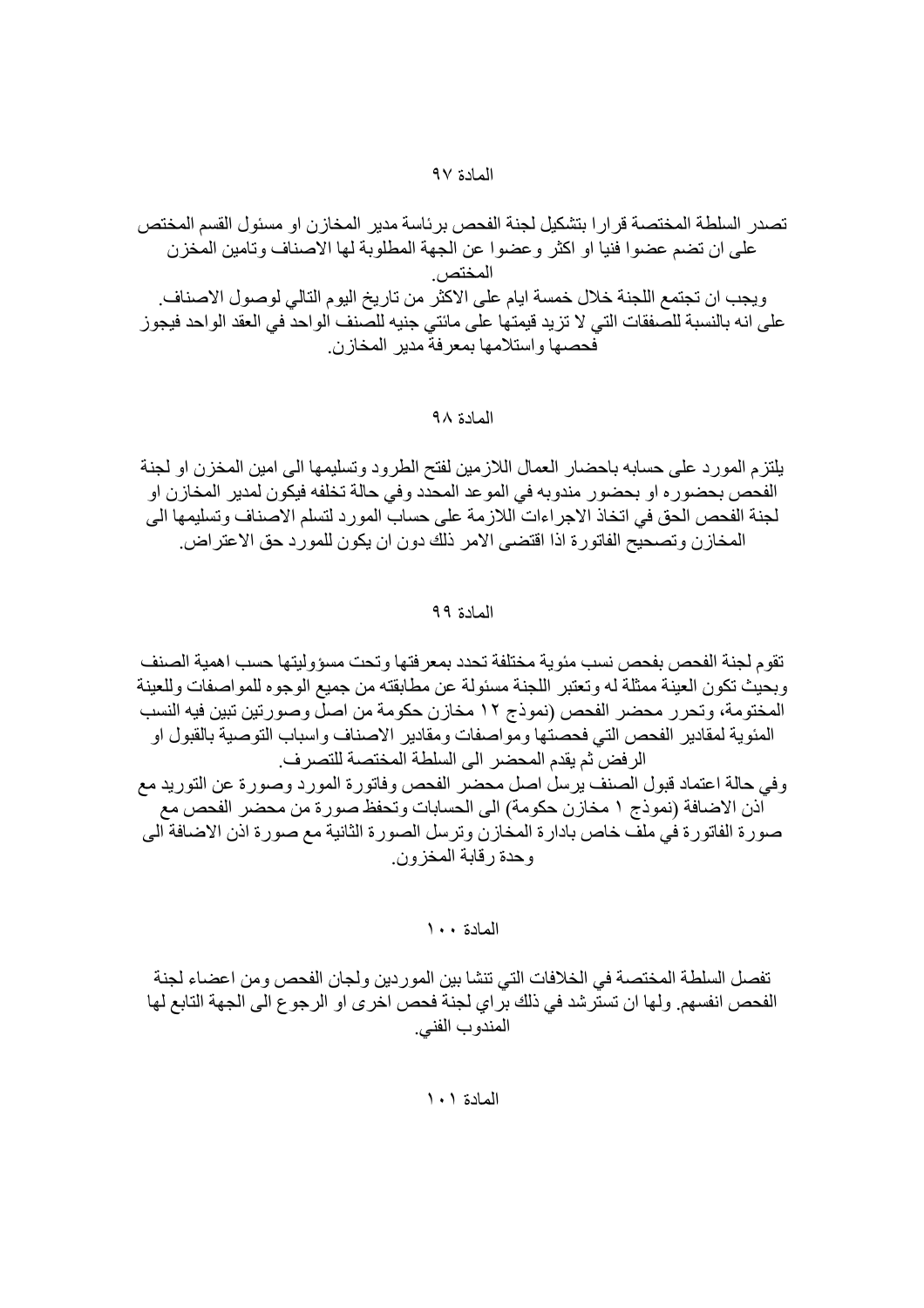فادا تلقت العينه نتيجه الفحص فتنحمل الجهه الاداريه فيمنها منى كانت منطابقه للمواصفات. اما ادا<br>ثبت عدم مطابقتها فليس للمورد ان يطالب الجهة بقيمتها.<br>واذا رفضت الاصناف الموردة الموضوع عليها اسم الجهة الادارية فيمحي اسم الجهة

# المادة ١٠٢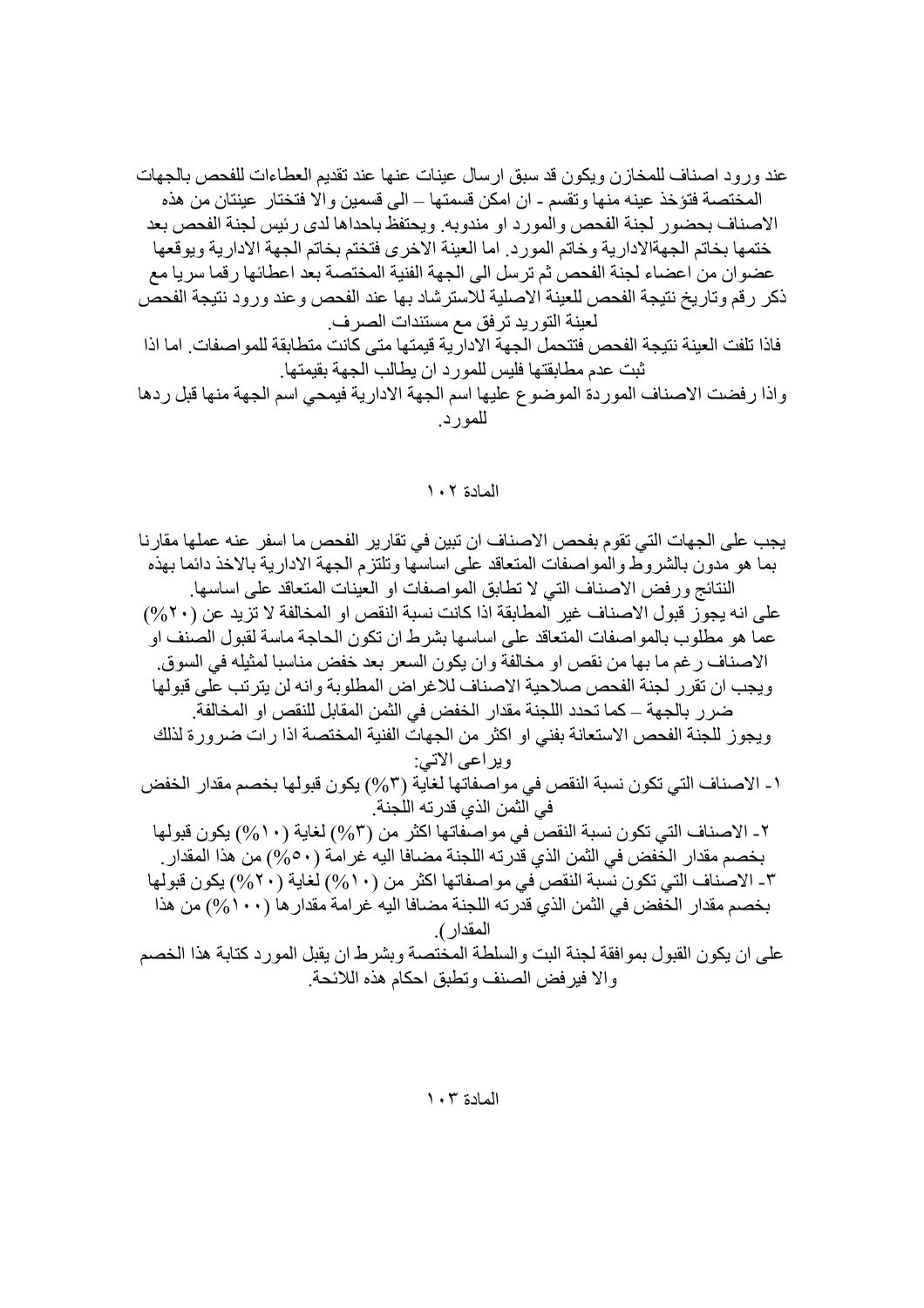الاصناف التي تقدم بصفة هبات غير مقيدة بشرط يعتمد قبولها من السلطة المختصبة بعد تقدير ثمن لها بمعرفة لجنَّة ذات خبرة بهذه الاصناف وتحرير شهادة ادارية عنها، ثم تضاف بحسابات الْمَخارْن كالاصناف المشتر اة، على ان يبين الثمن المقدر لها في خانة الملاحظات ويكتب امامها في خانة الثمن -بدون مقابل- ويتبع هذا ايضا فيما يختص بالاصناف الوار دة بصفة عينات ِ اما الهبات المقيدة بشروط وبالاوقاف والوصايا فتتبع بشانها الاجراءات المذكورة بعد اعتماد قبولها وفقا للقواعد المنظمة لذلك

المعادة ١٠٤

عند ورود اصناف مباشرة من الخارج تقوم لجنة الفحص بمر اجعتها على الوارد في الفاتورة بعد التاكد من سلامة الاختام والعلامات او الصناديق الواردة بداخلها الاصناف ويحرر محضر فحص عن ذلك (نمو ذج ١٢ مخاز ن حكو مة) تثبت فيه ما قد تجده من نقص او كسر او تلف ثم يحر ر عنه محضر خاص على طلب خصم الاصناف التالفة او المفقودة (نموذج ٩ مخازن حكومة) لاتخاذ الاجر اءات اللازمة نحوه مع مر اعاة المواعيد التي تحددها شركات التامين ــ في حالة التامين على البضاعة ــ حفظا لحق الجهة الادارية في استيفاء قيمة التامين والا التزم به المتسبب في فوات هذه المو اعبد وتضاف الاصناف بالمخزن حسب الوارد بالفاتورة بغض النظر عما تجده اللجنة فيها من نقص او کسر او تلف على ان يخصم مقدار العجز او التلف من العهدة بموجب طلب واذن صر ف (نموذج ٢ مخاز ن حكومة) وتجري التسويات الحسابية اللازمة وفقا للقواعد المالية المعمول بها. وفي حالة تعذر فتح الصناديق وإضافتها حسب الوارد بالفاتورة لاسباب اضطر ارية تقرها كتابة السلطة المختصة يتبع الاتي: ١ ـ تضاف تلك الصناديق باذون اضافة مؤقتة بالحالة التي هي عليها اجمالا بعهدة موظفين مسئولين بعد ختمها بخاتم مدير المخاز ن بطر يقة تضمن سلامة الاختام حتى يعاد فتحها. ٢- عند استخراج اذون الاضافة المؤقتة السابق الاشارة اليها ترافق صورة منها مستندات الصرف لامكان از الة المبالغ السابق الخصم بها من الحساب المختص.

الباب الثاني

في شراء واستئجار العقارات

المادة ١٠٥

يعلن عن عملية التعاقد على شراء او استئجار العقارات مرتين في صحيفة وصحيفتين يوميتين واسعتي الانتشار ويجوز بالاضافة الى ذلك وبموافقة السلطة المختصة ان يتم الاعلان في غير ها من وسائل الاعلام واسعة الانتشار وذلك حسب اهمية وقيمة موضوع النعاقد ويجب ان يبين في الاعلان الجهة التي تقدم اليها العروض وموعد فتح المظاريف الفنية وثمن النسخة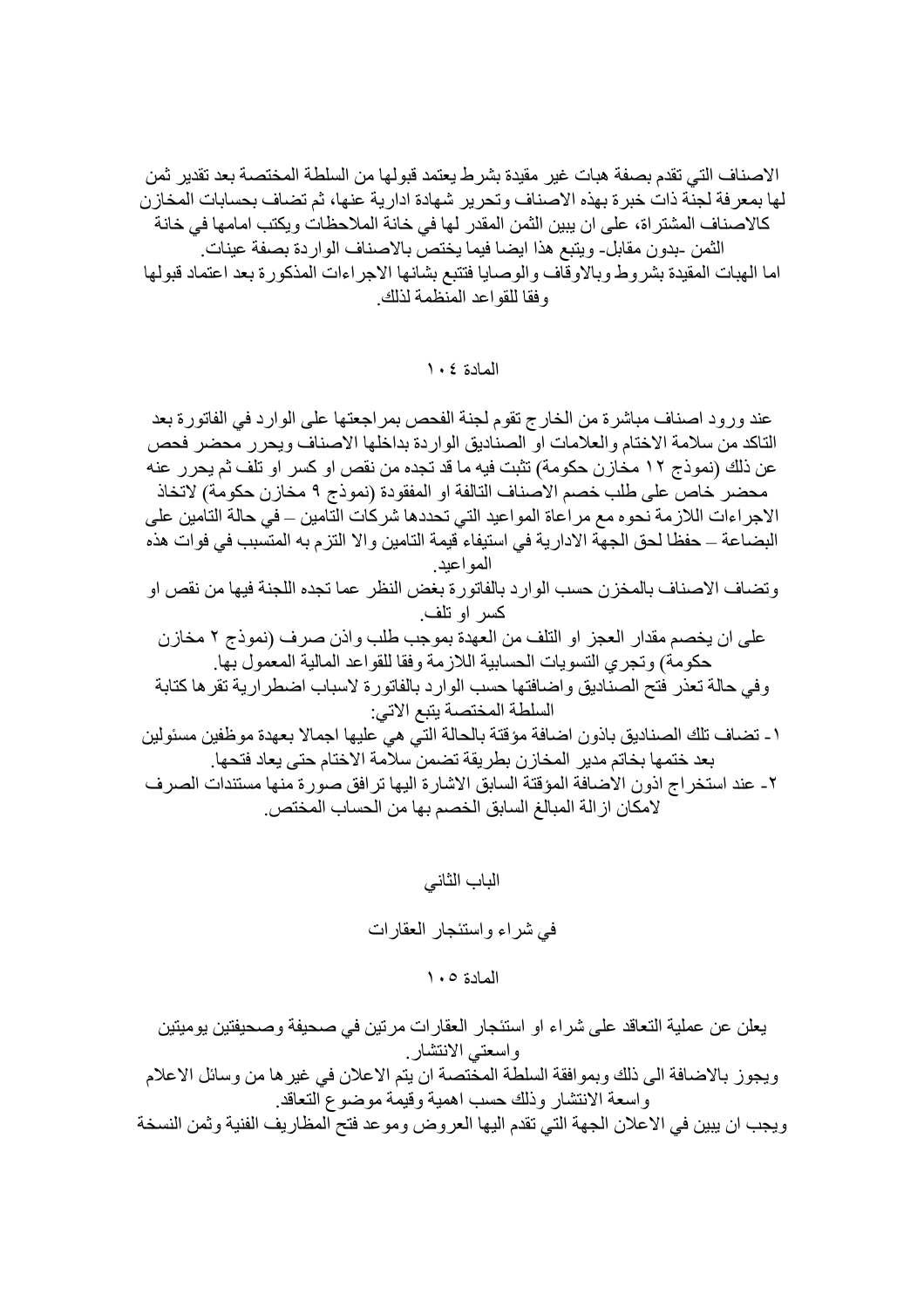من كراسة الشروط والمواصفات وقيمة التامين المؤقت وموقع ومساحة العقار المطلوب والغرض من استخدامه. على انه بالنسبة للجهات التي تتطلب طبيعة انشطتها شراء او استئجار عقارات بالخارج فيتم الاعلان عن ذلك بالطريقة المناسبة بالبلد المطلوب شراء او استئجار العقار فيها بما يضمن الحصول على اكبر عدد ممكن من العر و ض. ويجوز في هذه الحالة بموافقة السلطة المختصة الاستثناء من شرط تقديم التامين المؤقت.

المادة ١٠٦

يجب النص في كراسة الشروط والمواصفات على ان يقدم مع كل عرض تامين مؤقت تحدد السلطة المختصـة مبلغّه ضمن شروط الاعلان بما لا يجاوز (٥/٥) من القيمة التقديرية للعملية المطروحة. وفي حالة التعاقد على الشراء تحتجز نسبة تعادل (0%) من الثمن ترد الى البائع بعد التسجيل او مضَّى عام من تاريخ تسليم العقار للجهة الادارية ايهما ابعد لمواجهة اصلاح ايةٌ عيوب قد تظهر خلال هذه المدة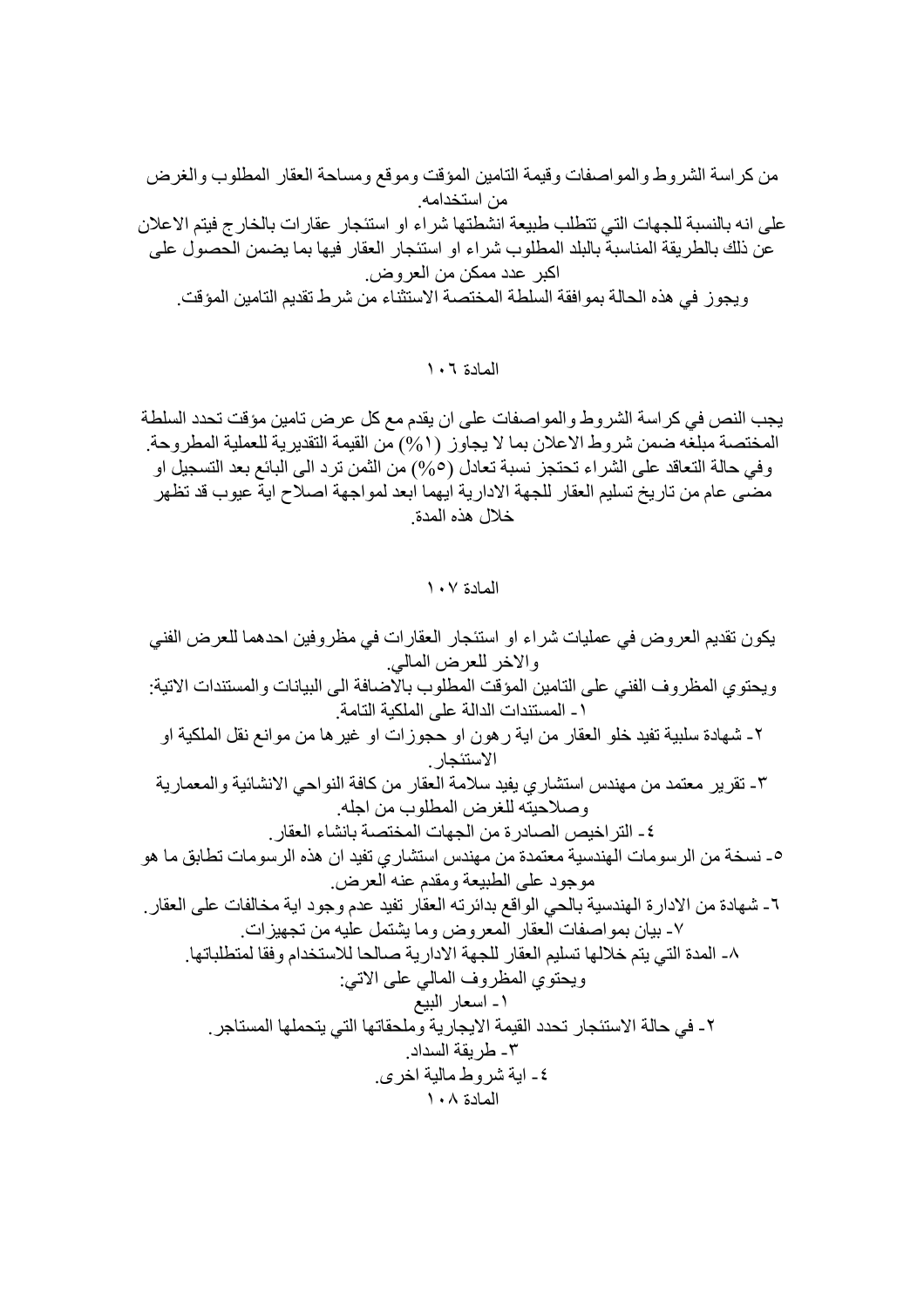تتولى المقاولة والمفاضلة بين العروض لجنة يصدر بتشكيلها قرار من السلطة المختصة برئاسة موظَّف مسئول وعضوية عناصر فنيَّة ومالية وقانونية تتناسب وظائفهم وخبراتهم مع اهمية وطبيعة موضوع التعاقد ويجب ان يشتر ك في عضوية اللجنة من تندبه وزارة المالية لذلك وممثل لمديرية الاسكان التي يقع في دائر تها العقار و عضو من ادار ة المختصة بمجلس الدولة بندبه ر ئيسها.

المادة ١٠٩

تقدم العروض الى اللجنة المشار اليها في الموعد المحدد لفتح المظاريف الفنية وتتولى اللجنة ترقيم كل من الظروف الفني والمظروف المالي بذات الرقم والتوقيع بجانبه ثم تبدا في فتح المظاريف الفنية فقط وقراءة محتوياتها على مقدمي العروض دون فتح المظاريف المالية حيث تقوم برصدها في كشف بعد لذلك وحفظتها لدى مدير ادارة المشتريات.

## المادة ١١٠

تتولى اللجنة المشار اليها دراسة العروض من النواحي الفنية ومدى ملاءمتها لاحتياجات الجهة الادار بة

ويجب اجراء معاينة على الطبيعة للعقارات المعروضة بمعرفة لجنة فنية للتحقق مما ورد بشانها بالعروض والوقوف على مدى مناسبتها للاغراض المطلوبة من اجلها ــ وترفع هذه اللجنة تقريرا للجنة المقارنة والمفاضلة بين العروض يتضمن وصفا فنيا للعقارات التي قامت بمعاينتها وما تشتمل عليه للاسترشاد به في تحديد ما يتلاءم منها واحتياجات الجهة الطالبة مع ترتيبها ترتيبا تنازليا تبعا لافضليتها واكثر ها ملاءمة

#### المادة ١١١

يتم فتح المظاريف المالية للعروض المقبولة فنيا فقط في حضور اصحابها وتبدا اللجنة في مفاوضتهم بدءا بافضل العروض من الناحية الفنية ثم من بليه على الترتيب للوصول الى اقل سعر ممكن بالنسبة لكل عر ض

المادة ١١٢

تتولَّى اللَّجنة اجرٍ اء المفاضلة بين العروض من الناحيتين الفنية و المالية اخذا في الاعتبار ٍ فيمة الار ض المقام عليها العقار وصقع الموقع والمساحة ونوع التشطيب والتجهيز ات و غير ها من عناصر التمبيز بالنسبة لكل عقار ويتخذسعر المتر اساسا للمقارنة على انه اذا اقتضت الضرور ة ادخال بعض التعديلات او الاعمال الاضافية على العقار المطلوب النعاقد بشانه طبقا لمتطلبات العمل الخاصة بالجهة الادارية. فيتم الاتفاق مع صاحب العقار على تنفيذ هذه الاعمال توحيدا لمسئوليته عن سلامة العقار بالكامل مع الاسترشاد باسعار السوق لمثل هذه الاعمال ومر اعاة الالتز ام بتعليمات الجهات الفنية المختصة بالنسبة لمثل هذه التعديلات. وترفع اللجنة تقريرا بنتائج اعمالها للسلطة المختصة تضمنه كافة ما قامت به من اجراءات مع بيان اسباب ما نتتهى اليه من توصيات.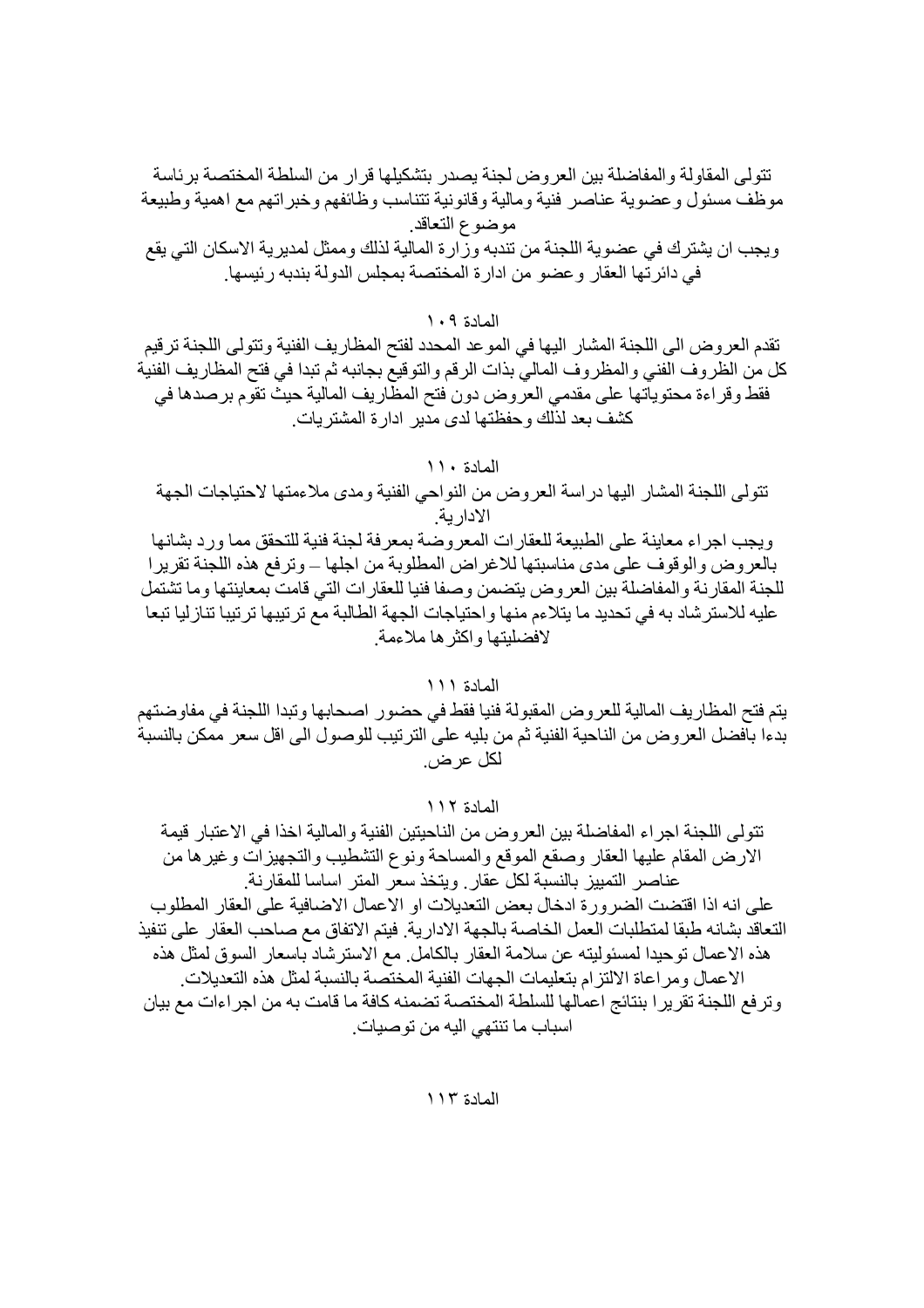بعد اعتماد السلطة المختصة لاعمال اللجنة تتخذ اجراءات التعاقد على نقل الملكية او الاستئجار وفقا للقو انين و القر ار ات المنظمة لذلك ِ وتشكل لجنة تضم العناصر الفنية المتخصصة لاستلام العقار محل التعاقد ــ و عليها التاكد من مطابقته من جميع الوجوه لما تم التعاقد عليه.

الياب الثالث

في بيع وتأجير العقارات والمنقولات والترخيص بالانتفاع او باستغلال العقارات

المادة ١١٤

يكون بيع الاصناف الجديدة للجهات الخاضعة لاحكام قانون تنظيم المناقصات والمزايدات ويجوز بيعها لغير هذه الجهات في الاحوال الاتية: ١ ـ الاصناف التي يصر ح بيعها من السلطة المختصة. ٢- العينات النموذجية التي تعدها الجهة الاداريّة على الا تباع الا للذين يشترون اوراق العطاءات الخاصة بالاصناف المطلوب توريدها ٣- الاصناف المصر ح لبعض الوحدات الادارية بشر ائها بقصد بيعها للهيئات والافراد. ٤ ـ الادوية الاسعافية والضرورية التي ترخص ببيعها وزارة الصحة لظروف خاصة. ٥- الامصال واللقاحات البيطرية والمواد البيولوجية المشخصة التي ترخص ببيعها وزارة الزراعة الى الدول العربية والاجنبية ٦- الاصناف المعروضة بغرض البيع ببعض الوزارات والمصالح والورش. ٧- الكتب و غير ها من المطبو عاتٌ والخر ائط والنشر ات المعدة للبيع. و فيما عدا البند (١) من هذه المادة يكون البيع بدون مز ابدة في الحدود التي نص عليها قانون تنظيم المناقصات والمزآيدات على ان يرآعي الاتي: (١)- تباع الاصناف في الحالات الواردة بالبنود (٢، ٣، ٤) بالسعر المقيدة به في الدفاتر مع اضافة (١٠/٥) مصر وفات ادارية بالنسبة لما يباع منها الى الجهات المبينة في هذه المادة (٢٠/٥) بالنسبة لما يباع لغير ها. (ب)- تباع الاصناف في الحالات المشار اليها في البنود (٥، ٦، ٧) بالسعر الذي تحدده لجان تثمين تشكلها الجهات البائعة لهذا الغرض على ان تبين الاسس التي استندت اليها في تحديد السعر وان يصدر بالسعر المحدد للبيع قرار من السلطة المختصة.

المادة ١١٥

يصدر باتخاذ اجراءات البيع قرار من السلطة المختصة على ان يتم تحديد المسئولية في حالة بقاء الاصناف التي يتقرر الاستغناء دون العرض على السلطة المختصة بذلك، تجنبا لتراكم الاصناف بالمخاز ن ويجوز الرجوع للهيئة العامة للخدمات الحكومية للاتفاق معها على قيامها بتولى اجراءات البيع نيابة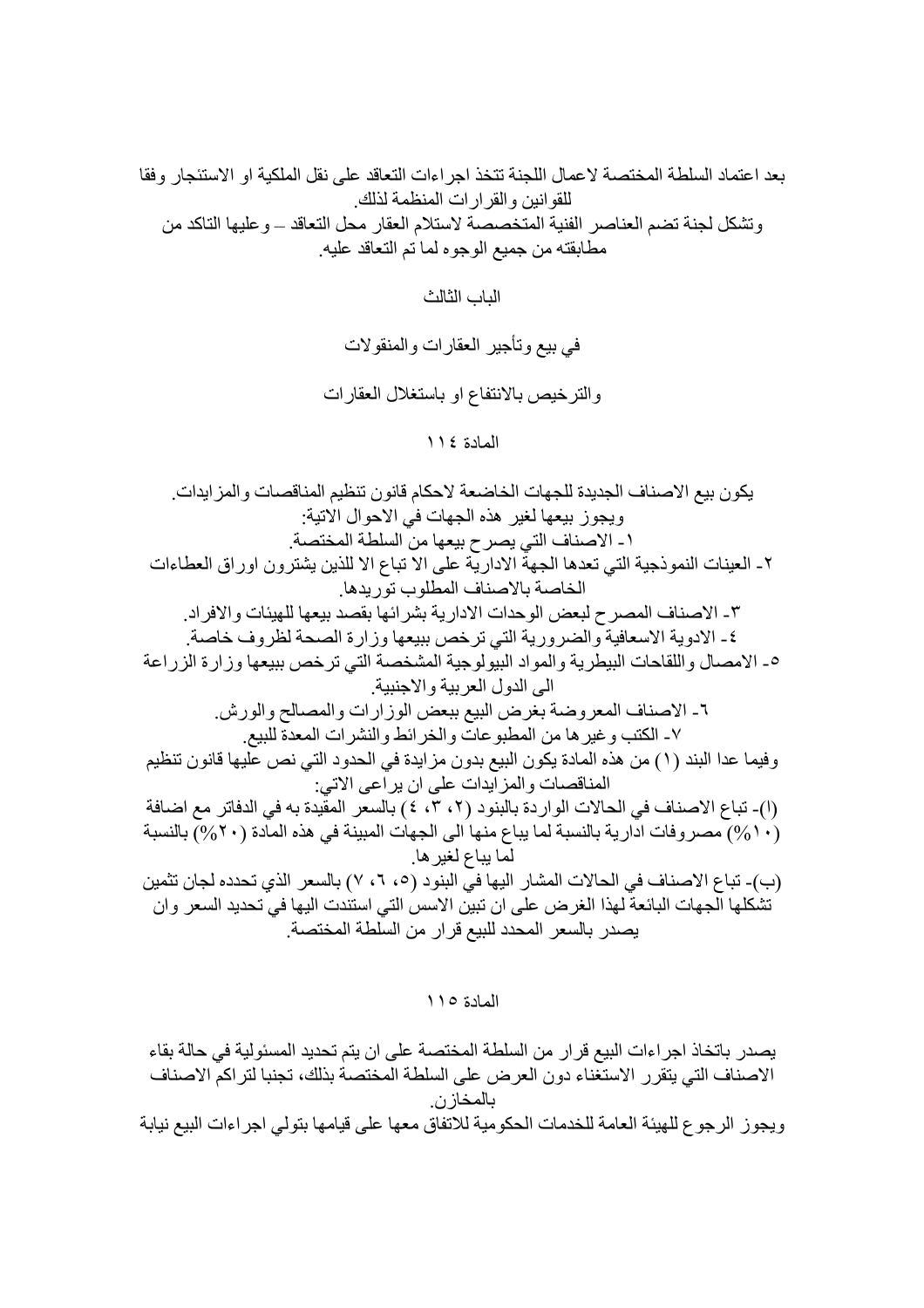عن الجهة في حدود احكام قانون تنظيم المناقصات والمز ايدات و هذه اللائحة.

## المادة ١١٦

تشكل بقر ار من السلطة المختصبة لجنة من العاملين المختصين تقو م بتصنيف المهمة و الاصناف المعروضة للبيع الى لوطات من اصناف متجانسة واعطاء مواصفات كافية ودقيقة لمنع اي تغيير يمكن ان يحدث في مكونات اللوطات واثبات هذه البيانات في كشوف تسليم الى رئيس لجنة التثمين. ويجب ان ير اعي في تقسيم الاصناف الى لوطات ان يكون حجم كل لوط مناسبا بحيث يسمح باشتر اك اكبر عدد من المتنافسين يحول دون قيام احتكار ات.

## المادة ١١٧

تصدر السلطة المختصة في حالة بين المنقولات ــ قر ار ا بتشكيل لجنة التثمين بر ئاسة موظف مسئول و عضوية عناصر مالية وفنية من الجهة ذاتها او من اية جهة ادارية اخرى لها ارتباط وثيق بالاصناف المرغوب في بيعها وان يصحب اللجنة امين المخزن لارشادها الى الاصناف المراد بيعها دون ان يشترك في عملية التثمين.

وعلى اللجنة ان تسترشد باسعار البيع السابقة وبالاسعار السوقية وحالة الاصناف في تاريخ البيع وتكلفة الحصول عليها عمرها الاستعمالي والنسب المقررة لاهلاكها وغيرها من عناصر تقدير الثمن يما بكفل تحقيق المصلحة المالية للدولة.

ويعتبر هذا التقدير ثمنا اساسيا للبيع بعد اعتماد السلطة المختصة لاعمال اللجنة ويجب مر اعاة السرية التامة فيما يختص بالثمن الاساسي الذي تقدره اللجنة وتوضع تقارير ها داخل مظاريف مغلقة بطريقة محكمة ومختومة بخاتم الجهةالادارية مع توقيع رئيس اللجنة بجواره ويرفق مع كل مظروف نسخة من محضر ٍ لجنة التصنيف ويسلم لر ئيس لجنة البيع لفتحه ــ بعد التحقق من سلامته ــ بحضور ِ لجنة البيع واذا تبين لرئيس لجنة البيع عدم سلامة احد المظاريف المتضمنة الثمن الاساسي فعليه ارجاء المزايدة للاصناف المدونة في هذا المظروف وتحرير محضر بالواقعة يرفع للسلطة المختصة لتقرير ماتراه

## المادة ١١٨

يجب ان ينص في الشروط الخاصة ببيع المنقو لات على ما ياتي: ١ ـ بدفع كل من ير غب في الدخول في المزايدة مبلغا معينا تقدره السلطة المختصىة حسب اهمية اللوطات المعروضة للبيع وذلك كتامين مؤقت، وعليه القيام بمعاينة اللوطات متى يرغب في المزايدة عليها ويعتبر اشتراكه في المزايدة اقرارا منه باتمام المعاينة التامة لكل حالة. ٢- يجب على من ير سو عليه المزاد ان يسدد (٣٠%) من ثمن الصفقة بمجرد رسو المزاد، وفي حالة عدم السداد يكون التامين المؤقت من حق الجهة الدار ية. ٣- يجب على من رسا عليه المز اد اداء باقي الثمن خلال خمسة عشر يوما من اليوم التالي لرسو المزاد عليه فيما عدا الحالات التي تتطلب بحسب طبيعتها ان يتم تسليم المبيع على دفعات فيتم سداد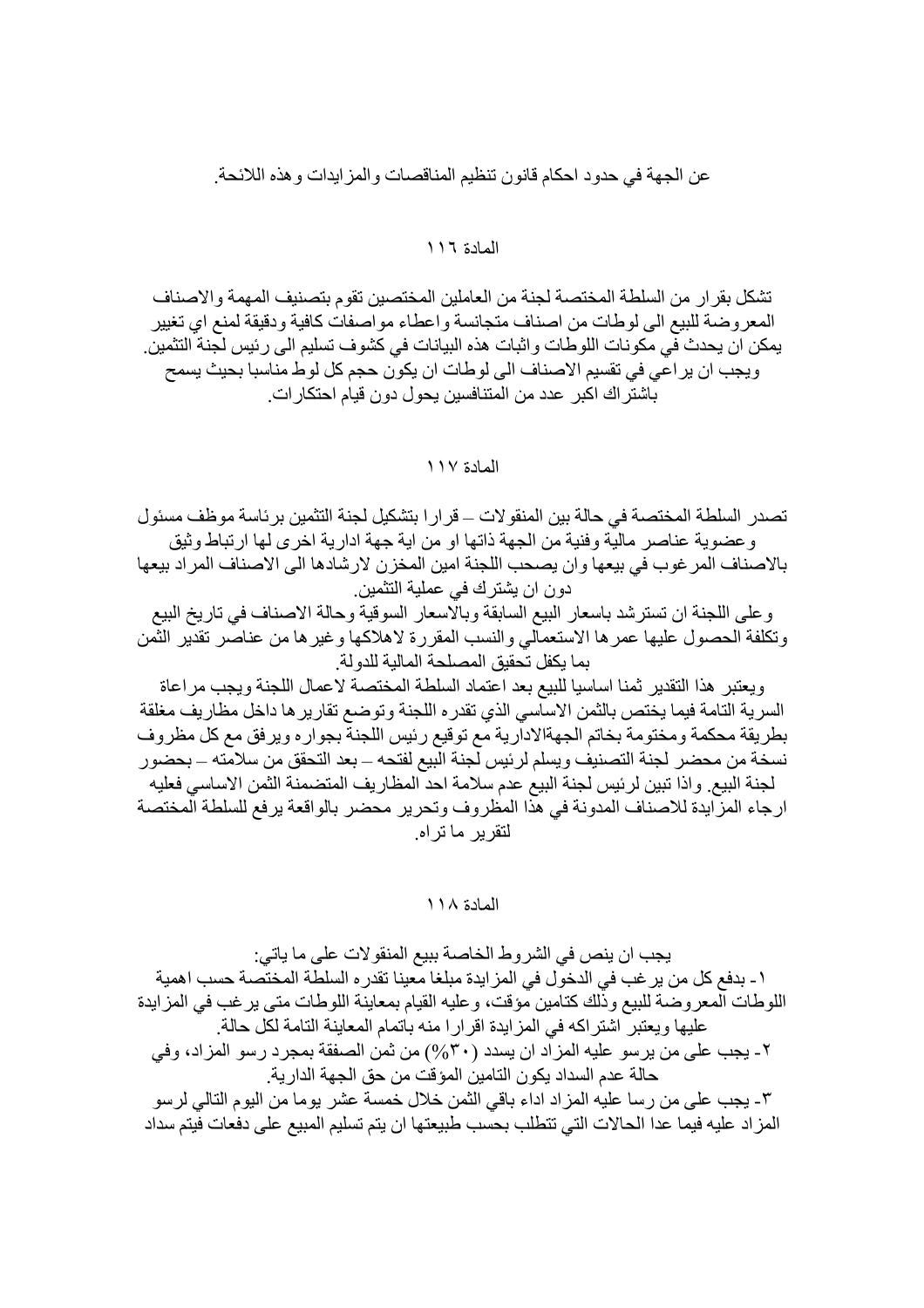قيمة كل دفعة بالكامل قبل الموعد المحدد لاستلامها ولا تسوى نسبة ال (٣٠%) المشار اليها بالبند السابق الا عند استلام اخر دفعة من المبيع على ان ينص على ذلك في شروط المزايدة. ويجوز بموافقة السلطة المختصة اعطاء مهلة اضافية للسداد مقدار ها عشرة ايام اذا كان ذلك في صـالح الجهة الادار ية فاذا تاخر ٍ من رسا عليه المزاد عن هذه المدة تصبح المبالغ المدفوعة منه حقا لتلك الجهة ويصبح العقد مفسوخا دون حاجة الى اتخاذ اية اجراءات قضائية ما لم تقرر السلطة المختصـة ـــ لمبر رات تقبلها ـــ منحه مهلة اضـافية اخر ي للسداد مـع تـحميله بمقابل تاخير يعادل سعر الفائدة المعلن من البنك المركزي في تاريخ السداد ودون اخلال بحق الجهة الادارية في الرجو ع على المشتري بالتعويض اللازم. ٤- اذا تاخر من رسا عليه المزاد في استلام الاصناف خلال عشرين يوما من تاريخ اخطار ه بالموعد

المحدد لذلك فيحصل منه مصر وفات تخزين بواقع (٥/٥) عن كل اسبوع تاخير او جزء منه وبحد اقصبي خمسة اسابيع. يحق للجهة الادارية بعدها ان تتخذ اجر اءات بيع الاصناف لحسابه في اقرب فرصة ويكون البيع وفقا لاحكام هذه اللائحة. وفي هذه الحالة يحاسب على النقص في الثمن ومصر وفات التخزين المشار اليها ومصر وفات ادارية بواقع (١٠%) من ثمن البيع الجديد ولا يرد اليه اية زيادة تكون قد تحققت في ثمن البيع.

٥- ان الكميات والاوزان المعروضة للبيع تحت العجز والزيادة والعبرة بما يسفر عنه التسليم الفعلي.

المادة ١١٩

تصدر السلطة المختصة قرارا بتشكيل لجنة تضم عناصر مالية وفنية تختص بوضع القيمة الاساسية في حالة بيع وتاجير العقارات والمشروعات التي ليس لها الشخصية الاعتبارية او الّترخيص الانتفاع او باستغلال العقار ات بما في ذلك المنشات السياحية والمقاصف و على اللجنة ان تر اعي اهمية وتميز موقع محل التعاقد ومساحته وحالته وعمره وتكلفة انشائه واستهلاكاته واسم الشهرة (ان وجد) وقيمة التجهيزات والمحتويات والعائد الذي يدره تشغيله او استغلاله وغير ها من العناصر المؤثرة في تحديد القيمة وذلك بما يتمشى مع طبيعة محل التعاقد بحسب الاحوال.

المادة ١٢٠

تحدد السلطة المختصة قيمة التامين المؤقت لدخول المزاد بالنسبة لبيع العقارات والمشروعات التي ليس لها الشخصية الاعتبارية.

وعلى من يرسو عليه المزاد سداد (١٠%) من القيمة الراسي بها عملية البيع فور الرسو عليه ويستكمل باقي الثمن خلال فترة لا تجاوز ثلاثة اشهر من تاريخ اخطاره باعتماد البيع

ويجوز استثناء وبموافقة السلطة المختصة بالنسبة للعقارات والمشروعات الكبرى ان تتضمن شروط الطرح سداد باقي الثمن على دفعات يتم تحديدها وفي هذه الحالة يستحق عنها عائد يعادل سعر الفائدة المعلن من البنك المركزي وقت السداد وذلك عن المدة من تاريخ الاستحقاق وحتى تاريخ السداد مع مر اعاة عدم اتخاذ اجر اءات نقل الملكية الا يعد سداد كافة مستحقات الجهة الادار ية.

على انه في حالة اخلال المشترى باي شرط من شروط البيع فيكون للجهة الادارية دون حاجة الى انذاره او اللجوء للقضاء ان تفسخ العقد وتقوم باتخاذ اجراءات البيع من جديد على حسابه مع حفظ حقها في الحصول على ما يكون مستحقا لها من مبالغ نظير فروق الاسعار والمصروفات الادارية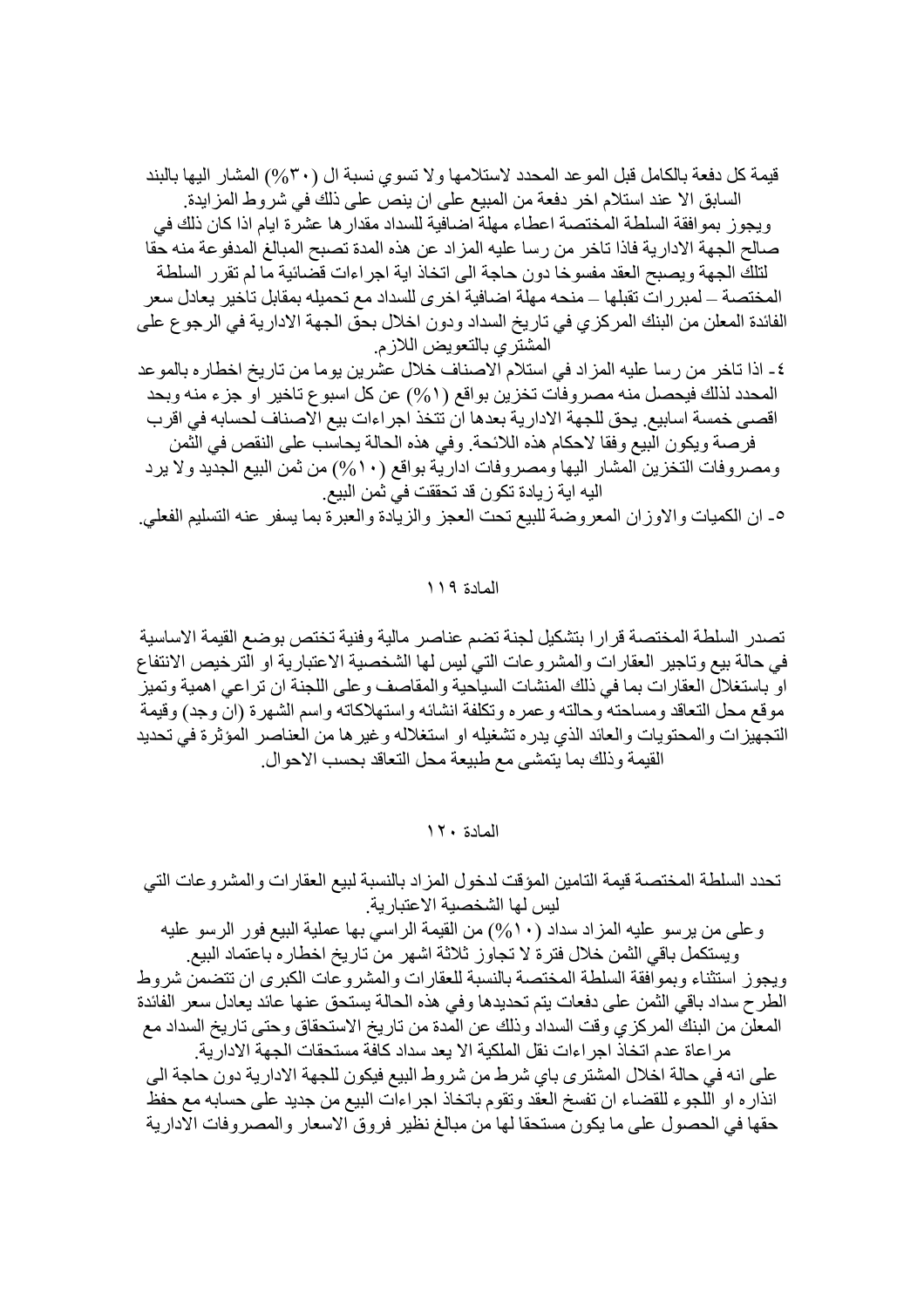والتعويضات المستحقة ولا ترد اليه اية زيادة تكون قد تحققت في ثمن البيع

## المادة ١٢١

في حالة طرح العقارات والمشروعات للتاجير او الترخيص بالانتفاع او باستغلال بما في ذلك المنشات السياحية والمقاصف يجب على من يتقده للمز ايدة سداد مبلغ تحدده السلطة المختصة حسب اهمية وقيمة العملية كتامين مؤقت، على ان يسدد من يرسو عليه المزاد ما يوازي (١٠%) من القيمة الكلية الراسي بها المزاد عن مدة العقد بالكامل كتامين نهائي ساري طوال مدة العقد وذلك فور رسوم المز اد على ان تتضمن شروط الطرح طريقة سداد القيمة الايجارية او مقابل الانتفاع او الاستغلال بمراعاة ان يتم السداد خلال ثلاثة ايام عمل على الاكثر من بداية المدة المحددة لدفع القيمة او المقابل.

## المادة ١٢٢

يعلن عن المزايدة العلنية العامة طبقا لذات الاجر اءات والحدود التي يجري بها الاعلان عن المناقصة العامة ــ على ان يتضمن الاعلان بالاضافة الى ذلك تعريف موجز عن موضو ع البيع. واذا كانت الجهة الادارية متعاقدة مع خبير لعملية البيع فانه يقوم باجر اءات الاعلان على حسابه طبقا لشوط تعاقده مع الجهة على ان يكون من المقيدين بسجل الخبر اء المثمنين وتقتصر ٍ مهمته على القيام باعمال الدلالة فقط دون الاشتراك في اعمال لجان التثمين. وير اعي ان يتم التعاقد مع هذا الخبير ً في حدود احكام قانون تنظيم المناقصات والمز ايدات و هذه اللائحة

## المادة ١٢٣

يصدر بتشكيل لجنة البيع او التاجير او الترخيص في المزايدة العلنية العامة قرار من السلطة المختصبة تضيم عناصر فنية ومالية وقانونية بحسب اهمية وقيمة المز ايدة و يجب ان يشتر ك في عضو ية هذه اللجنة ممثل عن و ز ار ة المالية متى بلغت قيمة المز ايدة مائتين وخمسين الف جنيه و عضو ٍ عن ادار ة الفتو ي المختصة بمجلس الدولة متى بلغت القيمة خمسمائة الف وعلى اللجنة ان تذكر للمتز ايدين البيانات والمواصفات الكافية عن موضوع البيع او التاجير او الترخيص – دون ذك الثمن الاساسي – ثم تحرر محضر باجر اءاتها تبين فيها قيمة التامينات المؤقتة المؤداة من المتزايدين وما تم رده وما تم مصادرته ويتم التوقيع من جميع اعضاء اللجنة ورئيسها على المحضر . و تعتمد قر ار ات و تو صيات لجنة البيع او التاجير او التر خيص في المز ايدة العلنية العامة من السلطة المختصة المادة ١٢٤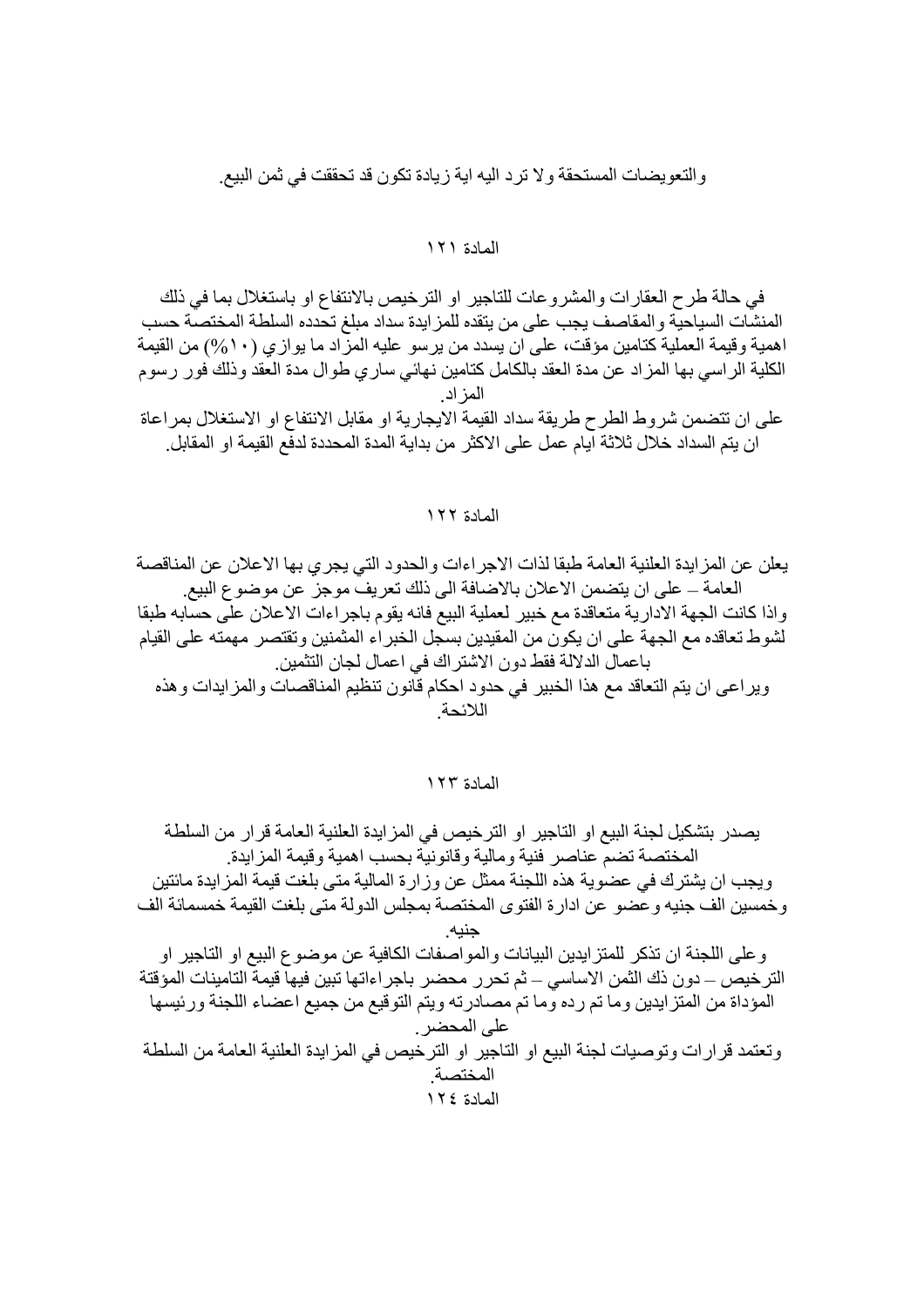في حالة اجر اء البيع او التاجير او الترخيص بطريق المز ايدة بالمظاريف المغلقة تطبق ذات الشروط والقواعد والاجراءات المنصوص عليها بهذه اللائحة بشان الشراء بالمناقصات العامة، وبما لا يتعارض مع طبيعة البيع او التاجير او الترخيص.

المادة ١٢٥

يكون البيع او التاجير او الترخيص بطريق المزايدة المحلية بقرار من السلطة المختصة وذلك فيما لا يزيد قيمته على مائتي الف جنيه وتصدر هذه السلطة قرار ا بتشكيل لجنة البيع تضم عناصر فنية ومالية وقانونية ويتبع بشان المزايدة المحلية جميع الشروط والقواعد والاجراءات الخاصة بالبيع بطريق المزايدة العلَّنية العامة فيما عدا الاعلان أذ يكتفي في هذه الحالة بتوجيه الدعوة الى اكبرٍّ عدد ممكن من المنز ايدين المحليين الذين يقع نشاطهم داخل نطاق المحافظة التي يقع في دائر ها موضو ع البيع او التاجير او الترخيص والمقيدين بالسجل الخاص بالجهة الادارية او غير هم وذلك عن طرق خطابات بالبرد الموصىي عليه يتم ارسالها قبل الموعد المحدد لاجراء المزايدة بخمسة عشر يوما على الاقل وبالاضافة الى ذلك يتم ارسال الدعوات مع مخصوص وتسلم بموجب ايصال مؤرخ على ان تتضمن الدعوة كافة البيانات اللازمة عن موضوع المزايدة والتاريخ المحدد لاجرائها.

المادة ١٢٦

يكون التصر ف بالبيع او التاجير او التر خيص بطريق الممار سة المحدودة في الحالات المنصوص عليها بقانون تنظيم المناقصات والمزايدات بقرار مسبب من السلطة المختصة والتي تصدر قرارا لجنة البيع بالممارسة المحدودة تضم عناصر فنية ومالية وقانونية ويجب ان يشتر ك في عضويتها ممثل عن وزارة المالية و عضو من ادارة الفتوى المختصة بمجلس الدولة وذلك في الحدود المنصوص عليها بقانون تنظيم المناقصات او المز ايدات. ويسرى بشان سداد التامين المؤقت وسداد قيمة ما يتم ترسيته بالممارسة الشروط المنصوص عليها بشان التعاقد بطريق المزايدة العلنية العامة، كما تسرى على البيع او التاجير او الترخيص بطريق الممارسة المحدودة ذات القواعد والاجراءات المنظمة للشراء بطريق الممارسة المحدودة وذلك كله بما لا يتعار ض مع طبيعة البيع او التاجير او التر خيص.

المادة ١٢٧

تلغي المزايدة او الممارسة المحدودة قبل البت في اي منهما اذا استغنى عنها نهائيا او اقتضت المصلحة العامة ذلك او اذا لم تصل نتيجتها الى الثمن او القيمة الاساسية. كما يجوز الغاؤها اذا لم ينقدم سوى عرض وحيد مستوف للشر وط ويكون الالغاء في الحالات المشار اليها بقرار من الوزير المختص ومن له سلطاته بناء على توصية لجنة البت او الممار سة بحسب الاحو ال ويجب ان يشتمل قرار الالغاء على الاسباب التي بني عليها.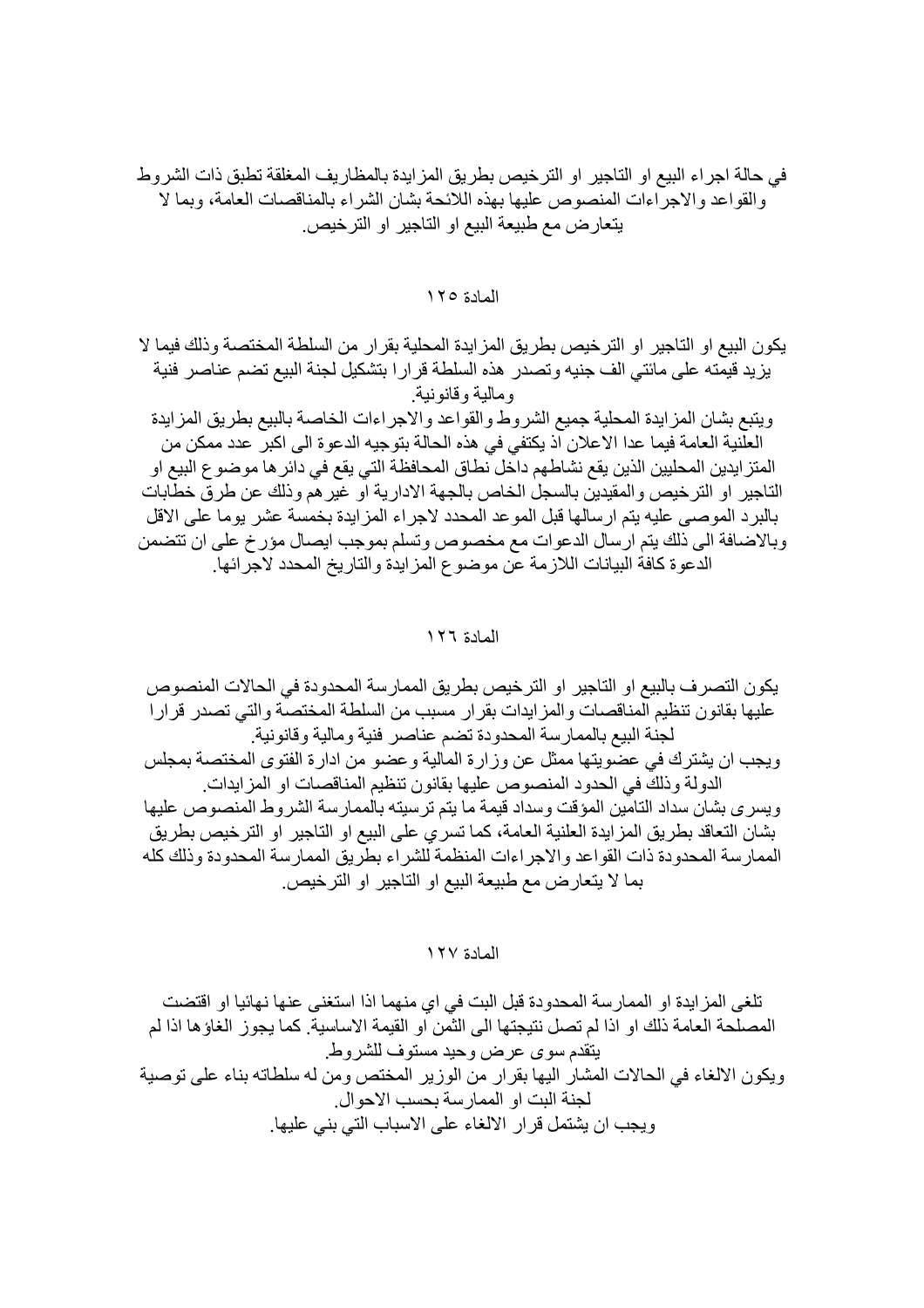ويتم اعادة اتخاذ اجراءات طرح العملية من جديد وفقا للقواعد والاجراءات المنصوص عليها بقانون تنظيم المناقصات والمزايدات وهذه اللائحة، بعد اعلان قرار الالغاء واسبابه في لوحة الاعلانات المخصصة لهذا الغرض على النحو المحدد بالمادة ٤٠ من قانون تنظيم المناقصات والمزايدات وذلك كله ما لم يتقرر الاستغناء عن عملية البيع او التاجير او الترخيص بصفة نهائية.

## المادة ١٢٨

ترد الى المتز ايدين الذين لم يرس عليهم المز اد التامينات المؤقتة المسددة منهم بعد سحب الايصـالات الخاصنة بها موقعة منهم باستلام القيمة

المادة ١٢٩

يجوز في الحالات العاجلة التي لا تحتمل اتباع اجراءات المزايدة او الممارسة المحدودة ان يتم البيع او التاجير او الترخيص بطريق الاتفاق المباشر وذلك وفقا للحدود والسلطات المنصوص عليها بالمادة ٣١ من قانون تنظيم المناقصات والمز ايدات. كما يجوز وفقا للحدود والسلطات المشار اليها ان يتم الترخيص باستغلال المقاصف الكائنة بالجهة الادارية بطريق الاتفاق المباشر للجمعيات او الصناديق الخاصة التي تضم العاملين بالجهة. ويشتر ط في جميع الحالات الا نقل قيمة البيع او التاجير او الترخيص عن القيمة الاساسية التي قدر تها لجنة التثمين.

المادة ١٣٠

يكون تسليم المنقولات المبيعة بمعرفة لجنة تشكل بقرار من السلطة المختصىة براسها موظف مسئول وعضوية امين المخزن المختص وعضو يندبه مدير المخازن من غير امناء المخازن بالاضافة لمن تر ي السلطة المختصة اهمية ضمهم لعضوية اللجنة من حيث الكمية و المو اصفات وما اسفر ت عنه قر ارات البيع. ويكون تسليم محل البيع او التاجير او الترخيص بالنسبة لغير المنقولات بمعرفة لجنة يصدر بتشكيلها قرار من السلطة المختصة برئاسة موظف مسئول وتضم في عضويتها عناصر فنية ومالية وقانونية بحسب اهمية و طبيعة محل التسليم و على اللجنة ان تر اعي عند التسليم التحقق من تنفيذ ما اسفر ت

عنه قر ار ات البيع او التاجير او التر خيص.

المادة ١٣١

يجب في جميع الحالات الا يجاوز مدة التاجير او الترخيص ثلاث سنوات على ان يتم قبل نهاية هذه المدة اتخاذ اجراءات الطرح من جديد باحدي الطرق المقررة قانونا وفي حدود حكام هذه اللائحة واستثناء من حكم الفقرة السابقة يجوز بالنسبة للمنشات السياحية وفقا لمقتضيات الصحة العامة و بمو افقة الو زير المختص التاجير المدة تزيد على ثلاث سنوات و لا تجاو ز خمسة و عشر بن عاما و ذلك بشر ط ان يتضمن الإعلان عن المز ايدة تحديد المدة الايجار ية.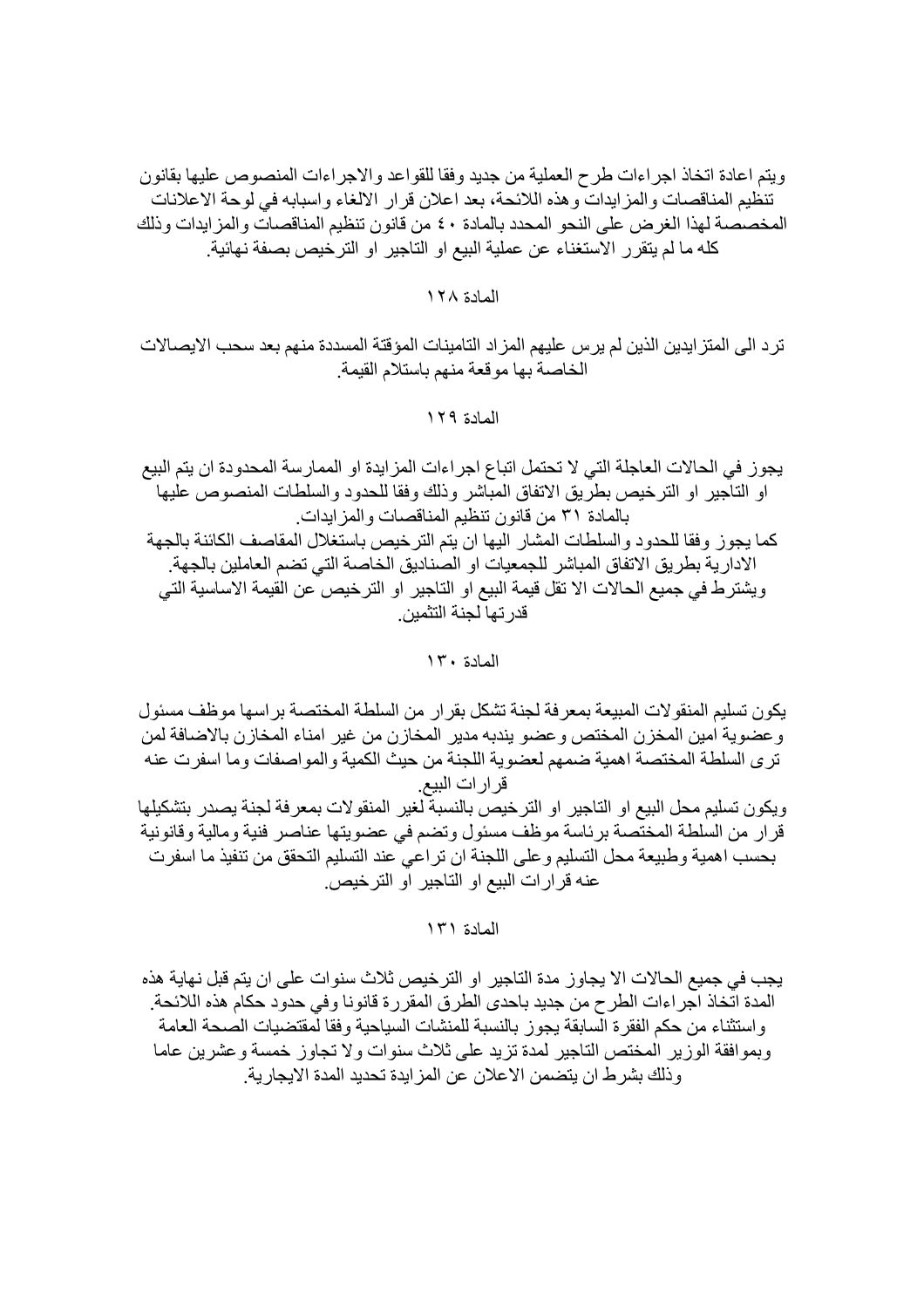المعادة ١٣٧

المادة ١٣٨

تسري على عقود تلقى الخدمات والدراسات الاستشارية والاعمال الفنية ومقاولات النقل جميع الاحكام الواردة بهذه اللائحة بشان شراء المنقولات، وذَلك بما لا يتعارض مع طبيعة كل من هذه العقود.